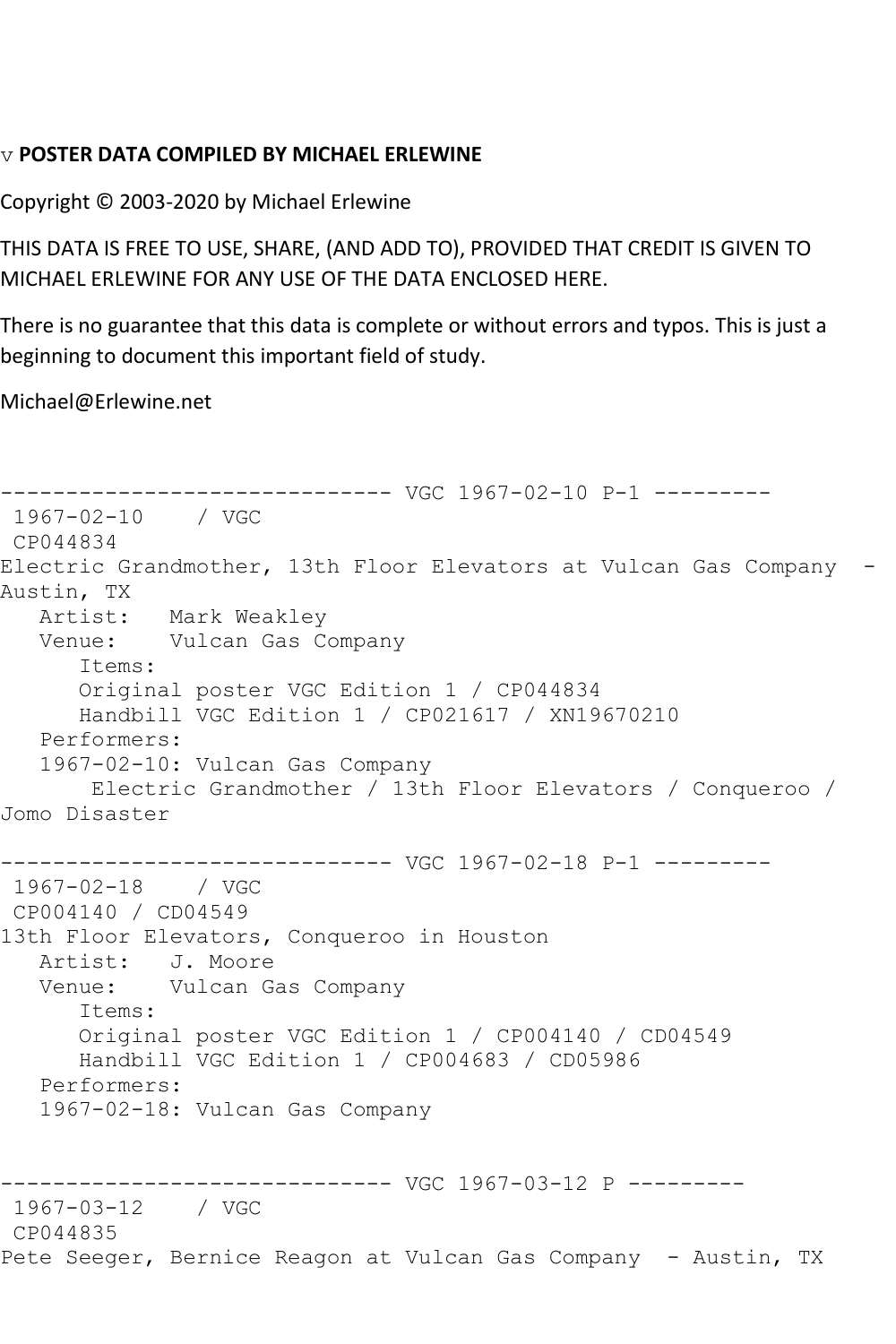Notes: Not a Vulcan Gas Company piece, but was promoted by indivudals fromt he Electrix Grandmother venue and the Vulcan Gas Company and so serves as a transition piece. Artist: Gilbert Shelton<br>Venue: Vulcan Gas Comp Vulcan Gas Company Items: Original poster VGC / CP044835 Performers: 1967-03-12: Vulcan Gas Company Austin City Coliseum Pete Seeger / Bernice Reagon ------------------------------ VGC 1967-04-22 P-1 --------- 1967-04-22 / VGC CP022242 / XR034 Conqueroo, Rachel's Children at Vulcan Gas Company - Austin, TX Event: Celebration of Life Artist: Terry Holoman Venue: Vulcan Gas Company Items: Original poster VGC Edition 1 / CP022242 / XR034 Handbill VGC Edition 1 / Description: Handbill blue ink on pink stock. Also uncut handbill sheets are known. Performers: 1967-04-22: Vulcan Gas Company Conqueroo / Rachel's Children ---------- VGC 1967-05-19 H-1 ---------1967-05-19 / VGC Gathering of Ye Olde Tribe Event: Gathering of Ye Olde Tribe Artist: Gilbert Shelton Venue: Vulcan Gas Company Items: Handbill VGC Edition 1 / Description: Black & white image Performers: 1967-05-19: Vulcan Gas Company ------------------------------ VGC 1967-05-19 H --------- 1967-05-19 / VGC CP044838 Shiva's Head Band, Stone Axe at Zilker Park - Austin, TX Venue: Zilker Park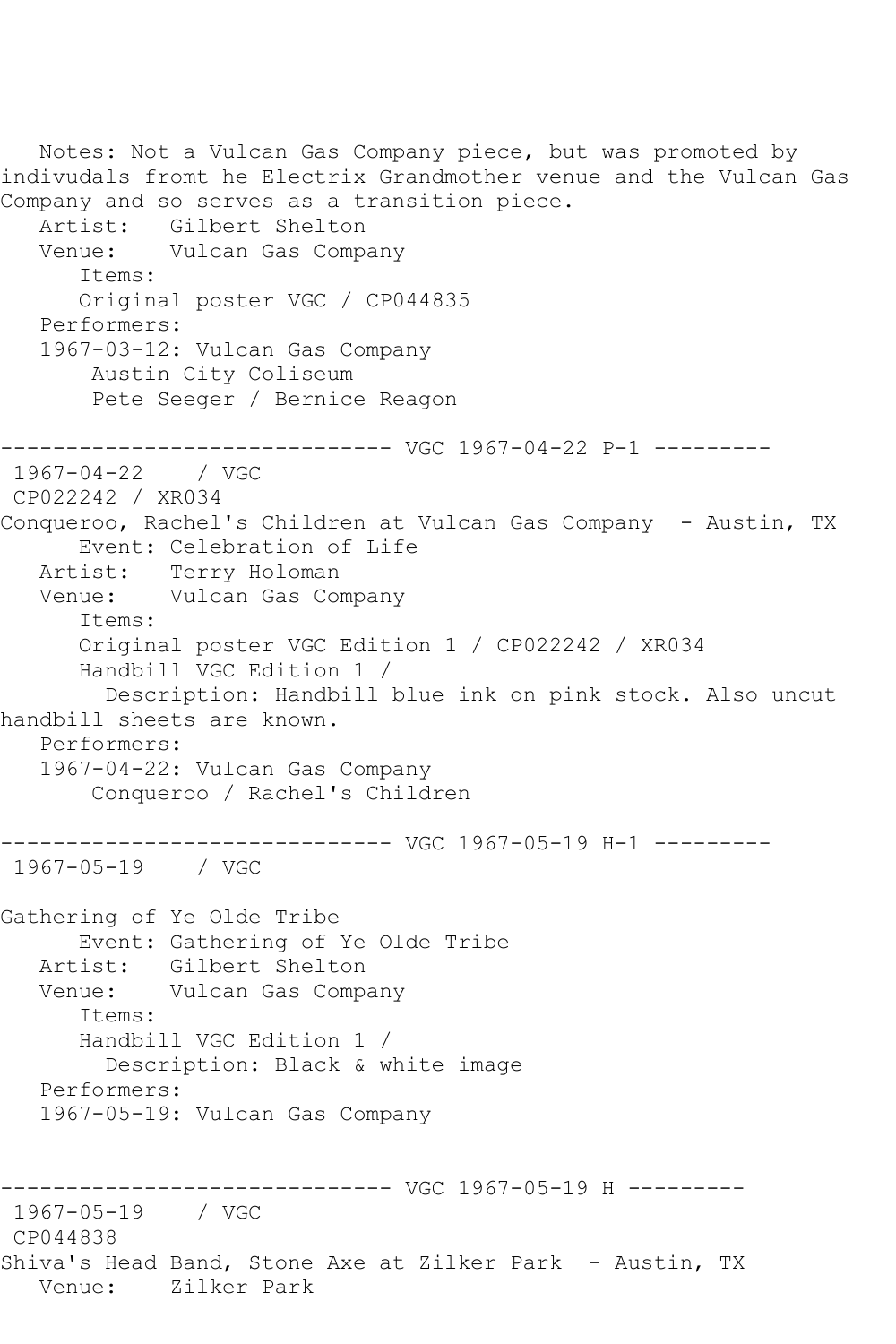Items: Handbill VGC / CP044838 Performers: 1967-05-19: 1967-05-19: Zilker Park Vulcan Gas Company Shiva's Head Band / Stone Axe / Angela Lewis --------- VGC-3.123 1967-09-24 P ---------1967-09-24 / VGC 3.123 CP003202 / A3 123 Circus, Maximus at Zilker Park - Austin, TX Notes: This item appears in the Art of Rock book, plate no. 3.123 Event: Love In Venue: Zilker Park Promoter: Austin P.D. Items: Original poster VGC-3.123 / CP003202 / A3 123 Description: Note small owl on very top of handbill. AORPlate: 3.123 Original poster VGC-3.123 Edition 1 / CP003003 / 2959 AORPlate: 3.123 Handbill VGC-3.123 Edition 1 / CP044841 AORPlate: 3.123 Handbill VGC-3.123 Edition 2 / Description: Same image as H-1, but insead of a small owl, there is a small bat at the top. Stock is in yellow, pink, and green. AORPlate: 3.123 Performers: 1967-09-24: Zilker Park Vulcan Gas Company Circus / Maximus / Conqueroo / Shiva's Head Band / Black Lace ----- VGC-3.118 1967-10-27 P-1 ---------1967-10-27 / VGC 3.118 CP001929 / 1952 Conqueroo, Shiva's Head Band at Vulcan Gas Company - Austin, TX Notes: This item appears in the Art of Rock book, plate no. 3.118 Artist: Gilbert Shelton Venue: Vulcan Gas Company Promoter: Book: Art of Rock Items: Original poster VGC-3.118 / CP070184 AORPlate: 3.118 Original poster VGC-3.118 Edition 1 / CP001929 / 1952 (21 x 27)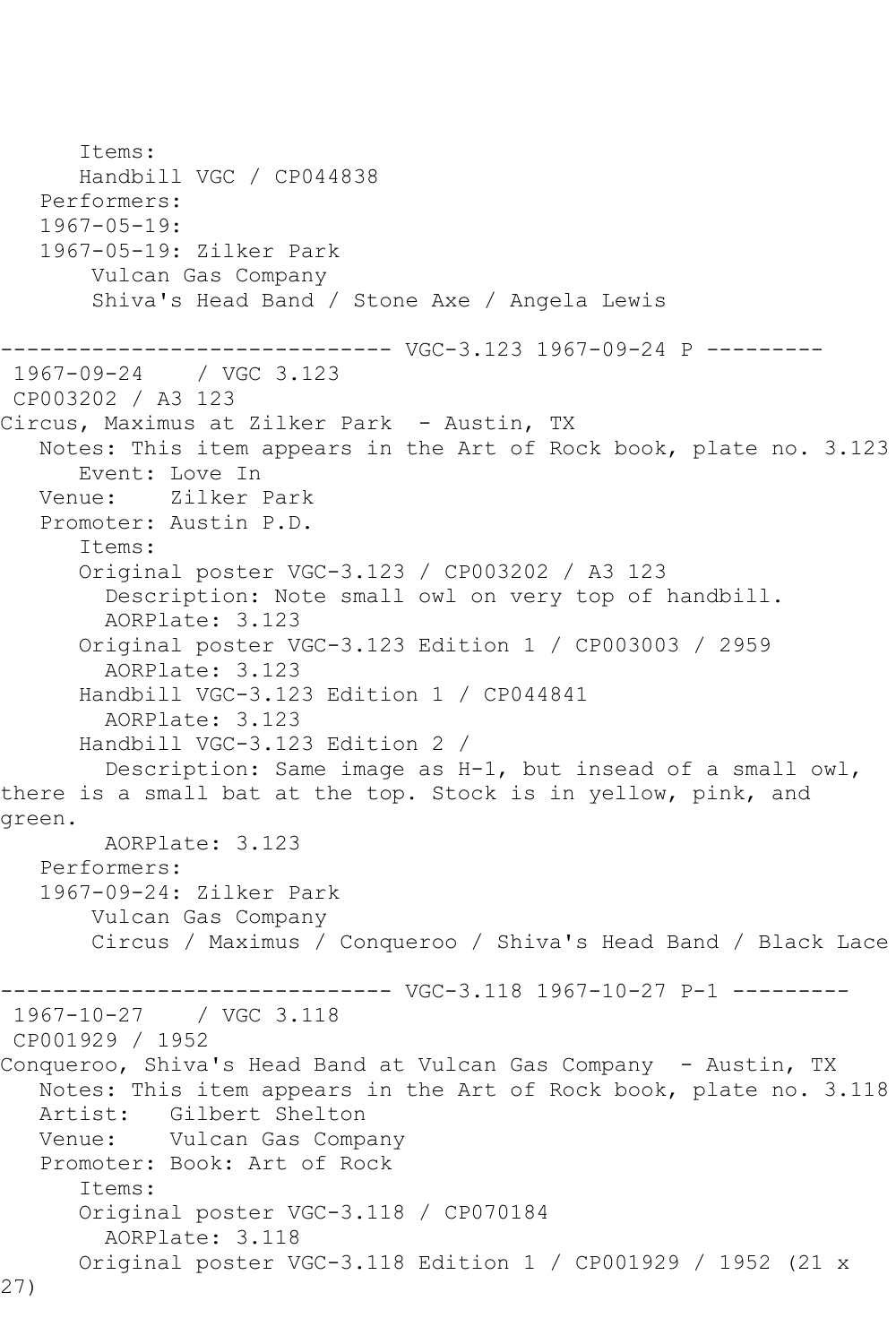AORPlate: 3.118 Handbill VGC-3.118 Edition 1 / Description: Yellow and black. Same image as P-1. AORPlate: 3.118 VGC-3.118 / CP022248 / XR040 AORPlate: 3.118 Performers: 1967-10-27 1967-10-28: Vulcan Gas Company Conqueroo / Shiva's Head Band ------------------------------ VGC 1967-11-03 P-1 --------- 1967-11-03 / VGC CP022233 / XR025 Thirteenth Floor Elevator, Conqueroo at Vulcan Gas Company - Austin, TX Artist: Gilbert Shelton Venue: Vulcan Gas Company Items: Original poster VGC Edition 1 / CP022233 / XR025 Price: 4000.00 Handbill VGC Edition 1 / Var. A Handbill VGC Edition 1 / CP019858 / XI19001103 Var. B Performers: 1967-11-03 1967-11-04: Vulcan Gas Company 13th Floor Elevators / Conqueroo / Shiva's Head Band ------------------------------ VGC 1967-11-10 P-1 --------- 1967-11-10 / VGC CP009428 / CS04173 Conqueroo, The Swiss Movement at Vulcan Gas Company - Austin, TX Artist: Gilbert Shelton Venue: Vulcan Gas Company Items: Original poster VGC Edition 1 / CP009428 / CS04173 Price: 350.00 Original poster VGC Edition 2 / Description: Has a white border around margin Handbill VGC Edition 1 / Var. A Description: B&W Handbill VGC Edition 1 / Var. B Description: B&W, has white border around margin VGC / CP022246 / XR038 Performers: 1967-11-10 1967-11-11: Vulcan Gas Company Conqueroo / Swiss Movement ------------------------------ VGC 1967-11-17 P-1 ---------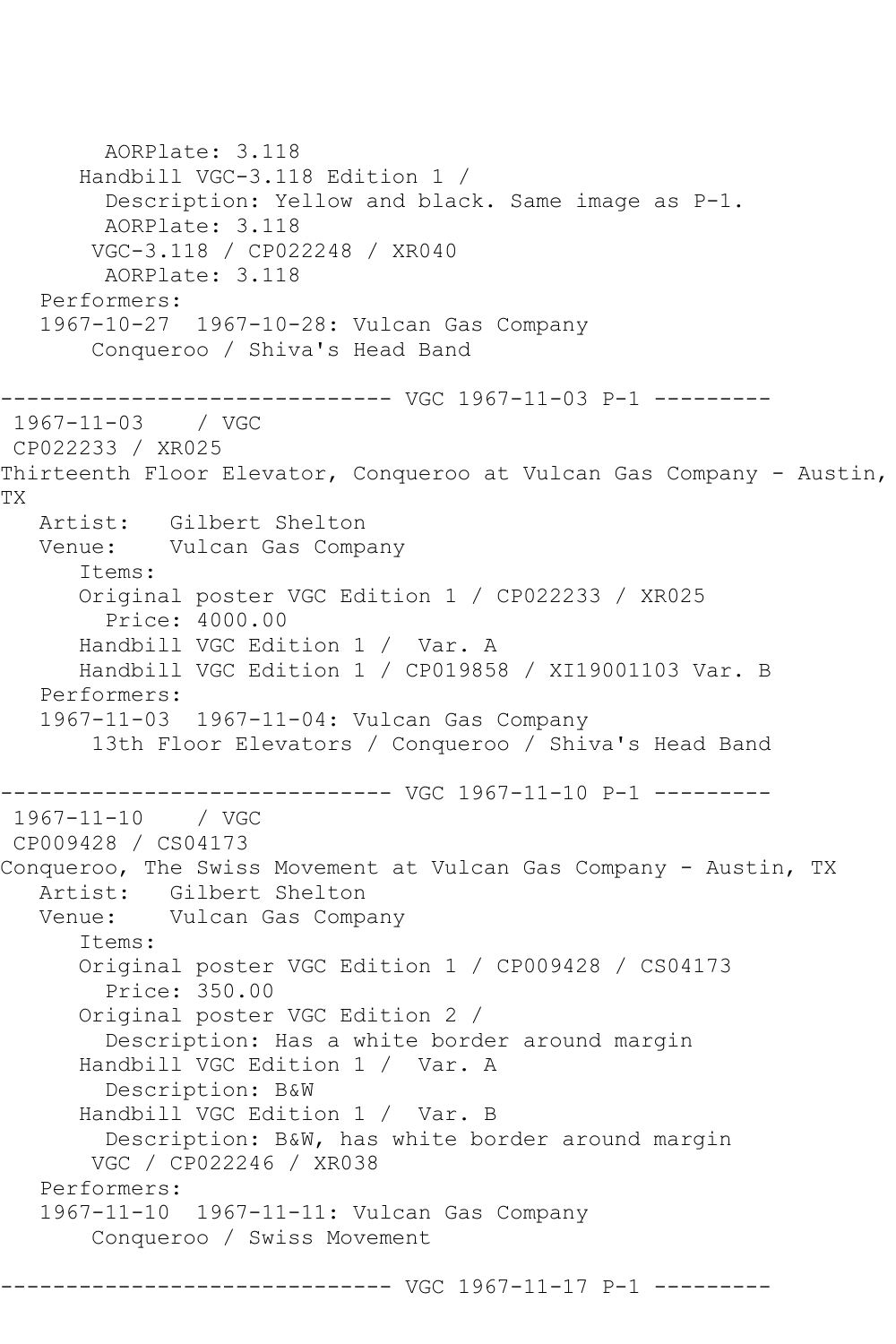```
1967-11-17 / VGC 
CP022249 / XR041
Thing, Shiva's Head Band at Vulcan Gas Company - Austin, TX
  Artist: Gilbert Shelton<br>Venue: Vulcan Gas Comp.
            Vulcan Gas Company
       Items:
      Original poster VGC Edition 1 / CP022249 / XR041
      Handbill VGC Edition 1 / 
         Description: B&W
   Performers:
   1967-11-17 1967-11-18: Vulcan Gas Company
        Thing / Shiva's Head Band / South Canadian Overflow
------------------------------ 1967-11-17 P-1 ---------
1967-11-17 / 
CP061209 / CP061209
Things, South Canadian Overflow at Vulcan Gas Company [Austin, TX]
   Artist: Gilbert Shelton
   Venue: Vulcan Gas Company
      Items:
       Original poster Edition 1 / CP061209 / CP061209
         Description: Yellow print and white border. (22-1/2 x 28-
1/2)
      Original poster Edition 2 / 
      Original poster Edition 3 / 
         Description: Does not have white border around the poster, 
plus different colors in printing.
   Performers:
   1967-11-17: Vulcan Gas Company
        Things / South Canadian Overflow
   1967-11-18: Shiva's Head Band / South Canadian Overflow
------------------------------ VGC 1967-11-24 P-1 ---------
1967 - 11 - 24CP022245 / XR037
Thingies, Golden Dawn at Vulcan Gas Company - Austin, TX
   Artist: Gilbert Shelton
   Venue: Vulcan Gas Company
       Items:
       Original poster VGC Edition 1 / CP022245 / XR037
         Description: Image of Freak Brothers
       Handbill VGC Edition 1 / 
         Description: Different image from poster, red & white
   Performers:
   1967-11-24 1967-11-25: Vulcan Gas Company
        Thingies / Golden Dawn
```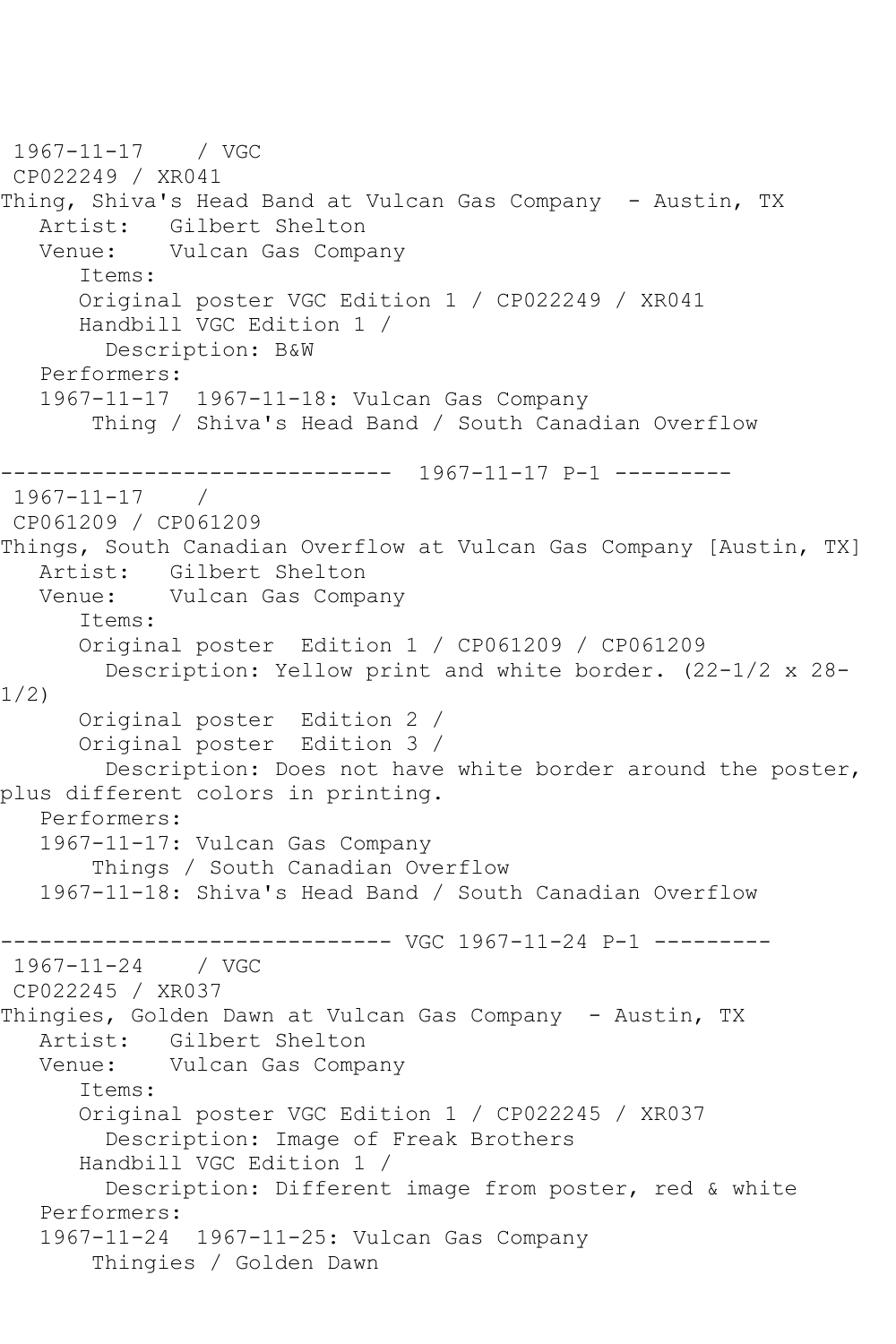------------------------------ VGC 1967-12-01 P-1 --------- 1967-12-01 CP021621 / XN19671201 Lightnin' Hopkins, Conqueroo at Vulcan Gas Company - Austin, TX Artist: Tony Bell<br>Venue: Vulcan Ga Vulcan Gas Company Items: Original poster VGC Edition 1 / CP021621 / XN19671201 Original poster VGC Edition 2 / Description: White border around margins Handbill VGC Edition 1 / Description: B&W, different image from poster Performers: 1967-12-01 1967-12-02: Vulcan Gas Company Lightnin' Hopkins / Conqueroo ------------------------------ VGC-3.124 1967-12-08 P-1 --------- / VGC 3.124 CP009412 / CS04157 13th Floor Elevators, Swiss Movement at Vulcan Gas Company -Austin, TX Notes: This item appears in the Art of Rock book, plate no. 3.124 Artist: Gilbert Shelton Venue: Vulcan Gas Company Promoter: Book: Art of Rock Items: Original poster VGC-3.124 Edition 1 / CP009412 / CS04157 (22- 1/2 x 28-1/2) AORPlate: 3.124 Handbill VGC-3.124 Edition 1 / Description: B&W AORPlate: 3.124 VGC-3.124 / CP001928 / 1951 AORPlate: 3.124 VGC-3.124 / CP022250 / XR042 AORPlate: 3.124 Performers: 1967-12-08 1967-12-10: Vulcan Gas Company 13th Floor Elevators / Swiss Movement / South Canadian Overflow / Shiva's Head Band ------------------------------ VGC-3.119 1967-12-15 P-1 --------- 1967-12-15 / VGC 3.119 CP001370 / 1387 Shiva's Head Band, Lost and Found at Vulcan Gas Company - Austin, TX Notes: This item appears in the Art of Rock book, plate no. 3.119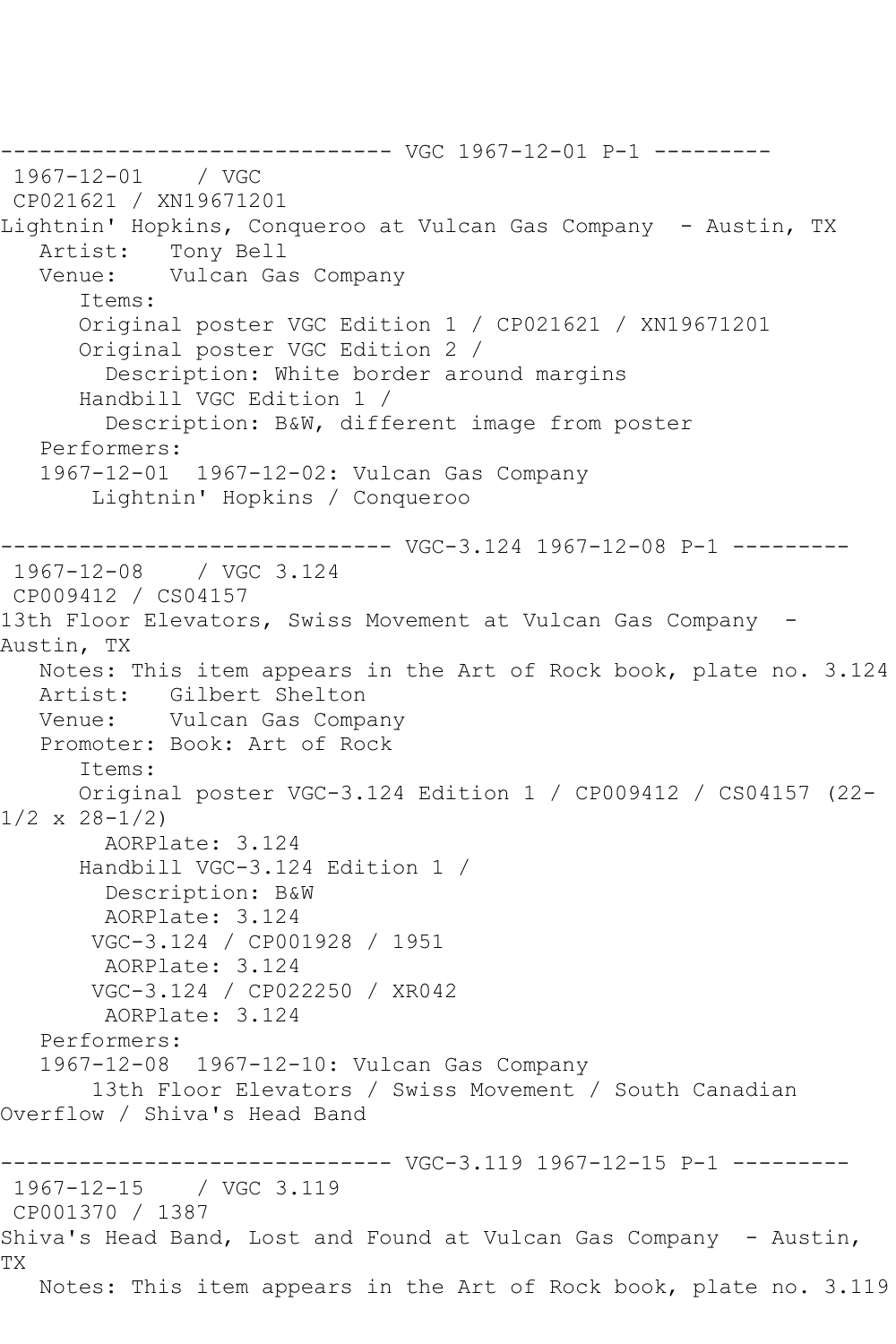Artist: Gilbert Shelton Venue: Vulcan Gas Company Promoter: Book: Art of Rock Items: Original poster VGC-3.119 / CP070176 AORPlate: 3.119 Original poster VGC-3.119 Edition 1 / CP001370 / 1387 (23 x 28-1/2) AORPlate: 3.119 Price: 800.00 Handbill VGC-3.119 Edition 1 / Var. A Description: B&W and green & black versions exist AORPlate: 3.119 Handbill VGC-3.119 Edition 1 / Var. B Description: Reverse side of handbill AORPlate: 3.119 VGC-3.119 / CP022251 / XR043 AORPlate: 3.119 Performers: 1967-12-15 1967-12-17: Vulcan Gas Company Shiva's Head Band / Lost and Found ------------------------------ VGC 1967-12-17 H --------- 1967-12-17 / VGC CP044843 Conqueroo, Shiva's Head Band at Vulcan Gas Company - Austin, TX Notes: Can be reverse side of VGC 1967-12-15 Event: Bust Benefit Artist: Charlie Loving Venue: Vulcan Gas Company Items: Handbill VGC / CP044843 Performers: 1967-12-17: Vulcan Gas Company Conqueroo / Shiva's Head Band ------------------------------ VGC 1967-12-22 P-1 --------- 1967-12-22 CP022252 / XR044 Conqueroo, African Caravan at Vulcan Gas Company - Austin, TX Artist: Gilbert Shelton Venue: Vulcan Gas Company Items: Original poster VGC Edition 1 / CP022252 / XR044 Handbill VGC Edition 1 / Var. A Description: B&W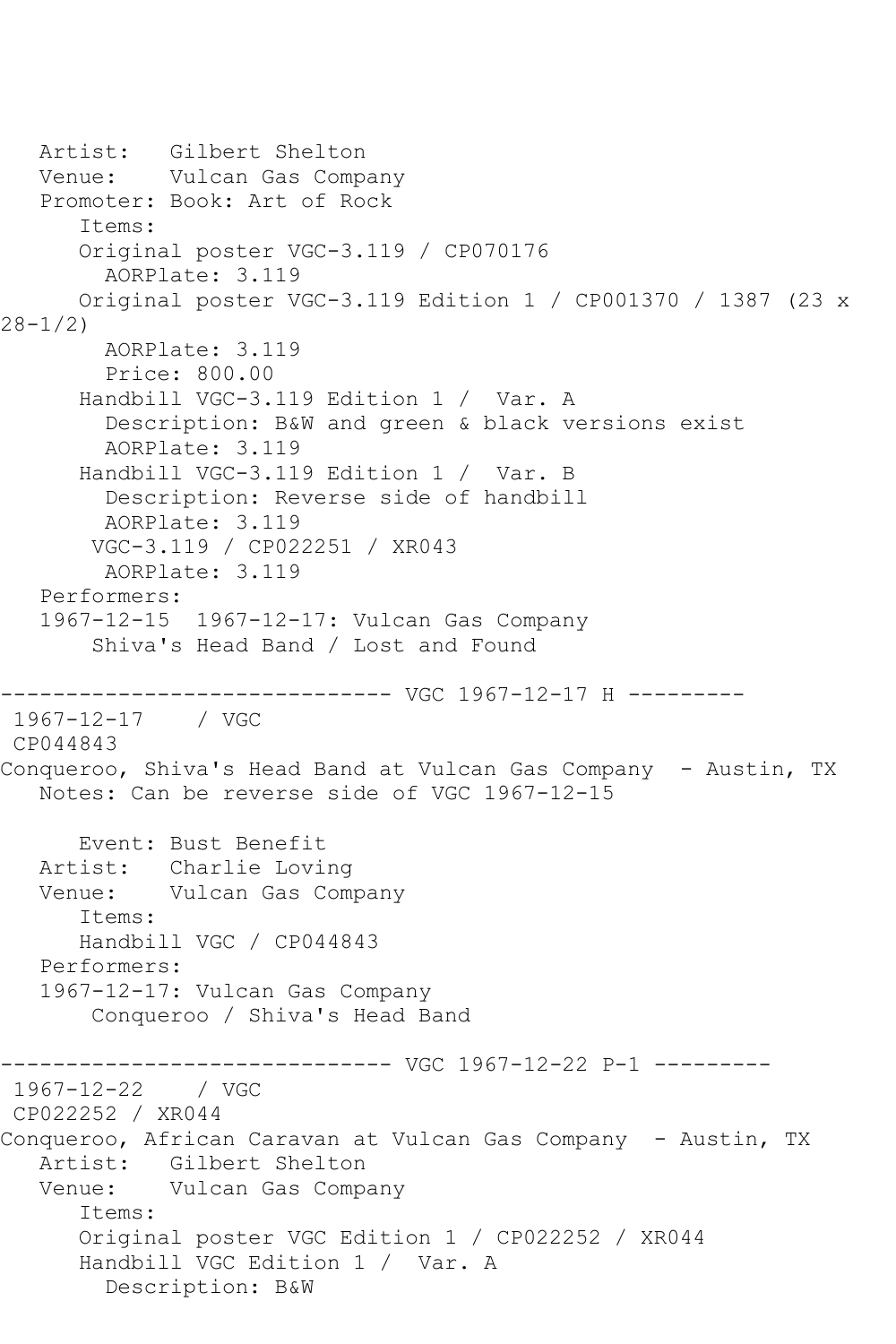```
 Handbill VGC Edition 1 / Var. B
         Description: Black & blue stock
       Handbill VGC Edition 1 / Var. C
         Description: Black & yellow stock
       Handbill VGC Edition 1 / Var. D
         Description: Black & pink stock
   Performers:
   1967-12-22:
   1967-12-23:
   1967-12-30:
   1967-12-31: Vulcan Gas Company
       Conqueroo / African Caravan / Golden Dawn / Shiva's Head Band
------------------------------ VGC 1967-12-25 H ---------
1967-12-25 / VGC 
CP044844
Peace and Freedom, Vulcan Gas Company
   Notes: Approximately Christmas time
           Vulcan Gas Company
      Items:
      Handbill VGC / CP044844
   Performers:
   1967-12-25: Vulcan Gas Company
------------------------------ VGC 1967/1968 ®-1 ---------
1967/1968 / VGC 
Vulcan Gas Company Light Show for Your Party
   Venue: Vulcan Gas Company
       Items:
       VGC Edition 1 / 
   Performers:
   1967/1968: Vulcan Gas Company
------------------------------ VGC 1968-01-05 P-1 ---------
1968-01-05 / VGC 
CP070177
Lord August and the Vision of Life, Georgetown Medical Band at 
Vulcan Gas Company - Austin, TX
   Artist: Robert Rush
   Venue: Vulcan Gas Company
       Items:
      Original poster VGC Edition 1 / CP070177
         Price: 350.00
       Original poster VGC Edition 1 / CP022254 / XR046
```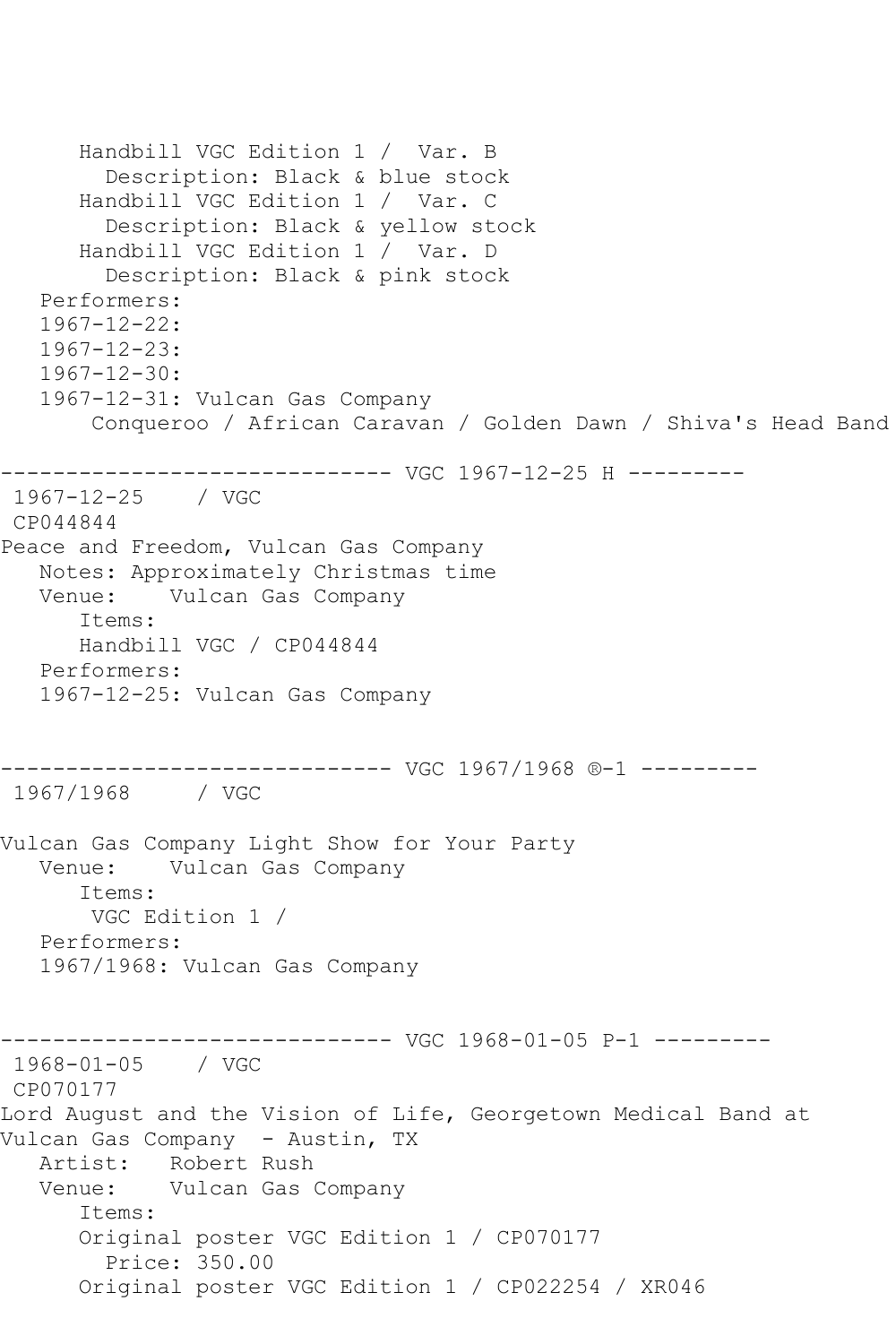```
 Price: 350.00
       Handbill VGC Edition 1 / Var. A
         Description: Brown and gray stock
       Handbill VGC Edition 1 / Var. B
         Description: Brown & green stock
       Handbill VGC Edition 1 / Var. C
         Description: Brown and green stock
       Handbill VGC Edition 1 / Var. D
         Description: Bown and pink stock
    Performers:
    1968-01-05 1968-01-06: Vulcan Gas Company
        Lord August and the Vision of Life / Georgetown Medical Band
------------------------------ VGC 1968-01-12 P-1 ---------
1968 - 01 - 12CP009413 / CS04158
Shiva's Head Band, The Lost and Found at Vulcan Gas Company -
Austin, TX<br>:Artist
             Jim Franklin
   Venue: Vulcan Gas Company
       Items:
       Original poster VGC Edition 1 / CP009413 / CS04158
       Handbill VGC Edition 1 / CP044845 Var. A
         Description: Red and blue
       Handbill VGC Edition 1 / Var. B
         Description: Blue and white
        VGC / CP022255 / XR047
   Performers:
    1968-01-12 1968-01-13: Vulcan Gas Company
        Shiva's Head Band / Lost and Found
         ------------------------------ VGC 1968-01-16 H-1 ---------
1968-01-16 / VGC 
CP044846
Conetmporar at Vulcan Gas Company - Austin, TX
   Notes: Four films shown at the Vulcan Gas Company
           Vulcan Gas Company
       Items:
       Handbill VGC Edition 1 / Var. A
         Description: B&W
       Handbill VGC Edition 1 / CP044846 Var. B
         Description: Black & pink
   Performers:
    1968-01-16:
    1968-01-23:
    1968-01-30:
   1968-02-02:
```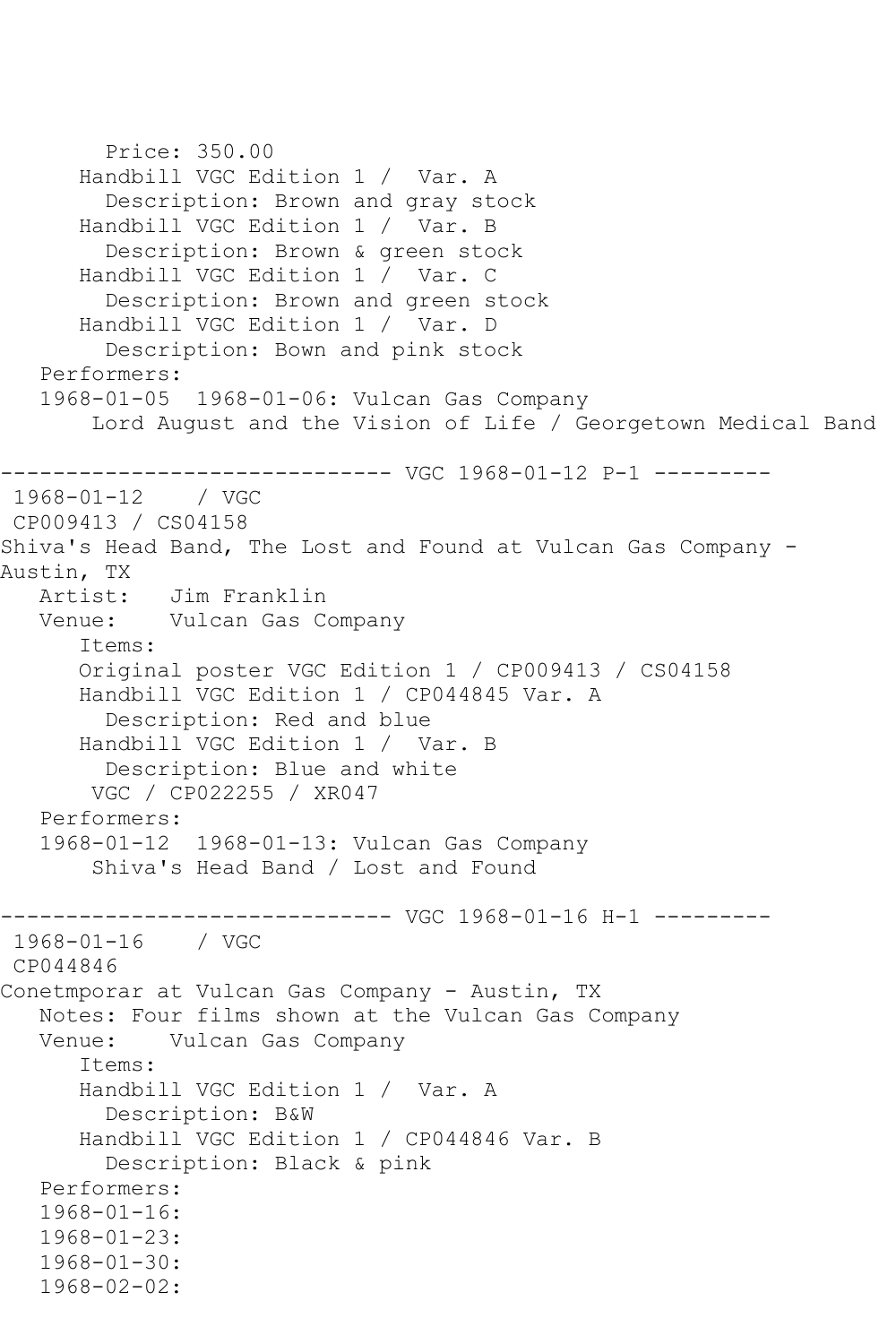```
------------------------------ VGC 1968-01-19 P-1 ---------
1968-01-19 / VGC 
CP070178
Mance Lipscomb, Conqueroo at Vulcan Gas Company - Austin, TX
   Artist: Jim Franklin
   Venue: Vulcan Gas Company
      Items:
      Original poster VGC Edition 1 / CP070178
         Price: 500.00
      Original poster VGC Edition 1 / CP022232 / XR024
         Price: 500.00
      Handbill VGC Edition 1 / Var. A
         Description: B&W, white margin on left side and top
      Handbill VGC Edition 1 / Var. B
         Description: B&W, white margin left side only
      Handbill VGC Edition 1 / Var. C
         Description: B&W, no white margin
   Performers:
   1968-01-19 1968-01-20: Vulcan Gas Company
       Mance Lipscomb / Conqueroo
                    ---------- VGC 1968-01-26 P-1 ---------
1968-01-26 / VGC 
CP009414 / CS04159
Shiva's Head Band, African Caravan at Vulcan Gas Company - Austin, 
TX
   Artist: Gilbert Shelton
   Venue: Vulcan Gas Company
      Items:
      Original poster VGC Edition 1 / CP009414 / CS04159
         Price: 400.00
       VGC / CP022234 / XR026
   Performers:
   1968-01-26 1968-01-27: Vulcan Gas Company
        Shiva's Head Band / African Caravan
------------------------------ VGC 1968-02 ®-1 ---------
1968-02 / VGC 
Ligth Sockets
      Event: Ligth Sockets
   Artist: Jim Franklin
   Venue: Vulcan Gas Company
      Items:
```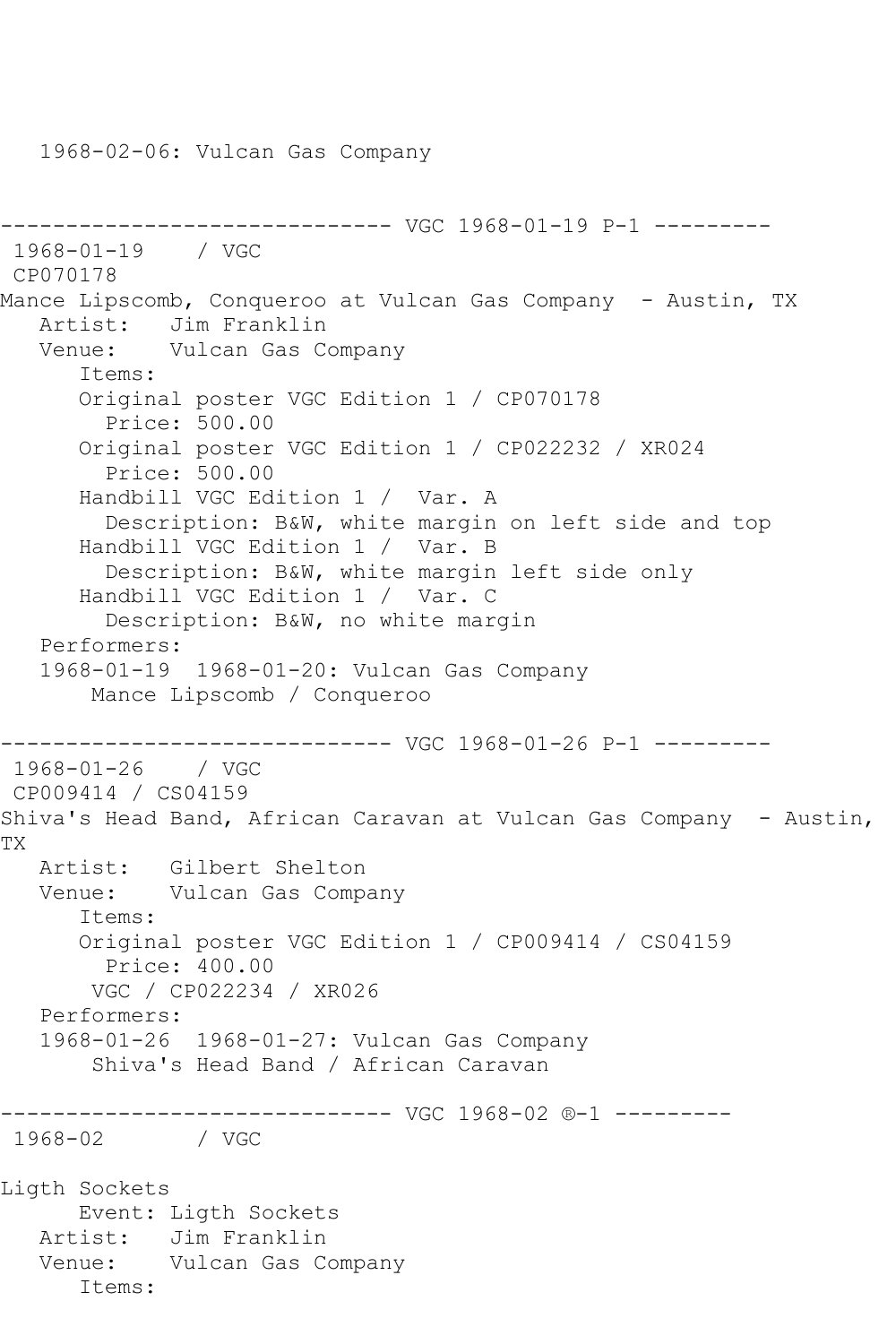VGC Edition 1 / Performers: 1968-02: Vulcan Gas Company ------------------------------ VGC 1968-02 H ---------  $1968 - 02$ CP044847 Consolidated Smoke House LTD at Vulcan Gas Company - Austin, TX Venue: Vulcan Gas Company Items: Handbill VGC / CP044847 Performers: 1968-02: Vulcan Gas Company Consolidated Smoke House LTD ------------------------------ VGC 1968-02-01 P --------- 1968-02-01 / VGC CP070182 Shiva's Head Band, Conqueroo at Vulcan Gas Company - Austin, TX Artist: Wittlif 1968 DEO Venue: Vulcan Gas Company Items: Original poster VGC / CP070182 Original poster VGC Edition 1 / CP022243 / XR035 Postcard VGC Edition 1 / Var. A Description: Postal back Postcard VGC Edition 1 / Var. B Description: Blank back Postcard VGC Edition 1 / Var. C Description: Double card, with attached tickets Performers: 1968-02-01 1968-02-03: 1968-09-10: Vulcan Gas Company Shiva's Head Band / Conqueroo ------------------------------ VGC 1968-02-14 H-1 --------- 1968-02-14 / VGC CP044848 Conqueroo, Shiva's Head Band at Vulcan Gas Company - Austin, TX Venue: Vulcan Gas Company Items: Handbill VGC Edition 1 / CP044848 Performers: 1968-02-14: Vulcan Gas Company Conqueroo / Shiva's Head Band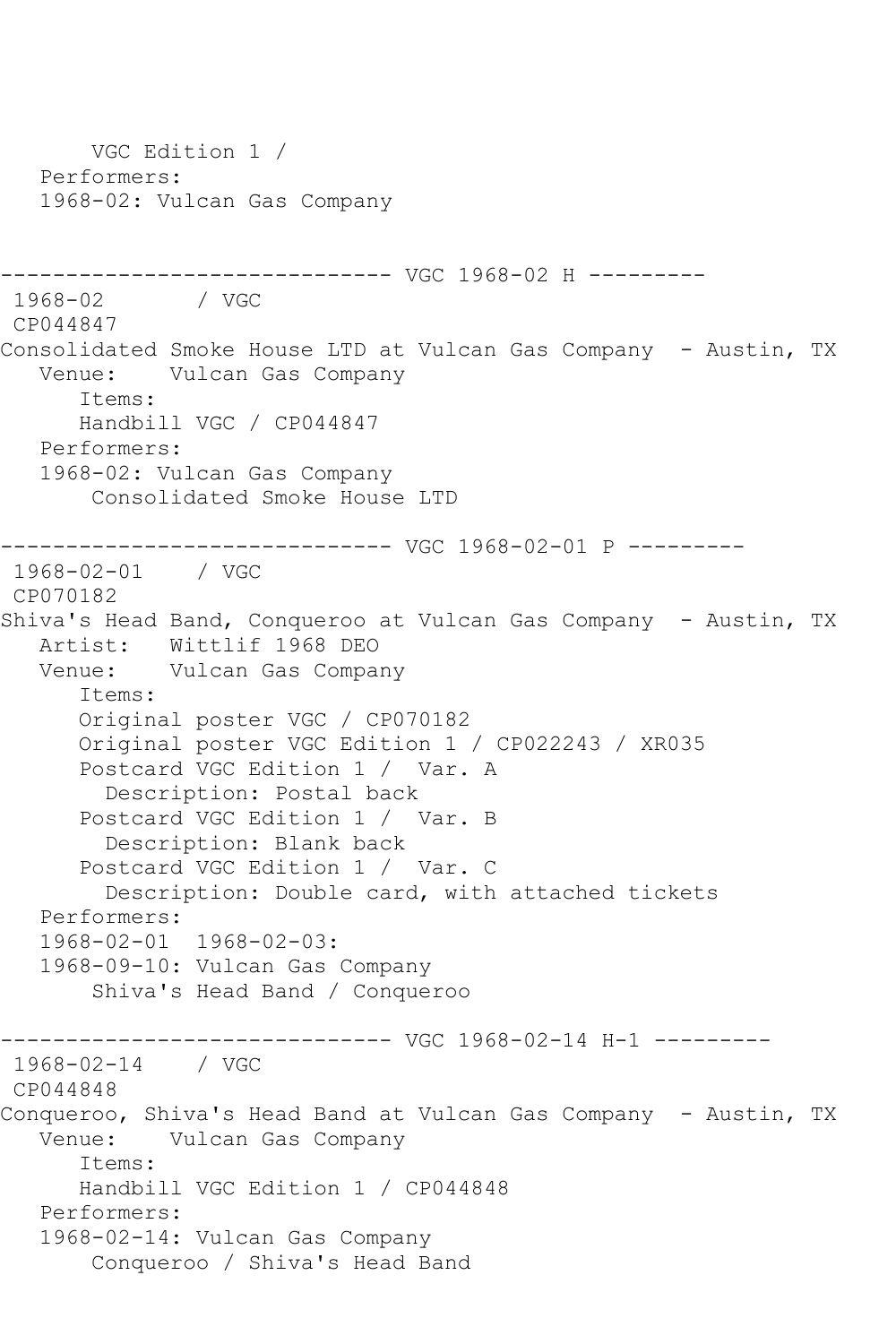------------------------------ VGC 1968-02-16 P-1 ---------  $1968 - 02 - 16$ CP009416 / CS04161 Shiva's Head Band, Conqueroo at Vulcan Gas Company - Austin, TX Artist: Jim Franklin Venue: Vulcan Gas Company Items: Original poster VGC Edition 1 / CP009416 / CS04161 Price: 400.00 Postcard VGC Edition 1 / Var. A Description: Single card Postcard VGC Edition 1 / Var. B Description: Double card, postal backs, tickets attached VGC / CP022235 / XR027 Performers: 1968-02-16 1968-02-17: Vulcan Gas Company Shiva's Head Band / Conqueroo / Rubaiyat / Lightnin' Hopkins ------------------------------ VGC 1968-02-16 H-1 --------- 1968-02-16 / VGC CP044849 Texas and Pacific, New Atlantis at Vulcan Gas Company - Austin, TX Benefit: Benefit for Oleo Strut Coffee House at the Vulcan Gas Company<br>Venue: Vulcan Gas Company Items: Handbill VGC Edition 1 / CP044849 Description: B&W Performers: 1968-02-16: Vulcan Gas Company Texas and Pacific / New Atlantis / Shepherd's Head / Good Humor ------------------------------ VGC 1968-02-17 H --------- 1968-02-17 / VGC CP044850 Vulcan gas Requests You Brng Two Dollars for a Portrait After February 17 Artist: Jim Franklin<br>Venue: Vulcan Gas Co Vulcan Gas Company Items: Handbill VGC / CP044851 Handbill VGC / CP044850 Var. A Performers: 1968-02-17: Vulcan Gas Company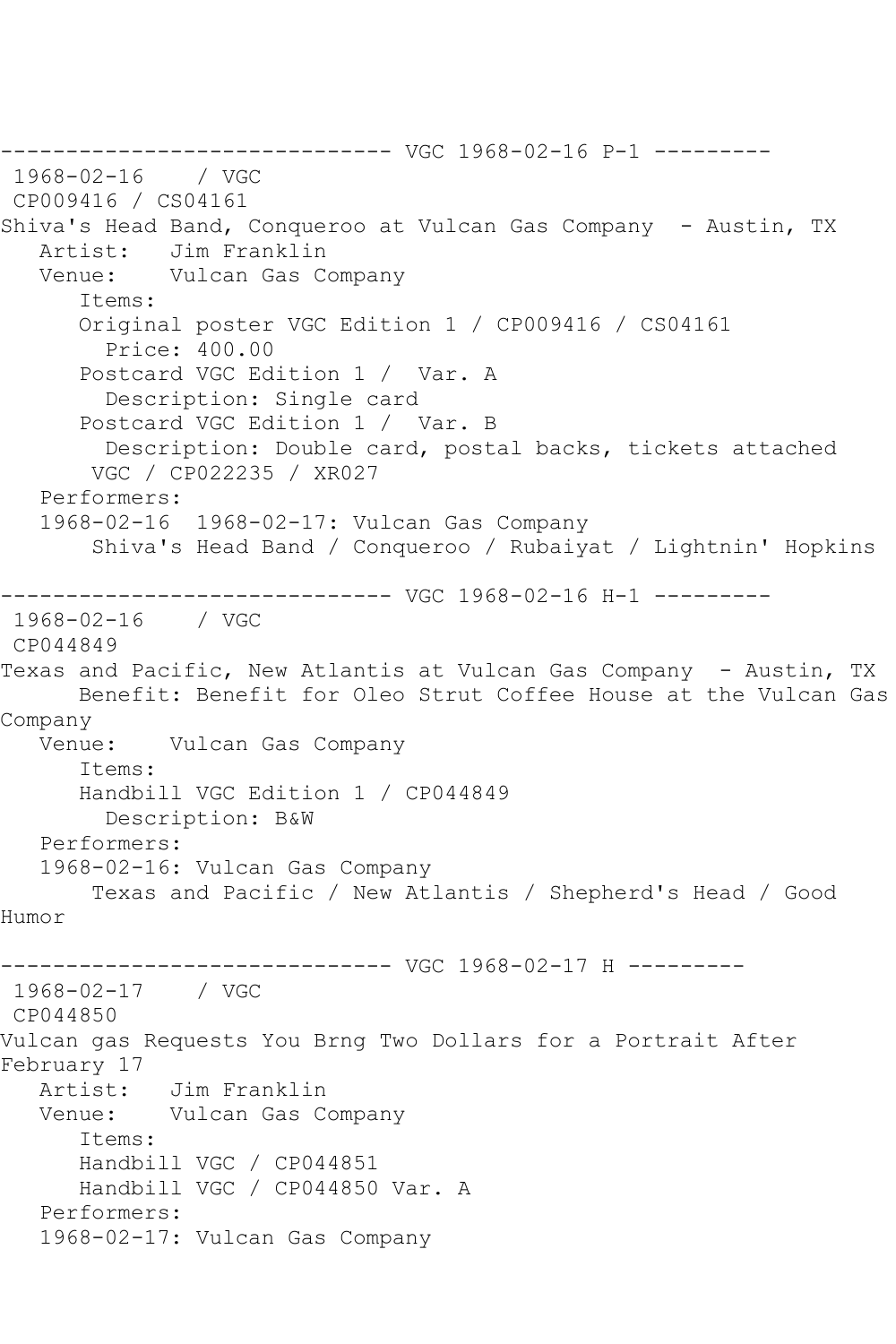------------------------------ 1968-02-22 P --------- 1968-02-22 / Shiva's Head Band, Conqueroo at Vulcan Gas Company - Austin, TX Benefit: Bust Benefit Dance : Shiva's Headband, Conqueroo, Georgetown Medical at Vulcan Gas Artist: Charlie Loving Venue: Vulcan Gas Company Items: Original poster / Performers: 1968-02-22: Vulcan Gas Company Shiva's Head Band / Conqueroo ------------------------------ VGC 1968-02-22 H --------- 1968-02-22 / VGC CP044852 Shiva's Head Band, Conqueroo at Vulcan Gas Company - Austin, TX<br>Artist: Charlie Loving Charlie Loving Venue: Vulcan Gas Company Items: Handbill VGC / CP044852 Performers: 1968-02-22: Vulcan Gas Company Shiva's Head Band / Conqueroo / Gerogetown Medical ------------------------------ VGC 1968-03-01 P-1 --------- 1968-03-01 / VGC CP022236 / XR028 Shiva's Head Band, Big Joe Williams at Vulcan Gas Company - Austin, TX Artist: Robert Rush Venue: Vulcan Gas Company Items: Original poster VGC Edition 1 / CP022236 / XR028 Handbill VGC Edition 1 / Var. A Handbill VGC Edition 1 / Var. B Description: Uncut sheet of two handbills with different color blue Performers: 1968-03-01 1968-03-02: 1968-03-08 1968-03-09: Vulcan Gas Company Shiva's Head Band / Big Joe Williams / Conqueroo / Robayyat -------------- VGC 1968-03-10 H ---------1968-03-10 / VGC CP044853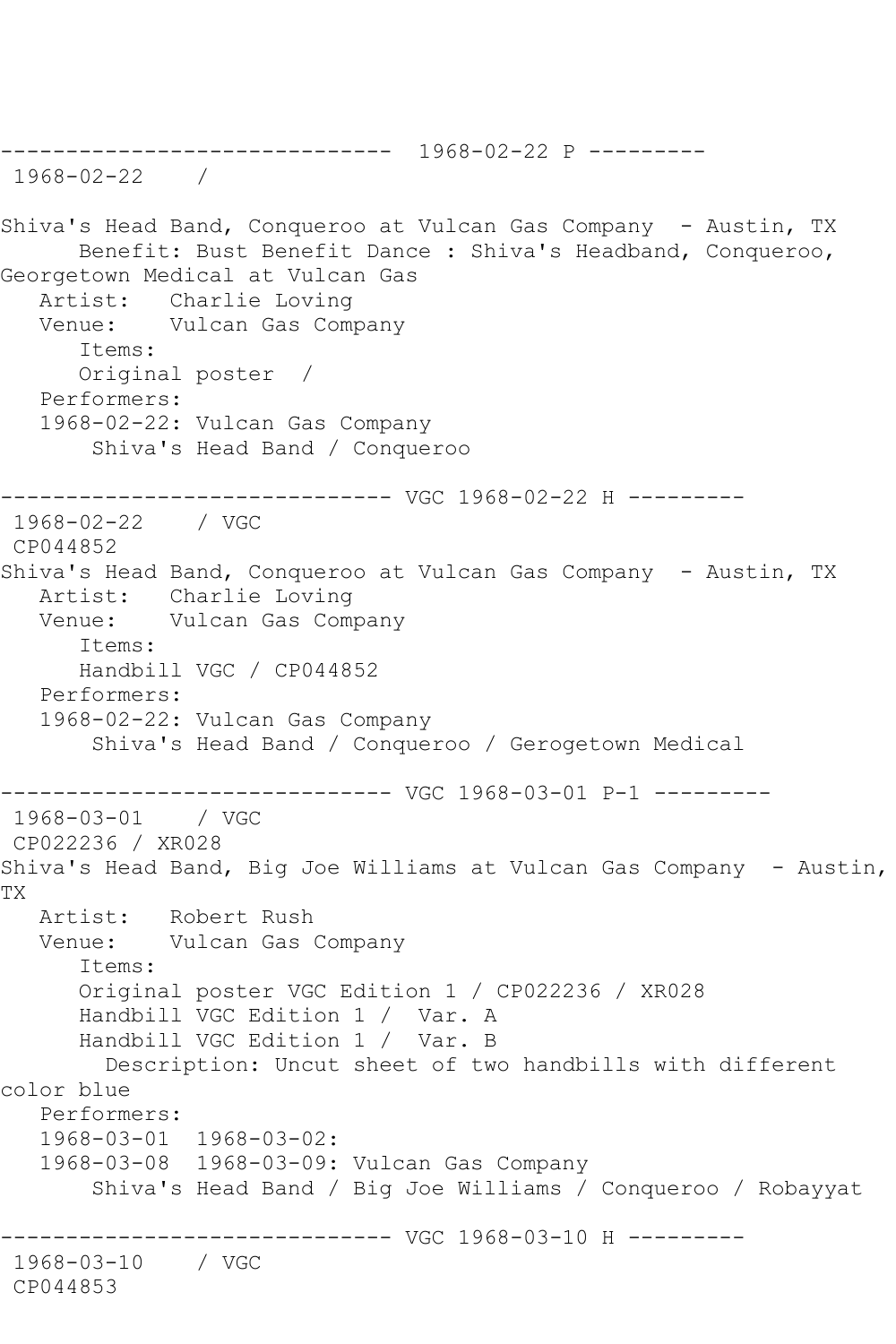Austin Suburban Loan Co, Rubayyat at Vulcan Gas Company - Austin, TX Event: Bust Benefit Artist: Jim Franklin<br>Venue: Vulcan Gas C Vulcan Gas Company Items: Handbill VGC / CP044853 Description: B&W Handbill / Description: Same , black and green Performers: 1968-03-10: Vulcan Gas Company Austin Suburban Loan Co / Rubayyat ------------------------------ VGC 1968-03-15 P-1 --------- 1968-03-15 / VGC CP070179 Shiva's Head Band, Conqueroo at Vulcan Gas Company - Austin, TX<br>Venue: Vulcan Gas Company Vulcan Gas Company Items: Original poster VGC Edition 1 / CP070179 Price: 400.00 Original poster VGC Edition 1 / CP022237 / XR029 Price: 400.00 Handbill VGC Edition 1 / Description: Handbill is blue and red Performers: 1968-03-15 1968-03-16: 1968-03-22 1968-03-23: Vulcan Gas Company Shiva's Head Band / Conqueroo / Lost and Found / American Eagle Squadron ------------------------------ VGC 1968-03-29 P-1 --------- 1968-03-29 / VGC CP022238 / XR030 Conqueroo, Bubble Puppy at Vulcan Gas Company - Austin, TX Artist: Gerry Storm Venue: Vulcan Gas Company Items: Original poster VGC Edition 1 / CP022238 / XR030 Handbill VGC Edition 1 / Performers: 1968-03-29 1968-03-30: 1968-05-05 1968-05-06: Vulcan Gas Company Conqueroo / Bubble Puppy / Shiva's Head Band / Blues Bag ------------------------------ VGC 1968-04-12 P-1 ---------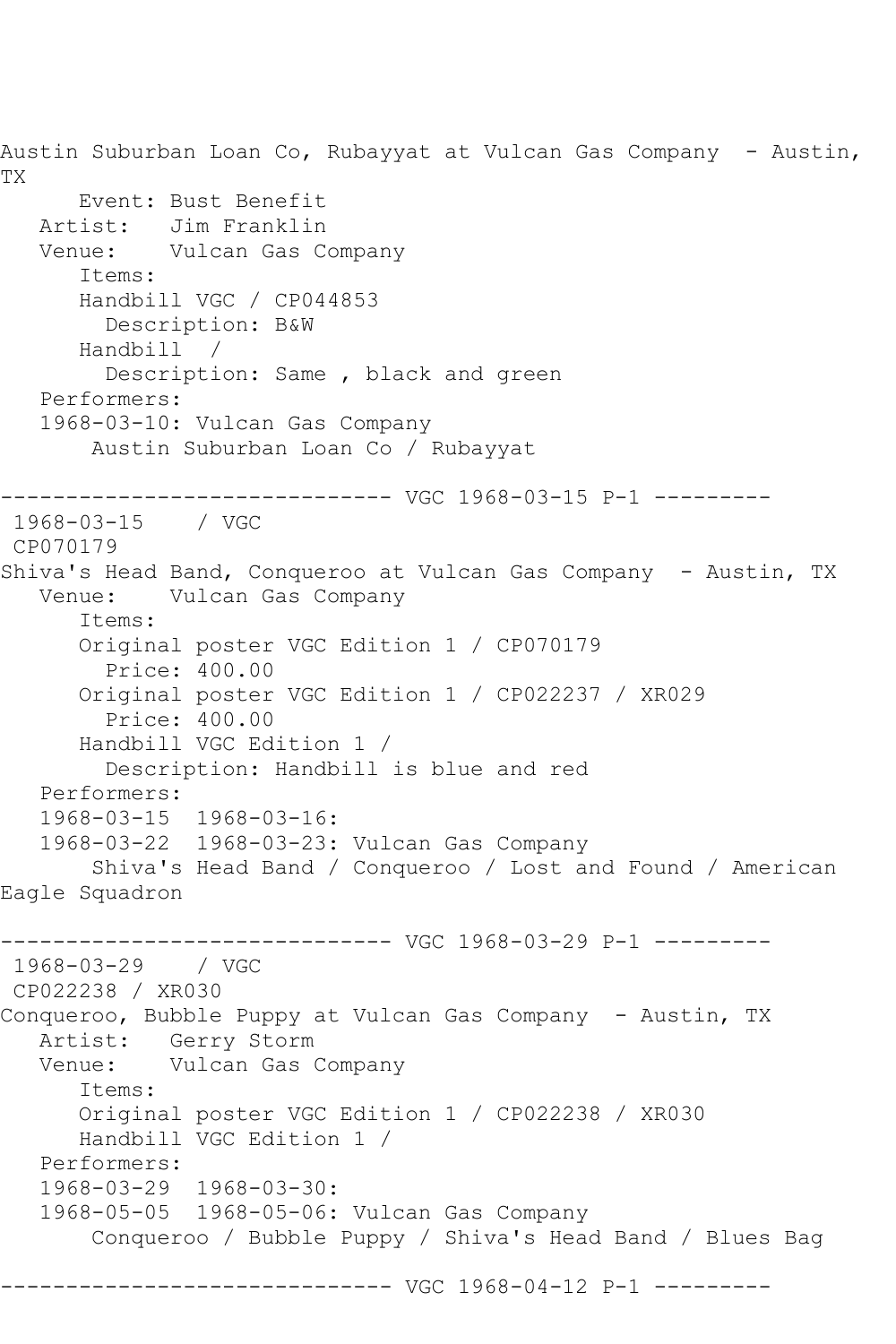1968-04-12 / VGC CP070180 Shiva's Head Band, Rubaiyat at Vulcan Gas Company - Austin, TX Artist: Gilbert Shelton<br>Venue: Vulcan Gas Comp Vulcan Gas Company Items: Original poster VGC Edition 1 / CP070180 Price: 500.00 Original poster VGC Edition 1 / CP022244 / XR036 Price: 500.00 Handbill VGC Edition 1 / CP009680 / CS04425 Performers: 1968-04-12 1968-04-13: 1968-04-19 1968-04-20: Vulcan Gas Company Shiva's Head Band / Rubaiyat / Conqueroo / Sleepy John Estes ------------------------------ VGC 1968-04-25 H-1 --------- 1968-04-25 / VGC CP044854 Angela Lewis at Vulcan Gas Company - Austin, TX Artist: Gilbert Shelton Venue: Vulcan Gas Company Items: Handbill VGC Edition 1 / Var. A Description: B&W Handbill VGC Edition 1 / Var. B Description: Black & blue Handbill VGC Edition 1 / CP044854 Var. C Description: Black & pink Handbill VGC Edition 1 / Var. D Description: Black & Yellow Performers: 1968-04-25: Vulcan Gas Company Angela Lewis ------------------------------ VGC 1968-04-26 P-1 --------- 1968-04-26 / VGC CP022239 / XR031 Shiva's Head Band, Bubble Puppy at Vulcan Gas Company - Austin, TX Artist: Gilbert Shelton Venue: Vulcan Gas Company Items: Original poster VGC Edition 1 / CP022239 / XR031 Handbill VGC Edition 1 / CP009681 / CS04426 Performers: 1968-04-26 1968-04-27: 1968-05-03 1968-05-04: Vulcan Gas Company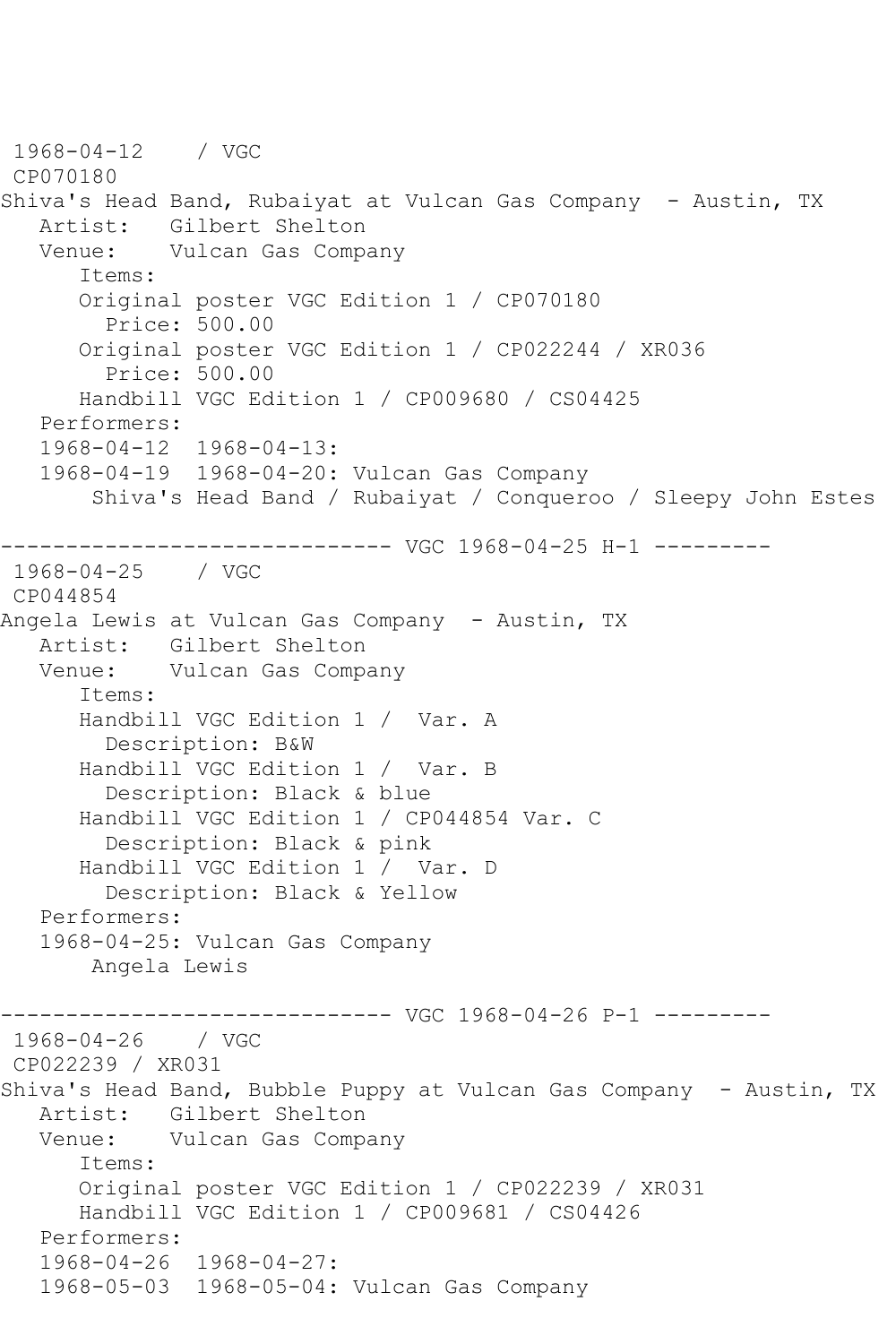Shiva's Head Band / Bubble Puppy / Angela Lewis / Wild Chickens ------------------------------ VGC 1968-05-10 P-1 --------- 1968-05-10 / VGC CP070181 Shiva's Head Band, Canned Heat Blues Band at Vulcan Gas Company - Austin, TX Artist: Gilbert Shelton Venue: Vulcan Gas Company Items: Original poster VGC Edition 1 / CP070181 Price: 500.00 Original poster VGC Edition 1 / CP022240 / XR032 Price: 500.00 Handbill VGC Edition 1 / Performers: 1968-05-10 1968-05-11: Vulcan Gas Company Shiva's Head Band / Canned Heat Blues Band / Conqueroo ------------------------------ VGC 1968-05-13 H --------- 1968-05-13 / VGC CP044860 Bubble Puppy at Vulcan Gas Company - Austin, TX Artist: Jim Franklin Venue: Vulcan Gas Company Items: Handbill VGC / CP044860 Performers: 1968-05-13: Vulcan Gas Company Bubble Puppy ------------------------------ VGC 1968-05-16 P-1 --------- 1968-05-16 / VGC CP044856 Conqueroo at Vulcan Gas Company – Austin, TX<br>Venue: Vulcan Gas Company Vulcan Gas Company Items: Original poster VGC Edition 1 / CP044856 Performers: 1968-05-16: Vulcan Gas Company Conqueroo ------------------------------ VGC 1968-05-17 H-1 --------- 1968-05-17 / VGC CP044857 Zodiac Signs at Vulcan Gas Company - Austin, TX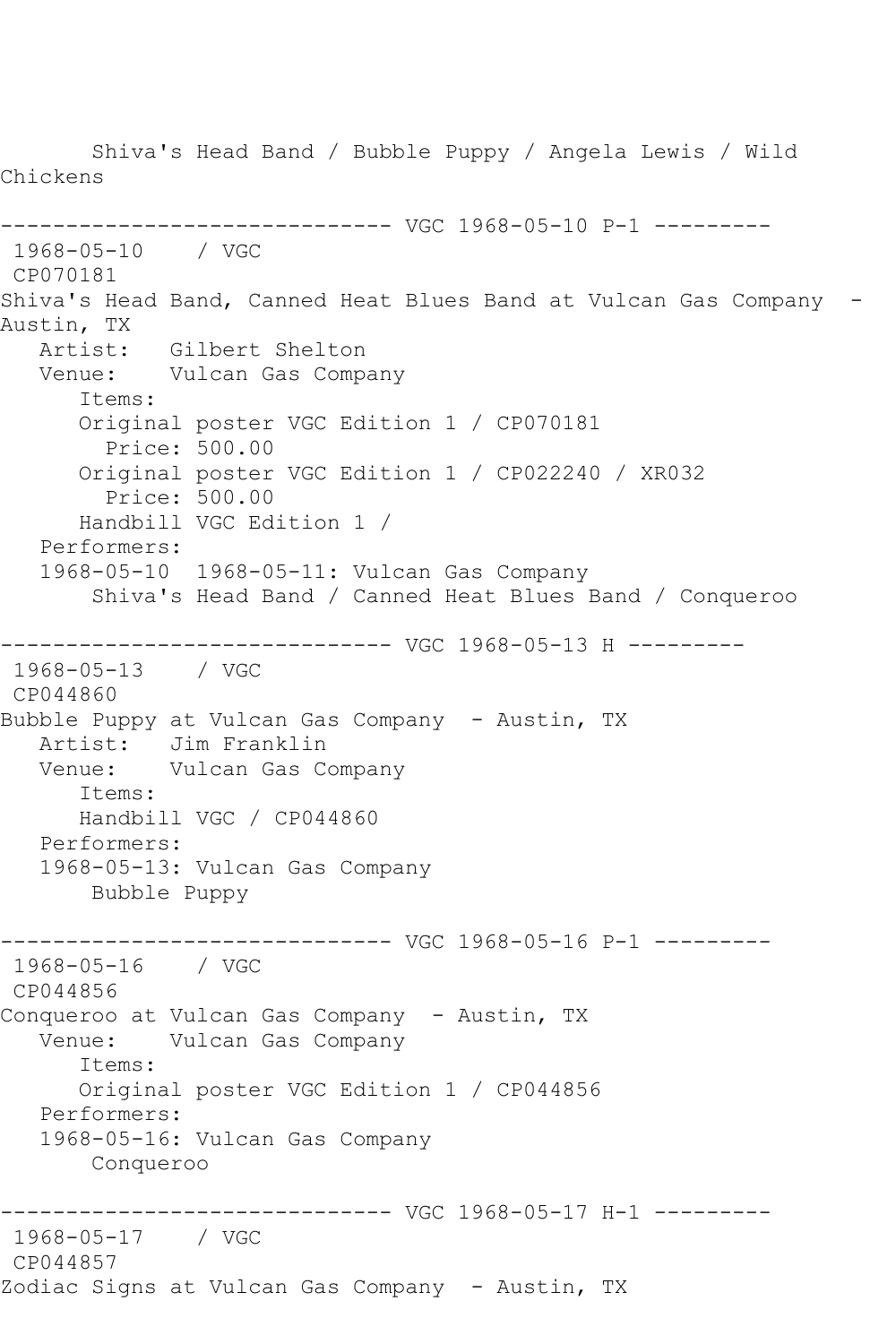Venue: Vulcan Gas Company Items: Handbill VGC Edition 1 / CP044857 Var. A Handbill VGC Edition 1 / Var. B Description: Uncut sheet of two Performers: 1968-05-17 1968-05-18: 1968-05-24 1968-05-25: Vulcan Gas Company Zodiac Signs ------------------------------ VGC 1968-05-24 P-1 --------- 1968-05-24 / VGC CP044859 Moby Grape, Shiva's Head Band at Vulcan Gas Company - Austin, TX Artist: Jim Franklin Venue: Vulcan Gas Company Items: Original poster VGC Edition 1 / CP044859 Handbill VGC Edition 1 / CP044858 Postcard VGC Edition 1 / Var. A Description: Postal back Postcard VGC Edition 1 / Var. B Description: Blank back Performers: 1968-05-24 1968-05-25: Vulcan Gas Company Moby Grape / Shiva's Head Band / Angela Lewis / Fabulous Rockets ---------------------- VGC 1968-05-31 H ---------1968-05-31 / VGC CP044861 Conqueroo, Bubble Puppy at Vulcan Gas Company - Austin, TX Venue: Vulcan Gas Company Items: Original poster / Handbill VGC / CP044861 Description: B&W Handbill VGC Edition 1 / Var. A Description: Black & yellow Handbill VGC Edition 1 / Var. B Description: Black and green Handbill VGC Edition 1 / Var. C Description: Double handbills (uncut sheet) Performers: 1968-05-31 1968-06-01: Vulcan Gas Company Conqueroo / Bubble Puppy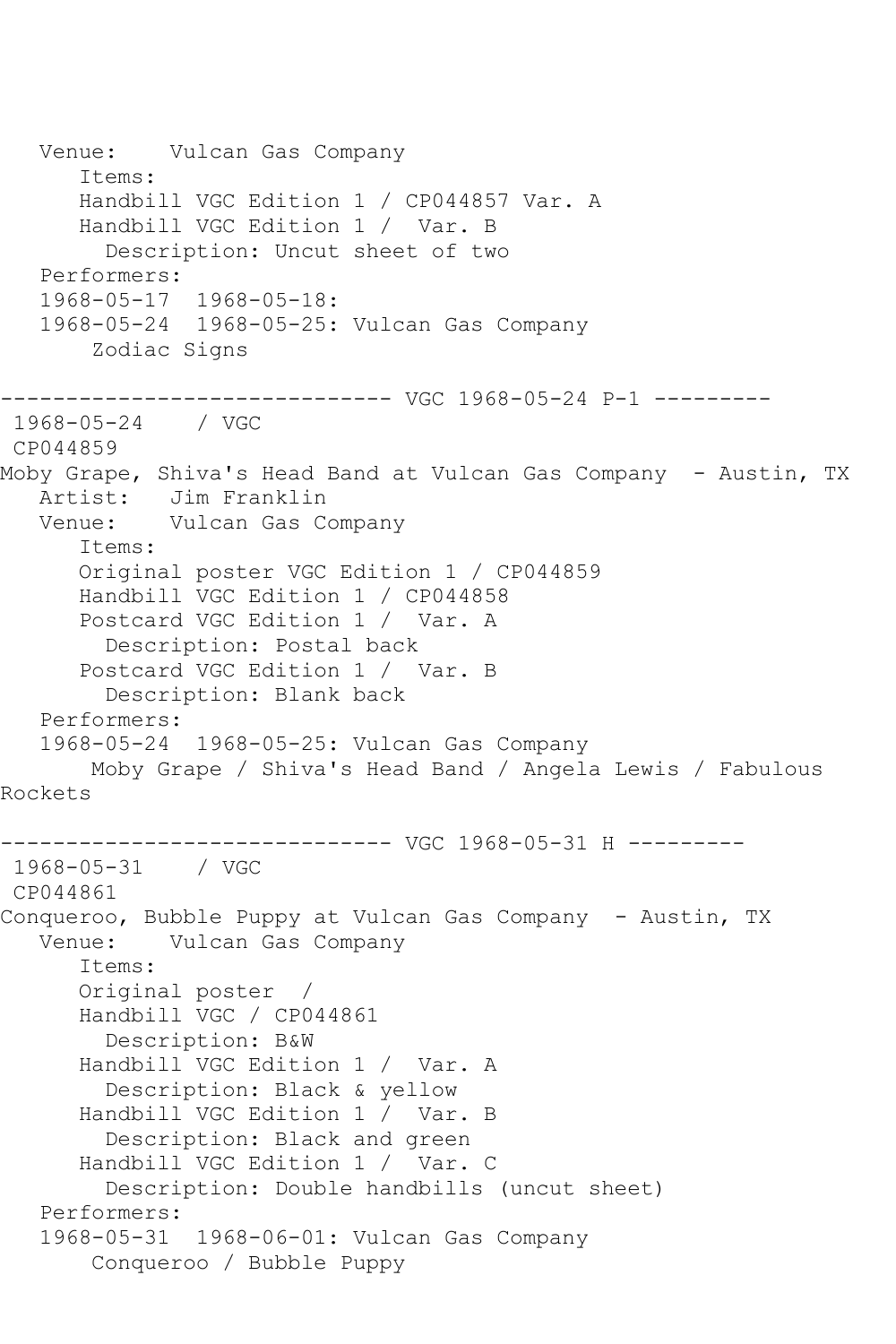------------------------------ VGC 1968-06-21 P-1 --------- 1968-06-21 / VGC CP044840 William Burroughs at Vulcan Gas Company - Austin, TX Vulcan Gas Company Items: Original poster VGC Edition 1 / CP044840 Handbill VGC Edition 1 / Description: Black & yellow Handbill VGC Edition 1 / CP044839 Description: Black & pink Handbill VGC Edition 1 / Description: Black & green Performers: 1968-06-21 1968-06-22: Vulcan Gas Company William Burroughs ------------------------------ VGC 1968-06-27 H-1 --------- 1968-06-27 / VGC CP044862 Conqueroo, Bubble Puppy at Vulcan Gas Company - Austin, TX Event: Flash Comix Artist: Gilbert Shelton Venue: Vulcan Gas Company Items: Handbill VGC / Description: Black and yellow Handbill VGC Edition 1 / Var. A Description: Black & blue Handbill VGC Edition 1 / CP044862 Var. B Description: Black & pink Performers: 1968-06-27 1968-06-29: Vulcan Gas Company Conqueroo / Bubble Puppy / African Caravan / Ezmerelda'z Muzick Amuzementz ------------------------------ VGC 1968-07-05 P --------- 1968-07-05 / VGC CP044863 Johnny Winter, Bubble Puppy at Vulcan Gas Company - Austin, TX Event: Two Headed Snake Venue: Vulcan Gas Company Items: Original poster VGC / CP044863 Performers: 1968-07-05 1968-07-06: Vulcan Gas Company Johnny Winter / Bubble Puppy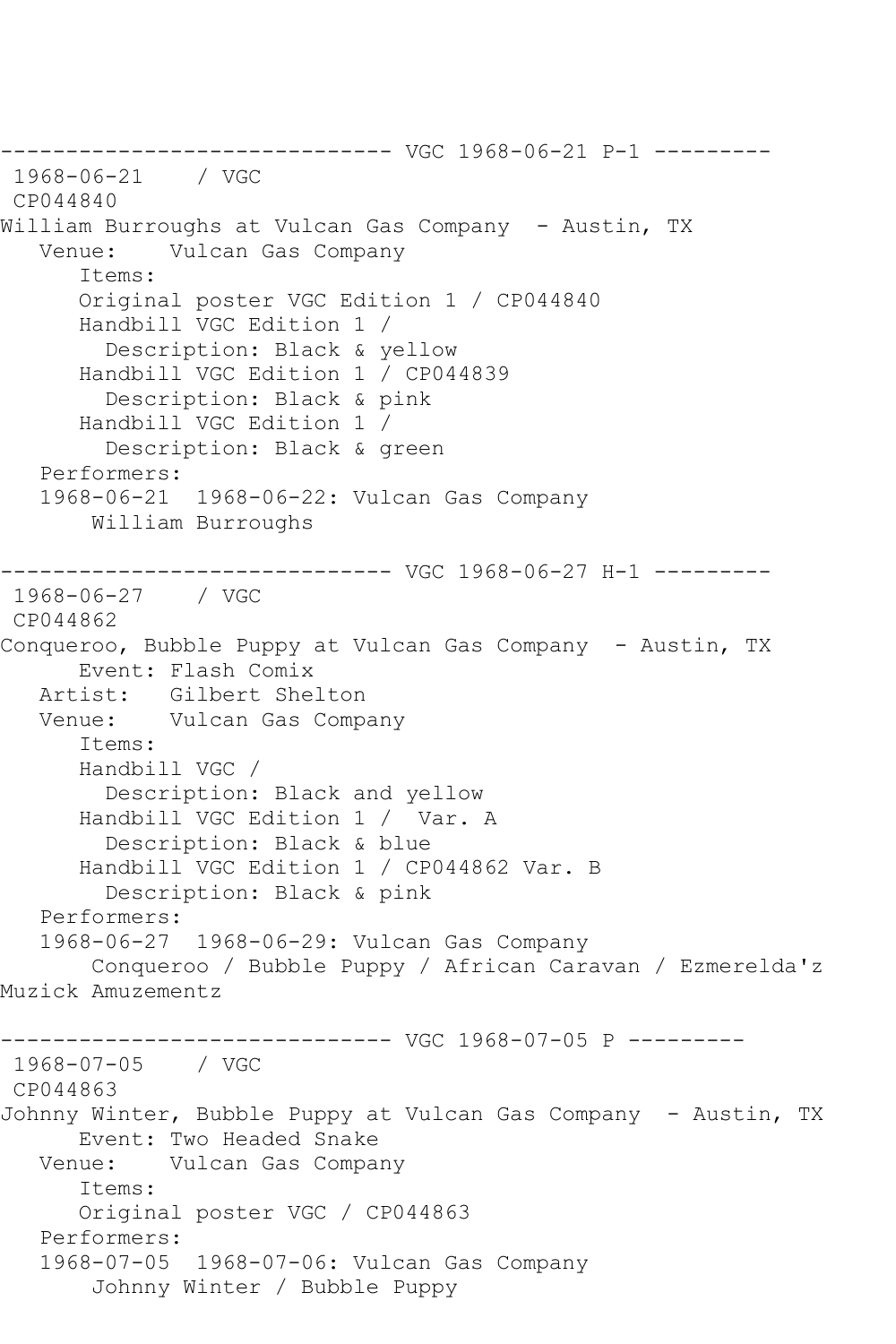------------------------------ VGC 1968-07-07 P-1 --------- 1968-07-07 / VGC CP044864 Conqueroo, Winter at Vulcan Gas Company - Austin, TX<br>Artist: Jim Franklin Artist: Jim Franklin<br>Venue: Vulcan Gas Co Vulcan Gas Company Items: Original poster VGC Edition 1 / CP044864 Handbill / Performers: 1968-07-07: Vulcan Gas Company Conqueroo / Winter / Shiva's Head Band ------------------------------ VGC 1968-07-26 H --------- 1968-07-26 / VGC CP044865 New Atlantis, Grits at Vulcan Gas Company - Austin, TX Artist: Jim Fowler Venue: Vulcan Gas Company Items: Handbill VGC / CP044865 Performers: 1968-07-26 1968-07-27: Vulcan Gas Company New Atlantis / Grits ------------------------------ VGC-3.121 1968-08-02 P --------- 1968-08-02 / VGC 3.121 CP070186 Muddy Waters at Vulcan Gas Company - Austin, TX Event: Come Bathe in Cool Muddy Waters Venue: Vulcan Gas Company Promoter: Book: Art of Rock Items: Original poster VGC-3.121 / CP070186 Description: Poster on newsprint Original poster VGC-3.121 Edition 1 / CP001758 / 1781 Description: Poster on newsprint Handbill VGC-3.121 Edition 1 / CP022247 / XR039 (8-1/2 x 11) Performers: 1968-08-02 1968-08-03: Vulcan Gas Company Muddy Waters ------------------------------ VGC 1968-08-16 H-1 --------- 1968-08-16 / VGC CP044866 Winter, New Atlantis at Vulcan Gas Company - Austin, TX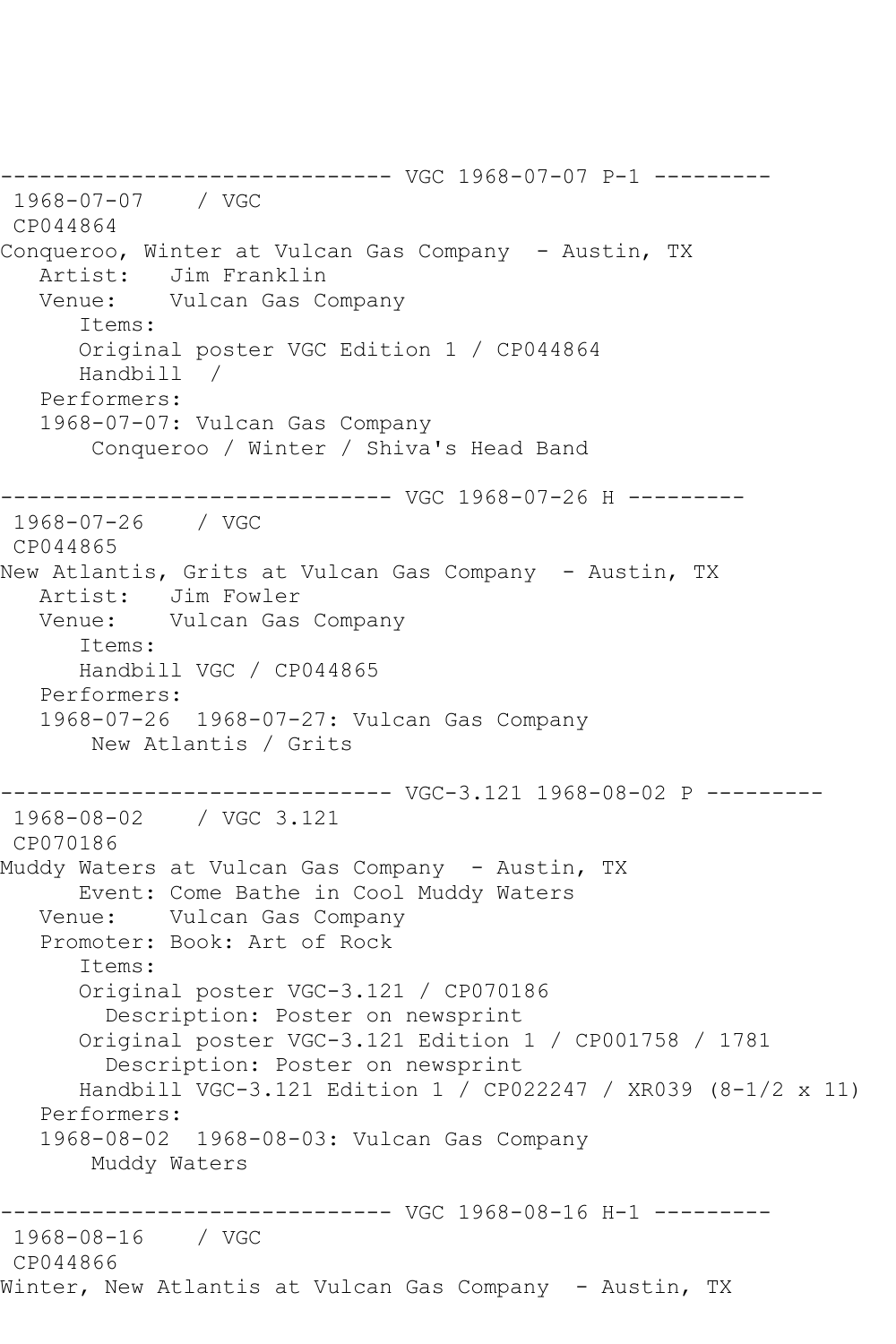Artist: Jim Franklin Venue: Vulcan Gas Company Items: Handbill VGC Edition 1 / CP044866 Var. A Description: Black & pink Handbill VGC Edition 1 / Var. B Description: Yellow & pink Performers: 1968-08-16: Vulcan Gas Company Winter / New Atlantis / 1948 / Zachery Thaks ------------------------------ VGC 1968-08-29 P --------- 1968-08-29 / VGC CP044867 Stacy, 13th Floor Elevators at Vulcan Gas Company - Austin, TX Artist: Gilbert Shelton Venue: Vulcan Gas Company Items: Original poster VGC / CP044867 Performers: 1968-08-29 1968-08-31: Vulcan Gas Company Stacy / 13th Floor Elevators / New Atlantis ------------------------------ VGC 1968-09-06 H-1 --------- 1968-09-06 / VGC CP044868 Bubble Puppy, Zig-Zag Quartet at Vulcan Gas Company - Austin, TX Artist: Jim Franklin Venue: Vulcan Gas Company Items: Handbill VGC Edition 1 / CP044868 Description: Has design on reverse Performers: 1968-09-06 1968-09-07: Vulcan Gas Company Bubble Puppy / Zig-Zag Quartet ------------------------------ VGC 1968-09-12 H-1 --------- 1968-09-12 / VGC CP044869 Grits, New Atlantis at Vulcan Gas Company - Austin, TX Venue: Vulcan Gas Company Items: Handbill VGC Edition 1 / CP044869 Var. A Description: Wite, blue (on register) (6 x 10) Handbill VGC Edition 1 / Var. B Description: Red, white, blue (off register) (6 x 10) Performers: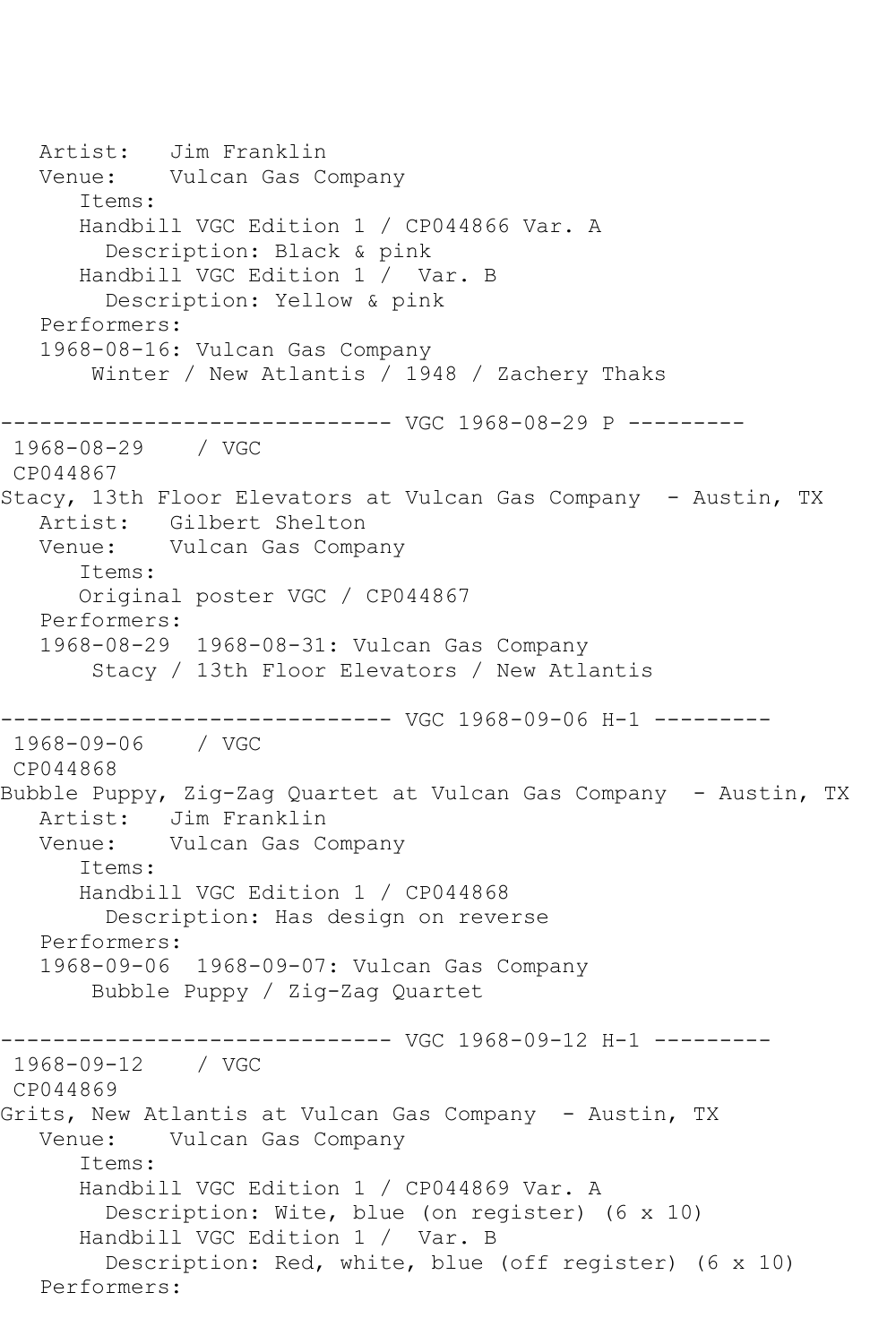1968-09-12 1968-09-14: Vulcan Gas Company Grits / New Atlantis ------------------------------ VGC 1968-09-20 H --------- 1968-09-20 / VGC CP044870 Winter, Endel St. Cloud at Vulcan Gas Company - Austin, TX Artist: Jim Franklin Venue: Vulcan Gas Company Items: Handbill VGC / CP044870 Handbill VGC / Performers: 1968-09-20 1968-09-21: Vulcan Gas Company Winter / Endel St. Cloud ------------------------------ VGC-3.122 1968-09-27 P-1 --------- 1968-09-27 / VGC 3.122 CP001793 / 1815 Joe Williams, Sky Blues at Vulcan Gas Company - Austin, TX Notes: This item appears in the Art of Rock book, plate no. 3.122 Event: Concert Dance Lite Show Artist: Jim Franklin Venue: Vulcan Gas Company Promoter: Book: Art of Rock Items: Original poster VGC-3.122 Edition 1 / CP001793 / 1815 AORPlate: 3.122 Handbill VGC-3.122 Edition 1 / CP070047 AORPlate: 3.122 Performers: 1968-09-27 1968-09-28: Vulcan Gas Company Joe Williams / Sky Blues ------------------------------ VGC 1968-09-29 P-1 --------- 1968-09-29 / VGC CP044871 New Atlantis, Lavender Hill Express at Vulcan Gas Company - Austin, TX Notes: Not technically a Vulcan Gas show. This is the first poster where Jim Franklin creates an amage of an armadillo. Artist: Jim Franklin Venue: Vulcan Gas Company Items: Original poster VGC Edition 1 / CP044871 Performers: 1968-09-29: Vulcan Gas Company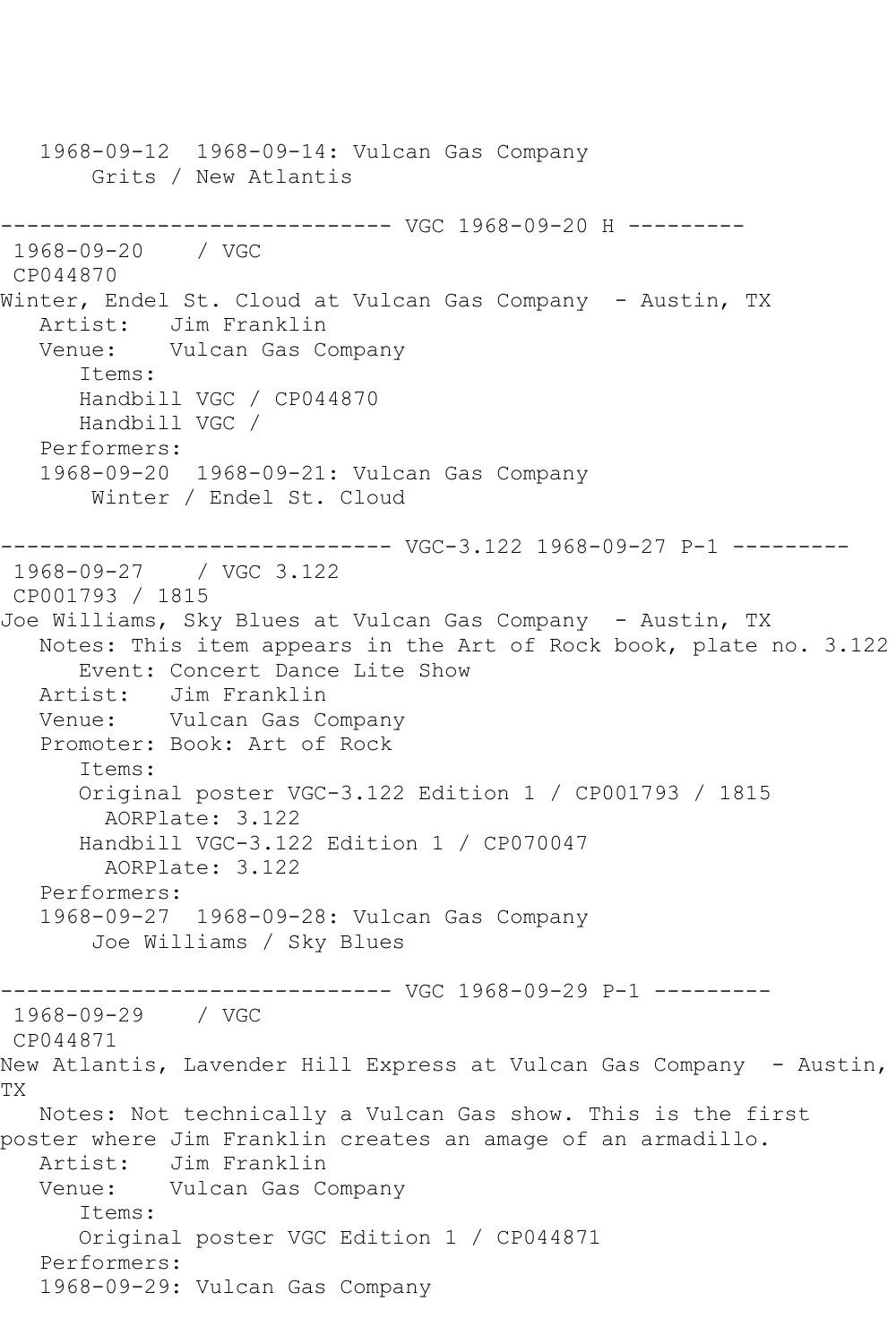New Atlantis / Lavender Hill Express / Texas Pacific / Eternal Life Corporation / Georgetown Medical Band ------------------------------ VGC 1968-10-10 H --------- 1968-10-10 / VGC CP044872 New Atlantis, Winter at Vulcan Gas Company - Austin, TX Venue: Vulcan Gas Company Items: Handbill VGC / CP044872 Performers: 1968-10-10 1968-10-12: Vulcan Gas Company New Atlantis / Winter ------------------------------ VGC 1968-10-13 P-1 --------- 1968-10-13 / VGC CP044873 Steppenwolf at Vulcan Gas Company - Austin, TX Venue: Vulcan Gas Company Items: Original poster VGC Edition 1 / CP044873 Performers: 1968-10-13: Vulcan Gas Company Steppenwolf ------------------------------ VGC 1968-10-17 H-1 --------- 1968-10-17 / VGC CP001052 / 1069 Shiva's Head Band, New Atlantis at Vulcan Gas Company - Austin, TX Artist: Jim Franklin Venue: Vulcan Gas Company Items: Original poster VGC Edition 1 / CP044874 Handbill VGC Edition 1 / CP001052 / 1069 Performers: 1968-10-17 1968-10-19: Vulcan Gas Company Shiva's Head Band / New Atlantis / Winter ------------------------------ VGC 1968-10-31 H --------- 1968-10-31 / VGC CP044875 Shiva's Head Band, Grits at Vulcan Gas Company - Austin, TX<br>Artist: Jim Franklin Jim Franklin Venue: Vulcan Gas Company Items: Handbill VGC / CP044875 Performers: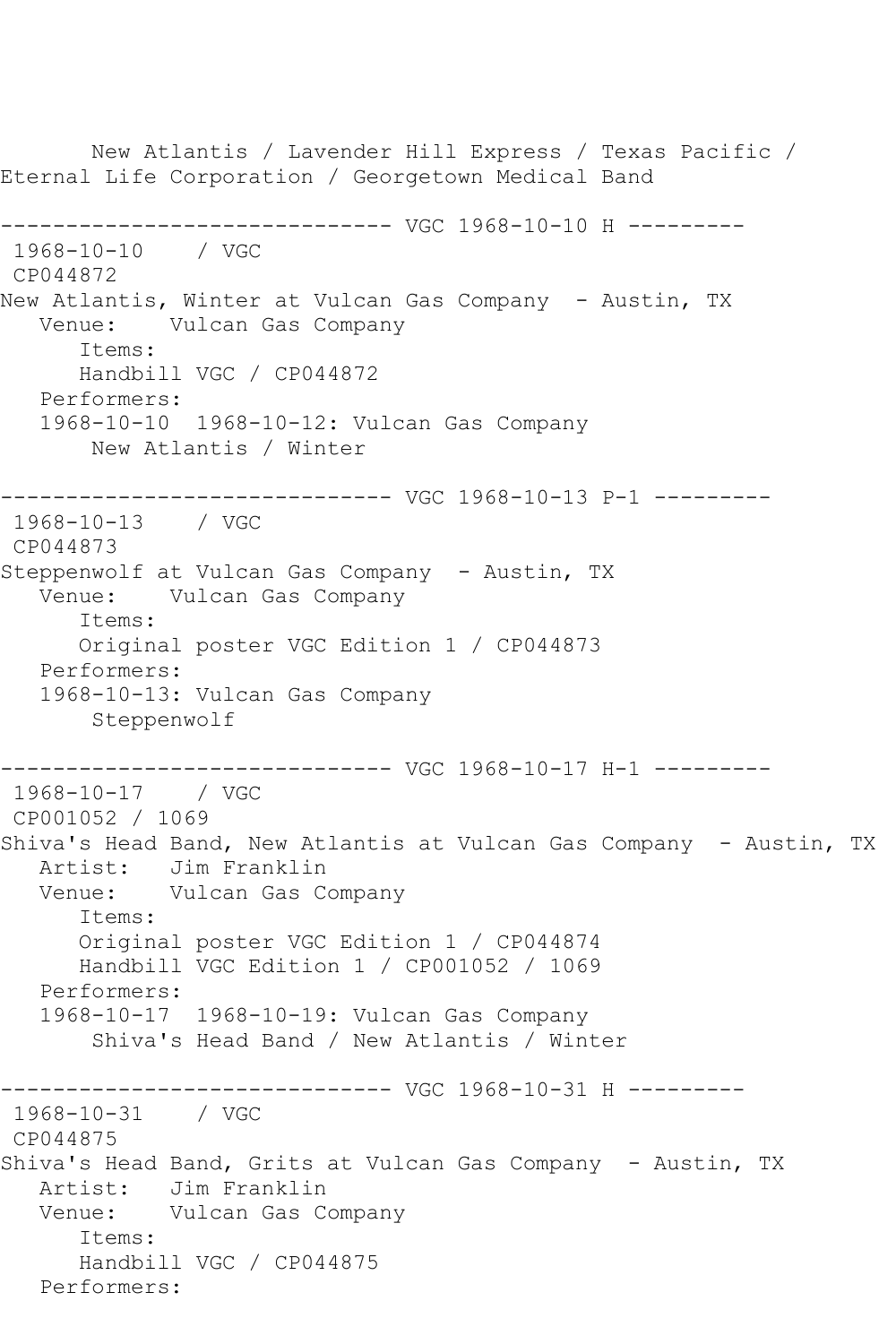1968-10-31 1968-11-02: Vulcan Gas Company Shiva's Head Band / Grits ------------------------------ VGC 1968-11-08 H-1 --------- 1968-11-08 / VGC CP044876 Steve Miller Blues Band, New Atlantis at Vulcan Gas Company -Austin, TX Notes: Hanbill also used as a mailer. Artist: Jim Franklin Venue: Vulcan Gas Company Items: Handbill VGC Edition 1 / CP044876 Var. A Description: Thin stock Handbill VGC Edition 1 / Var. B Description: Thick stock Handbill VGC Edition 1 / Var. C Description: Thin or thick stock, white border at top Performers: 1968-11-08 1968-11-09: 1968-11-15 1968-11-16: Vulcan Gas Company Steve Miller Blues Band / New Atlantis / Shiva's Head Band / Freddie King / Winter ------------------------------ VGC 1968-11-14 H-1 --------- 1968-11-14 / VGC CP001794 / 1816 Sunnyland Special, Birth at Vulcan Gas Company - Austin, TX Benefit: Bail Fund Benefit: Sunnyland Special at Vulcan Gas Co, Austin, TX Artist: Jim Franklin Venue: Vulcan Gas Company Items: Handbill VGC Edition 1 / CP001794 / 1816 Performers: 1968-11-14 1968-11-15: Vulcan Gas Company Sunnyland Special / Birth ------------------------------ VGC 1968-11-14 H --------- 1968-11-14 / VGC CP044878 Texas Pacific, Blues Bag at Vulcan Gas Company - Austin, TX Artist: Jim Franklin Venue: Vulcan Gas Company Items: Handbill VGC / CP044878 Performers: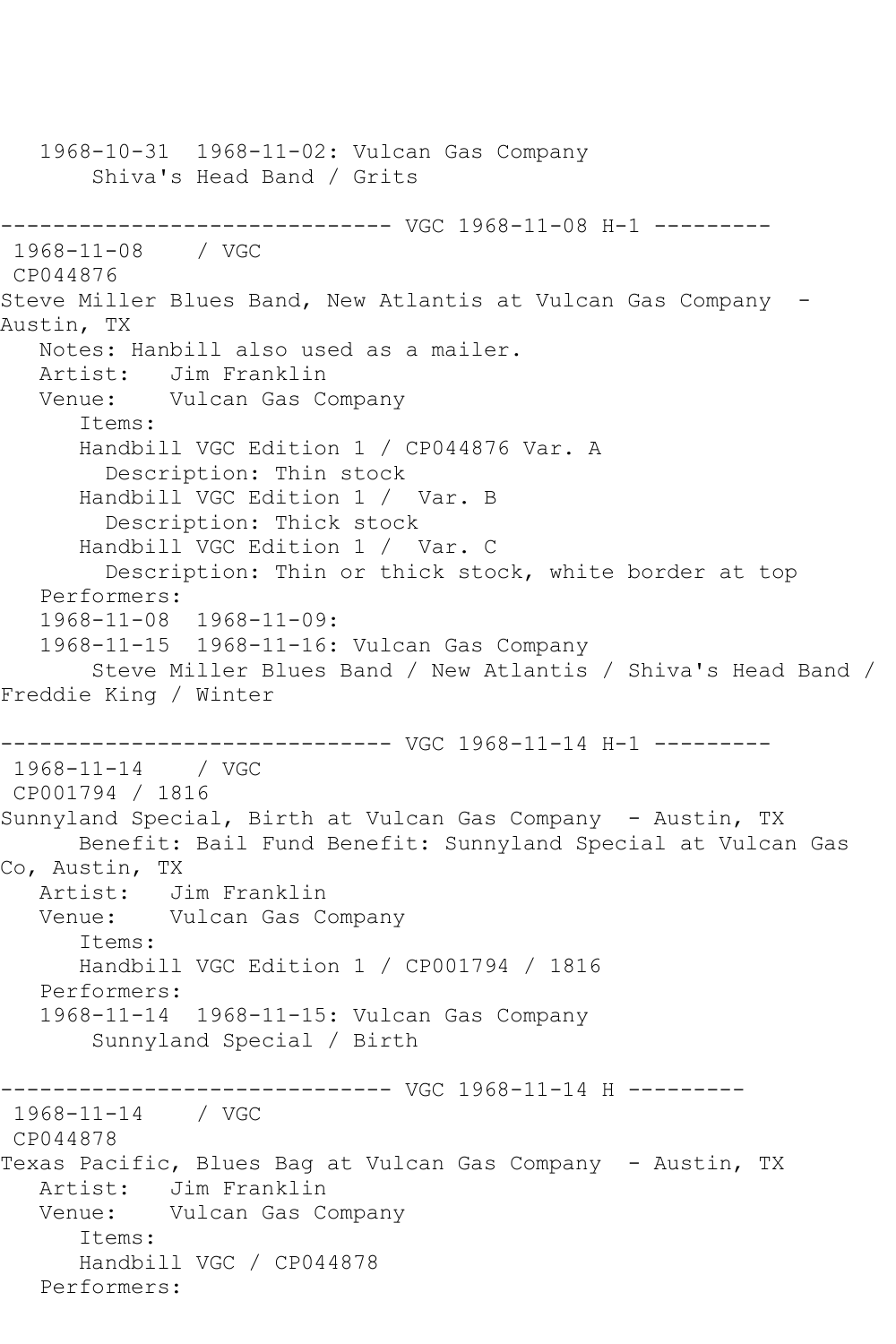1968-11-14 1968-11-15: Vulcan Gas Company Texas Pacific / Blues Bag ------------------------------ VGC 1968-11-21 P-1 --------- 1968-11-21 / VGC CP009659 / CS04404 Big Brother and the Holding Company, Janis Joplin at Vulcan Gas Company - Austin, TX Artist: Jim Franklin Venue: Vulcan Gas Company Items: Original poster VGC Edition 1 / CP009659 / CS04404 Handbill VGC Edition 1 / Var. A Description: Two color variations exists Handbill VGC Edition 1 / Var. B Description: Two color variations exists Performers: 1968-11-21: Vulcan Gas Company Big Brother and the Holding Company / Janis Joplin / Shiva's Head Band / Winter ------------------------------ VGC 1968-11-22 ®-1 --------- 1968-11-22 / VGC Mance Lipscomb, Shiva's Head Band at Vulcan Gas Company - Austin, TX Venue: Vulcan Gas Company Items: VGC Edition 1 / Performers: 1968-11-22 1968-11-23: Vulcan Gas Company Mance Lipscomb / Shiva's Head Band ------------------------------ VGC 1968-11-28 H --------- 1968-11-28 / VGC CP044879 Children, New Atlantis at Vulcan Gas Company - Austin, TX Artist: Jim Franklin Venue: Vulcan Gas Company Items: Handbill VGC / CP044879 Performers: 1968-11-28 1968-11-29: Vulcan Gas Company Children / New Atlantis ------------------------------ VGC 1968-12-06 H-1 --------- 1968-12-06 / VGC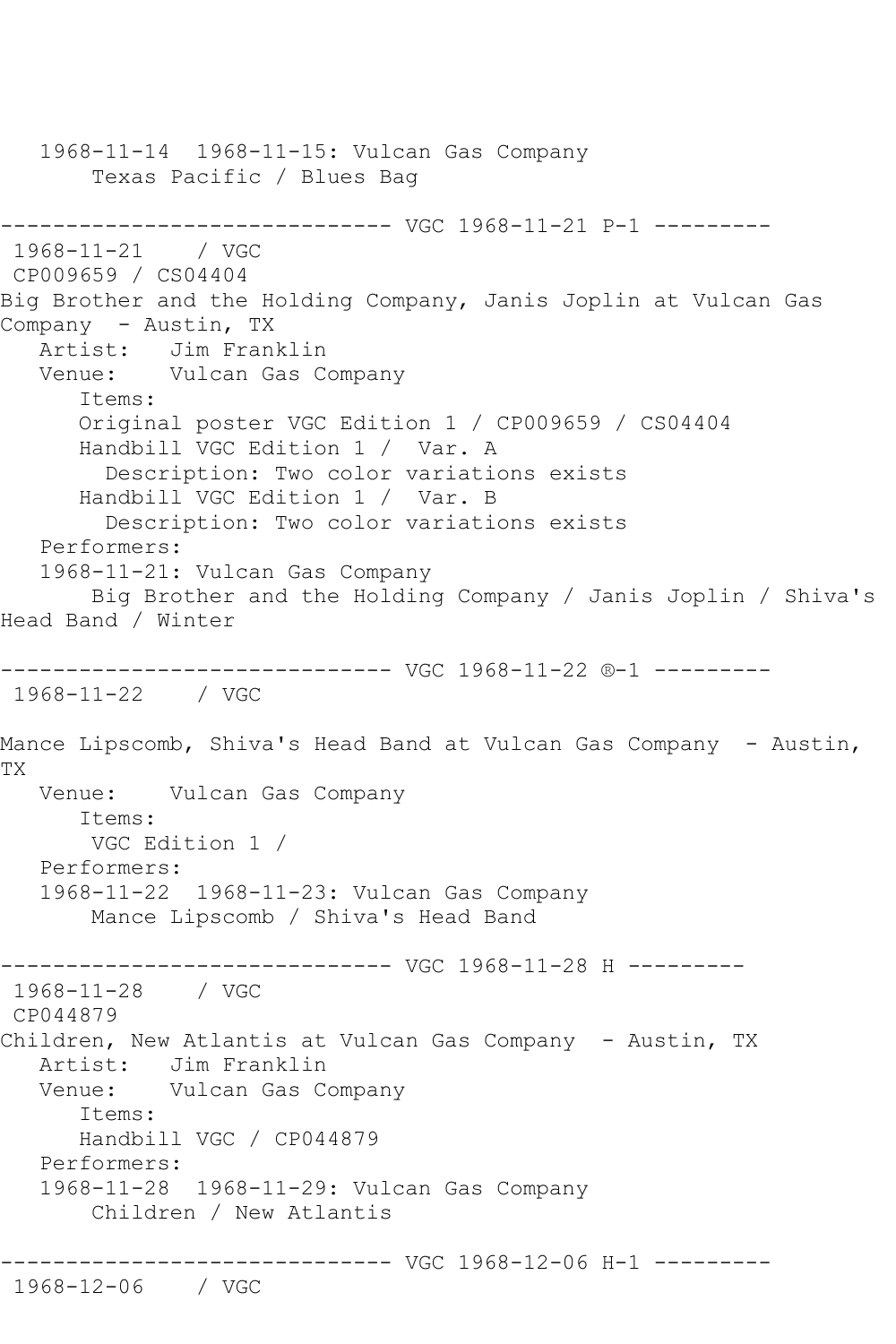CP044880 Shiva's Head Band, Bubble Puppy at Vulcan Gas Company - Austin, TX Artist: Jim Franklin Venue: Vulcan Gas Company Items: Handbill VGC Edition 1 / CP044880 Var. A Description: B&W Handbill VGC Edition 1 / Var. B Description: Color Performers: 1968-12-06 1968-12-07: Vulcan Gas Company Shiva's Head Band / Bubble Puppy ------------------------------ VGC 1968-12-13 H --------- 1968-12-13 / VGC CP044881 Texas, New Atlantis at Vulcan Gas Company - Austin, TX Artist: Jim Franklin Venue: Vulcan Gas Company Items: Handbill VGC / CP044881 Performers: 1968-12-13 1968-12-14: Vulcan Gas Company Texas / New Atlantis / Texas Pacific ------------------------------ VGC 1968-12-14 P-1 --------- 1968-12-14 / VGC CP044882 Vulcan Gas Company - Austin, TX Venue: Vulcan Gas Company Items: Original poster VGC Edition 1 / CP044882 Performers: 1968-12-14: Vulcan Gas Company ------------------------------ VGC 1968-12-20 H --------- 1968-12-20 / VGC CP044883 New Atlantis, Johnny Winter at Vulcan Gas Company [Austin, TX] Private Notes: Misc HB-1 \* A-, 30.00@ Venue: Vulcan Gas Company Items: Handbill VGC / CP044883 (9 x 9) Price: 30.00 Performers: 1968-12-20 1968-12-21: Vulcan Gas Company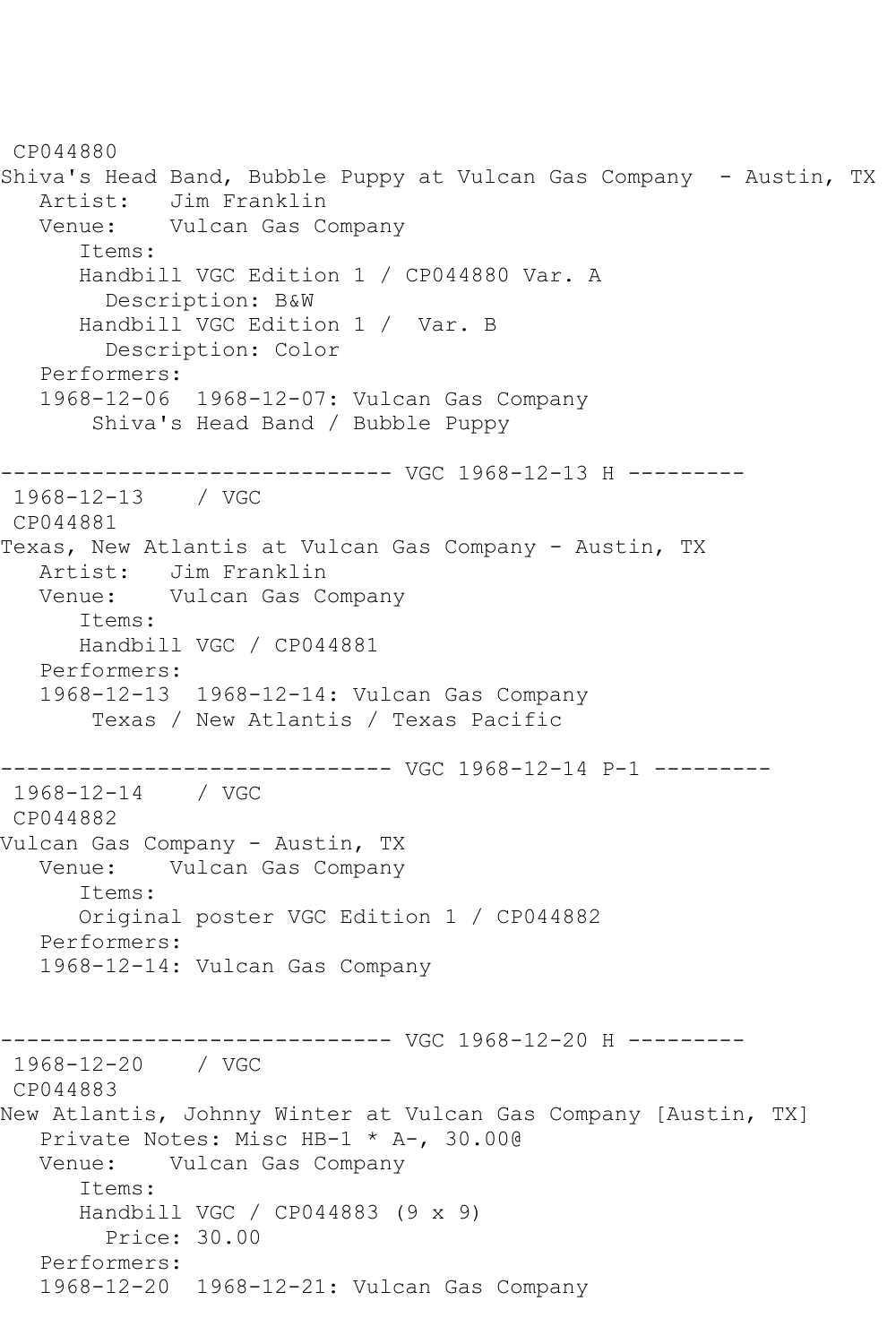New Atlantis / Johnny Winter ------------------------------ VGC 1968-12-31 H-1 --------- 1968-12-31 / VGC CP044833 Shiva's Head Band, Winter at Vulcan Gas Company - Austin, TX Artist: Tony Bell Venue: Vulcan Gas Company Items: Handbill VGC Edition 1 / CP044833 Var. A Description: B&W Handbill VGC Edition 1 / Var. B Description: Black & Yellow Performers: 1968-12-31: Vulcan Gas Company Shiva's Head Band / Winter ------------------------------ VGC 1969-01-01 H --------- 1969-01-01 / VGC CP044884 Johnny Winter at Vulcan Gas Company - Austin, TX Notes: record release, not a gig. Artist: Jim Franklin Venue: Vulcan Gas Company Items: Handbill VGC / CP044884 Performers: 1969-01-01: Vulcan Gas Company Johnny Winter ------------------------------ VGC 1969-01-17 H-1 --------- 1969-01-17 / VGC CP044885 Big Joe Williams at Vulcan Gas Company - Austin, TX Venue: Vulcan Gas Company Items: Handbill VGC Edition 1 / CP044885 Description: B&W Performers: 1969-01-17 1969-01-18: Vulcan Gas Company Big Joe Williams ------------------------------ VGC 1969-01-30 H-1 --------- 1969-01-30 / VGC CP001239 / 1254 John Lee Hooker, Shiva's Head Band at Vulcan Gas Company - Austin, TX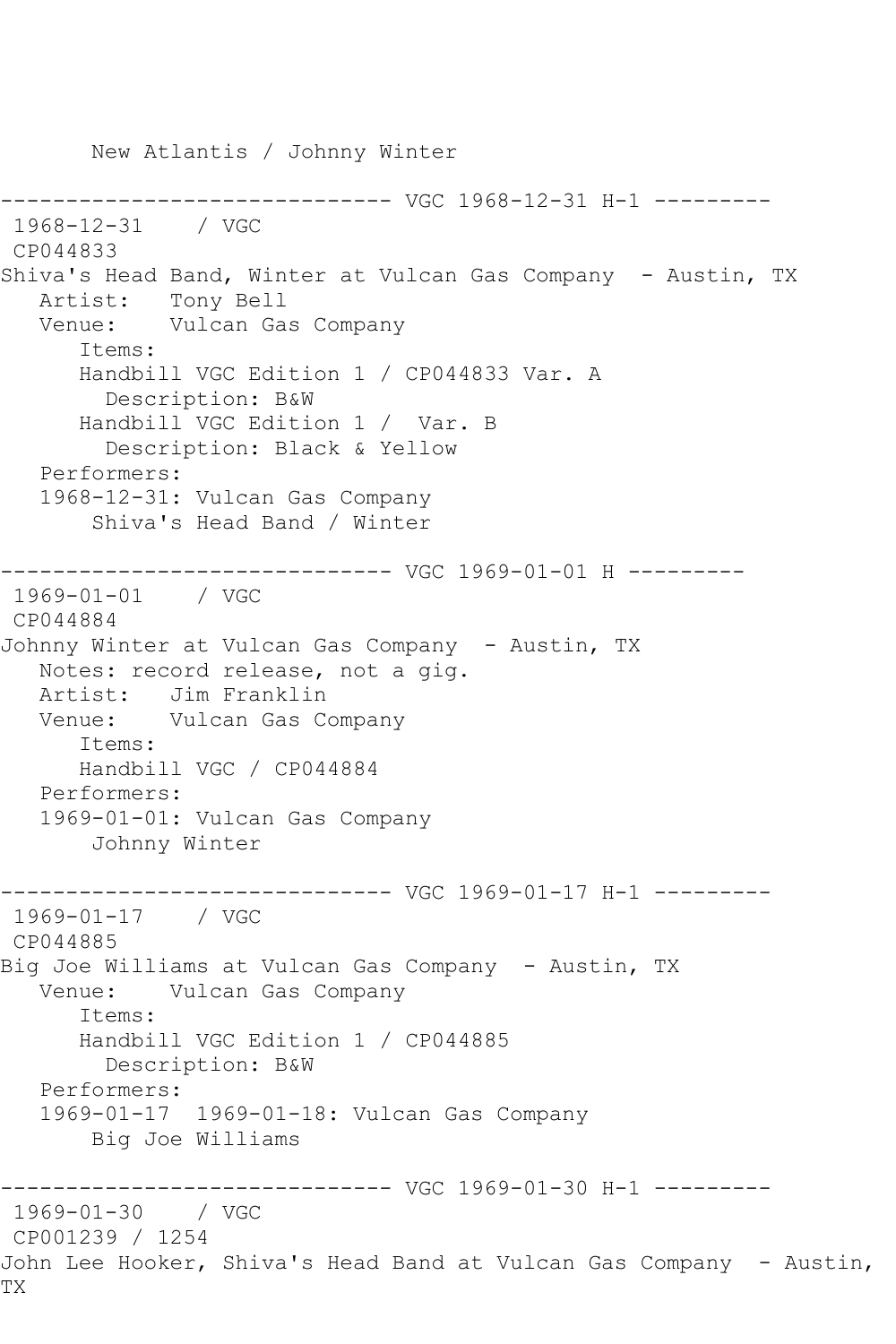Artist: Jack Jaxon Venue: Vulcan Gas Company Items: Handbill VGC Edition 1 / CP001239 / 1254 Var. A Description: Orange, blue, white, message on reverese Notes: Two color variants and different printing on reverse side. One has printing on back and one does not. Also exists as a mailer. Handbill VGC Edition 1 / Var. B Description: Red, orange, blue, white Handbill VGC Edition 1 / Var. C Description: Red, orange, blue, white, message on reverse Handbill VGC Edition 1 / Var. D Description: Red, orange, blue, white, message on reverse Performers: 1969-01-30 1969-01-31: Vulcan Gas Company John Lee Hooker / Shiva's Head Band  $------VGC-3.125 1969-02-21 H-1 ------$ 1969-02-21 / VGC 3.125 CP009674 / CS04419 Fugs, Shiva's Head Band at Vulcan Gas Company - Austin, TX Notes: This item appears in the Art of Rock book, plate no. 3.125 Artist: Jim Franklin Venue: Vulcan Gas Company Promoter: Book: Art of Rock Items: Handbill VGC-3.125 Edition 1 / CP009674 / CS04419 AORPlate: 3.125 Price: 150.00 VGC-3.125 / CP001757 / 1780 AORPlate: 3.125 Performers: 1969-02-21 1969-02-22: Vulcan Gas Company Fugs / Shiva's Head Band ------------------------------ VGC 1969-02-22 H-1 --------- 1969-02-22 / VGC CP009674 / CS04419 Fugs, Shiva's Head Band at Vulcan Gas Company - Austin, TX Venue: Vulcan Gas Company Items: Handbill VGC Edition 1 / CP009674 / CS04419 Performers: 1969-02-22: Vulcan Gas Company Fugs / Shiva's Head Band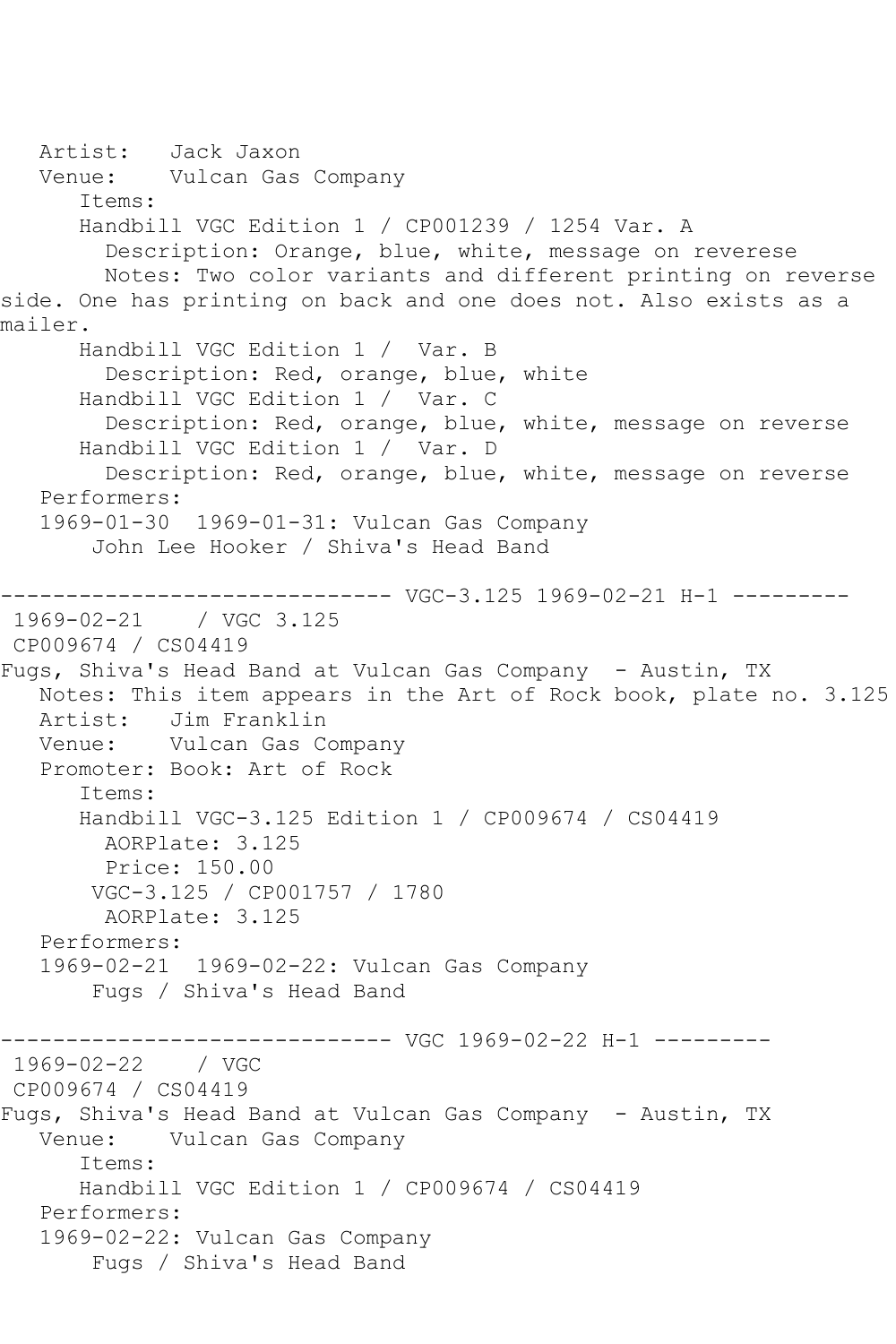------------------------------ VGC 1969-02-28 H-1 --------- 1969-02-28 / VGC CP044886 Texa at Vulcan Gas Company - Austin, TX Venue: Vulcan Gas Company Items: Handbill VGC Edition 1 / CP044886 Description: B&W Performers: 1969-02-28 1969-03-01: Vulcan Gas Company Texa ------------------------------ VGC 1969-03-07 H --------- 1969-03-07 / VGC CP044887 New Atlantis, Untouchables at Vulcan Gas Company - Austin, TX Artist: John Shelton Venue: Vulcan Gas Company Items: Handbill VGC / CP044887 Performers: 1969-03-07 1969-03-08: Vulcan Gas Company New Atlantis / Untouchables / Texas Rangers ------------------------------ VGC 1969-03-14 H-1 --------- 1969-03-14 / VGC CP044888 Jimmy Reed, Onion Creek at Vulcan Gas Company - Austin, TX Artist: John Shelton Venue: Vulcan Gas Company Items: Handbill VGC Edition 1 / CP044888 Var. A Description: White border at top Handbill VGC Edition 1 / Var. B Description: No white border Performers: 1969-03-14: Vulcan Gas Company Jimmy Reed / Onion Creek / Big Mama Thornton / New Atlantis / Mustangs / Georgetown Medical Band ------------------------------ VGC 1969-03-21 P --------- 1969-03-21 / VGC CP070183 Big Mama Thornton, New Atlantis at Vulcan Gas Company - Austin, TX Artist: Jim Franklin Venue: Vulcan Gas Company Items: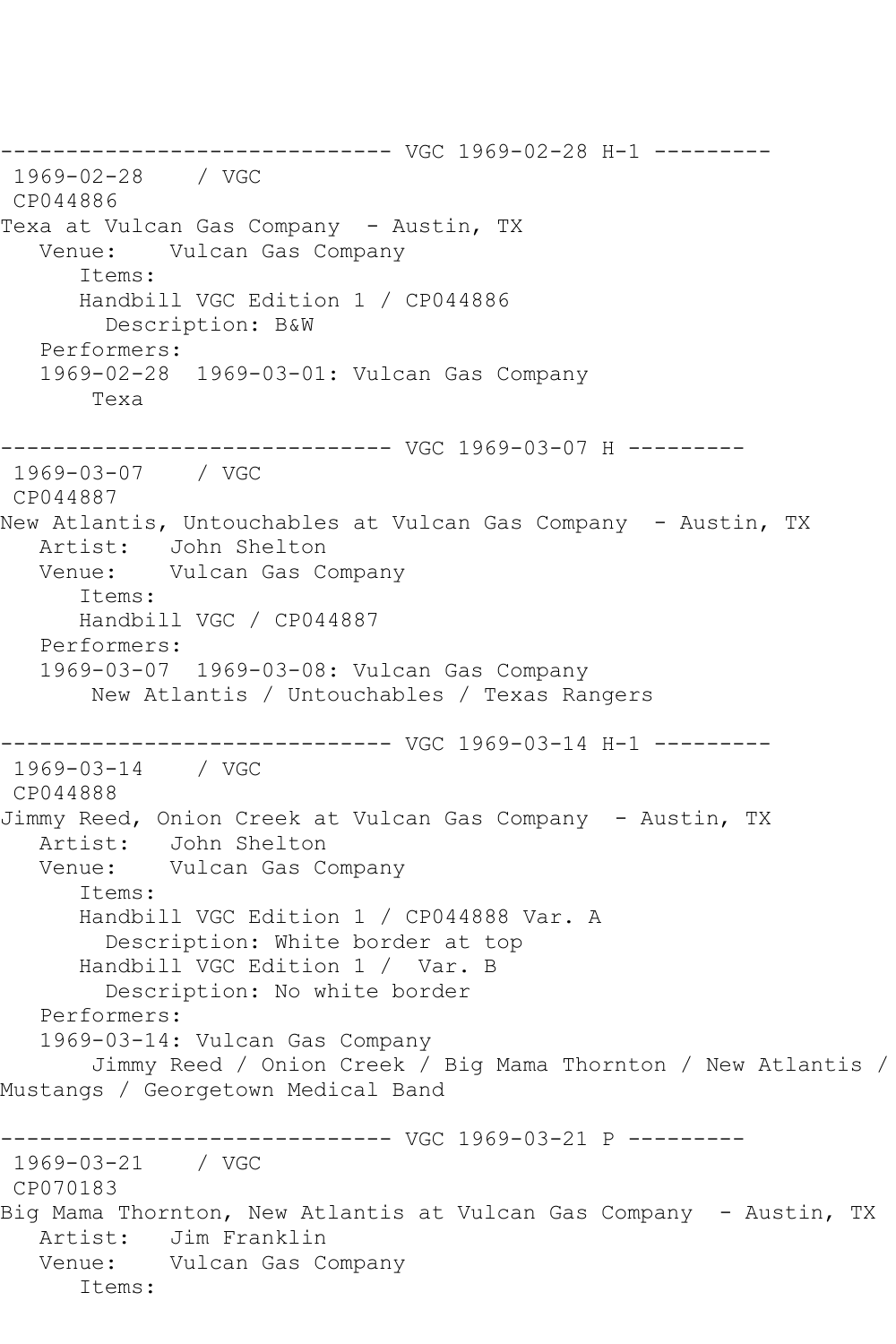Original poster VGC / CP070183 Handbill VGC Edition 1 / CP019840 / XI014 Description: White border at top Handbill VGC Edition 1 / Description: No white border at top Performers: 1969-03-21 1969-03-22: Vulcan Gas Company Big Mama Thornton / New Atlantis ------------------------------ VGC 1969-03-28 H --------- 1969-03-28 / VGC CP044889 Mustangs, Georgetown Medical Band at Vulcan Gas Company - Austin, TX Artist: Jim Franklin Venue: Vulcan Gas Company Items: Handbill VGC / CP044889 Performers: 1969-03-28 1969-03-29: 1969-04-04 1969-04-05: Vulcan Gas Company Mustangs / Georgetown Medical Band ------------------------------ VGC 1969-04-11 H --------- 1969-04-11 / VGC CP044914 Shiva's Head Band, Sunnyland Special at Vulcan Gas Company - Austin, TX Venue: Vulcan Gas Company Items: Handbill VGC / CP044914 Performers: 1969-04-11 1969-04-12: Vulcan Gas Company Shiva's Head Band / Sunnyland Special ------------------------------ VGC 1969-04-18 H --------- 1969-04-18 / VGC CP044890 Fred McDowell, Texas Rangers at Vulcan Gas Company - Austin, TX Venue: Vulcan Gas Company Items: Handbill VGC / CP044890 Performers: 1969-04-18 1969-04-19: Vulcan Gas Company Fred McDowell / Texas Rangers ------------------------------ VGC 1969-04-25 H ---------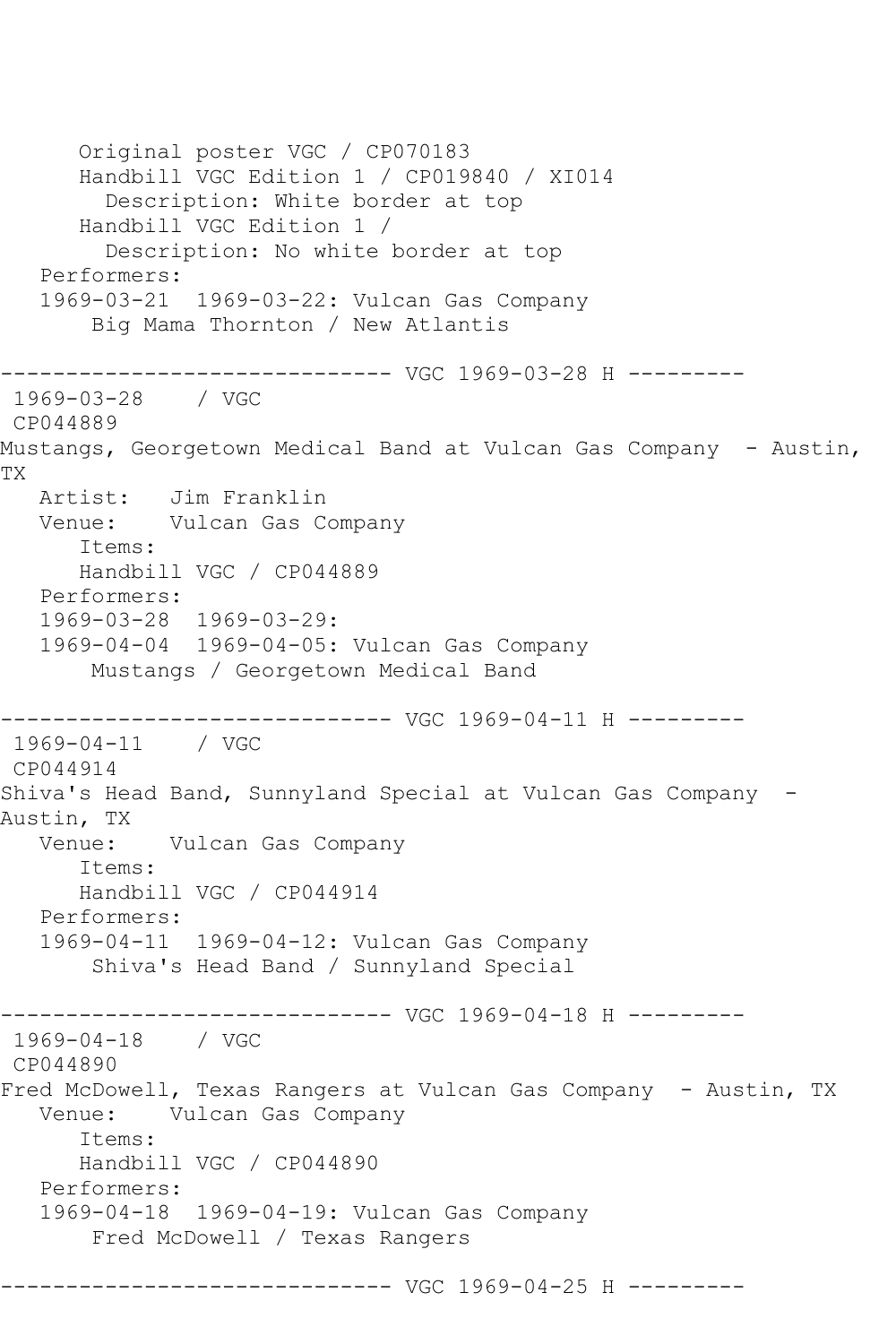1969-04-25 / VGC CP044891 Sunnyland Special at Vulcan Gas Company - Austin, TX Artist: John Shelton<br>Venue: Vulcan Gas C Vulcan Gas Company Items: Handbill VGC / CP044891 Performers: 1969-04-25 1969-04-26: Vulcan Gas Company Muddy Waters Sunnyland Special ------------------------------ VGC 1969-05-02 H-1 --------- 1969-05-02 / VGC CP044893 Shiva's Head Band at Vulcan Gas Company - Austin, TX Venue: Vulcan Gas Company Items: Handbill VGC Edition 1 / CP044893 Handbill VGC Edition 1 / Description: Blue on handbill is lighter and revese is text VGC Edition 1 / CP044892 Description: Original art Performers: 1969-05-02 1969-05-03: Vulcan Gas Company Shiva's Head Band ------------------------------ VGC 1969-05-08 H --------- 1969-05-08 / VGC CP044855 Shiva's Head Band, Mustangs at Vulcan Gas Company - Austin, TX Event: Benefit for the Vulcan Gas Company Artist: Jim Franklin<br>Venue: Vulcan Gas Co Vulcan Gas Company Items: Handbill VGC / CP044855 Performers: 1969-05-08: Vulcan Gas Company Shiva's Head Band / Mustangs / Sunnyland Special ------------------------------ VGC 1969-05-09 P-1 --------- 1969-05-09 / VGC CP044894 Mance Lipscomb at Vulcan Gas Company - Austin, TX Benefit: Benefit for Mance Lipscomb at the Vulcan Gas Company Venue: Vulcan Gas Company Items: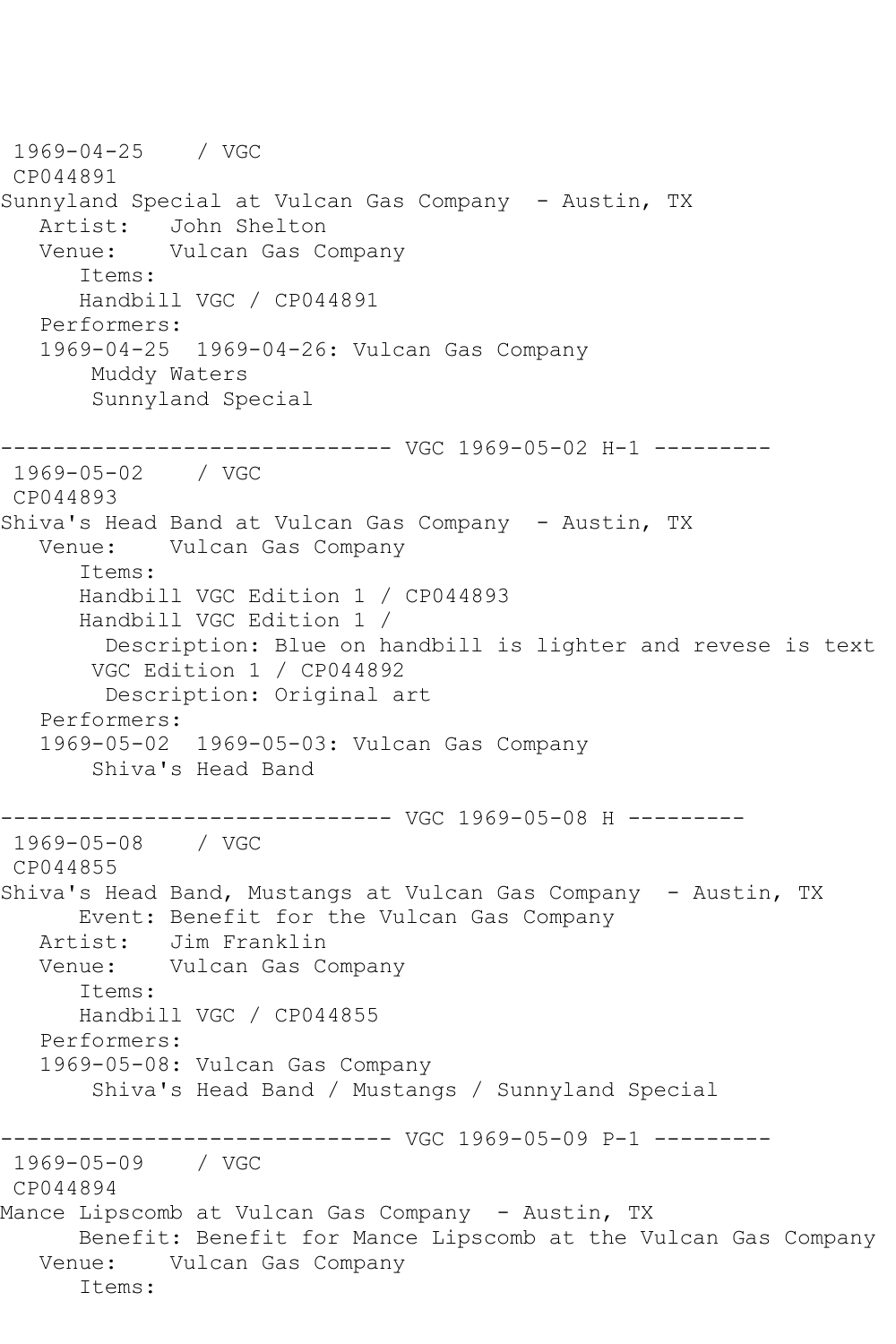Original poster VGC Edition 1 / CP044894 Description: Reverse of VGC 1969-05-09/10 Performers: 1969-05-09 1969-05-10: Vulcan Gas Company Mance Lipscomb ------------------------------ VGC 1969-05-11 H --------- 1969-05-11 / VGC CP044895 Jim Franklin: Liquid Dillos From ttubes, Art Student Exhibition at University of Texas Art Museum Notes: This item appears in the Art of Rock book, plate no. 4.164 Artist: Jim Franklin Venue: Vulcan Gas Company Items: Handbill VGC / CP044895 AORPlate: 4.164 Price: 150.00 Performers: 1969-05-11: Vulcan Gas Company University of Texas Art Museum ------------------------------ VGC 1969-05-16 H --------- 1969-05-16 / VGC CP044896 Georgetown Medical Band, Sherwood at Vulcan Gas Company - Austin, TX Artist: Jim Franklin Venue: Vulcan Gas Company Items: Handbill VGC / CP044896 Performers: 1969-05-16 1969-05-17: Vulcan Gas Company Georgetown Medical Band / Sherwood ------------------------------ VGC 1969-05-23 H-1 --------- 1969-05-23 / VGC CP044897 Shiva's Head Band, Texas Rangers at Vulcan Gas Company - Austin, TX Venue: Vulcan Gas Company Items: Handbill VGC Edition 1 / CP044897 Var. A Description: B&W Handbill VGC Edition 1 / Var. B Description: Black & green, thicker stock Performers: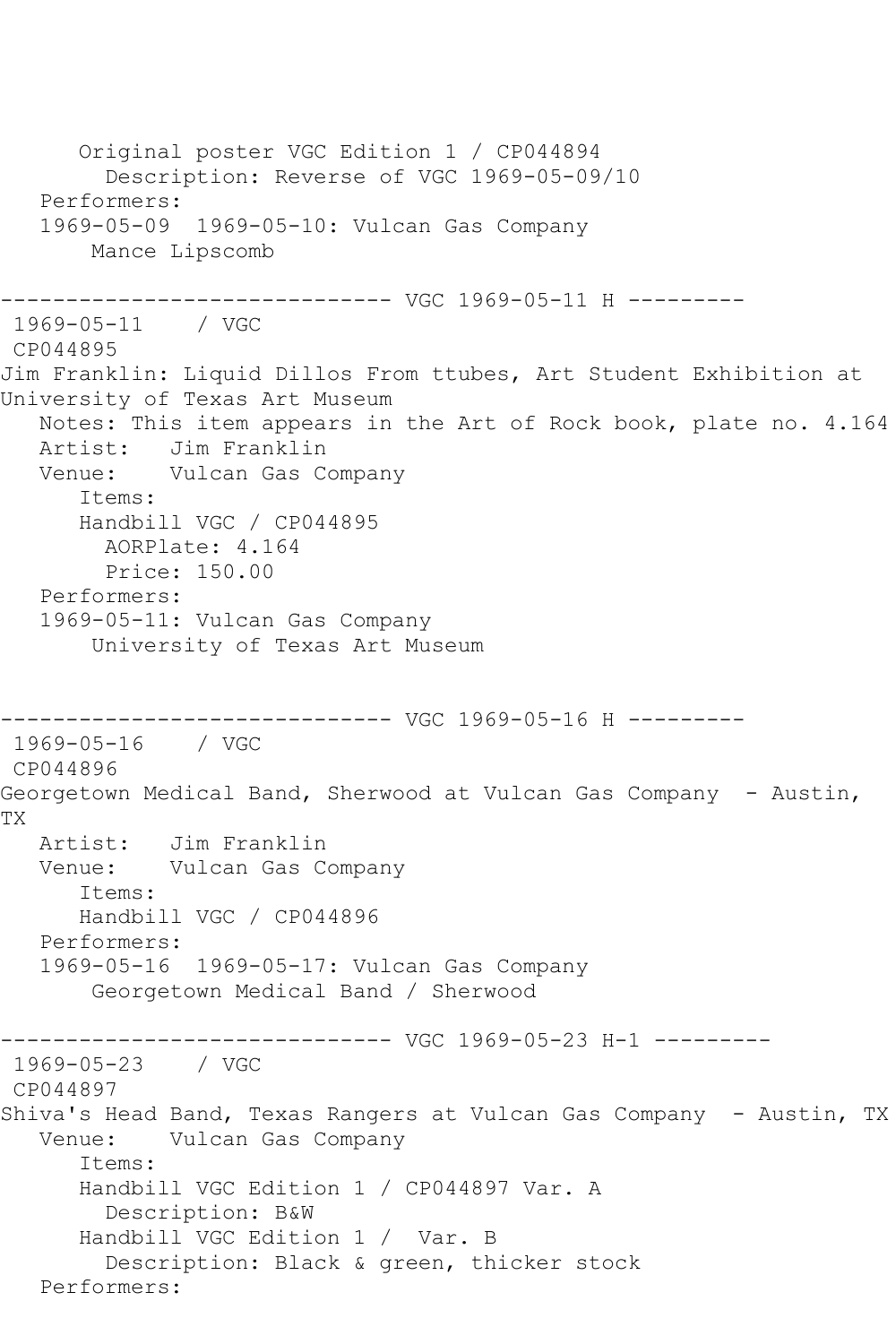1969-05-23 1969-05-24: Vulcan Gas Company Shiva's Head Band / Texas Rangers ------------------------------ VGC 1969-05-28 H --------- 1969-05-28 / VGC CP044898 Now the revolution: A Multimedia Folk Fantasy Artist: Daniel Traverso Venue: Vulcan Gas Company Items: Handbill VGC / CP044898 Performers: 1969-05-28 1969-05-29: Vulcan Gas Company ------------------------------ VGC 1969-05-30 H-1 --------- 1969-05-30 / VGC CP070185 Big Joe Williams, Georgetown Medical Band at Vulcan Gas Company - Austin, TX Artist: Jim Franklin Venue: Vulcan Gas Company Items: Handbill VGC Edition 1 / CP070185 Description: B&W Price: 50.00 Handbill VGC Edition 1 / CP019741 / XH19690530 Description: B&W Price: 50.00 Performers: 1969-05-30 1969-05-31: Vulcan Gas Company Big Joe Williams / Georgetown Medical Band ------------------------------ VGC 1969-06-13 H-1 --------- 1969-06-13 / VGC CP044899 Texas, Fat Emma at Vulcan Gas Company - Austin, TX Venue: Vulcan Gas Company Items: Handbill VGC Edition 1 / CP044899 Performers: 1969-06-13 1969-06-15: Vulcan Gas Company Texas / Fat Emma ------------------------------ VGC 1969-06-20 H-1 --------- 1969-06-20 / VGC CP044900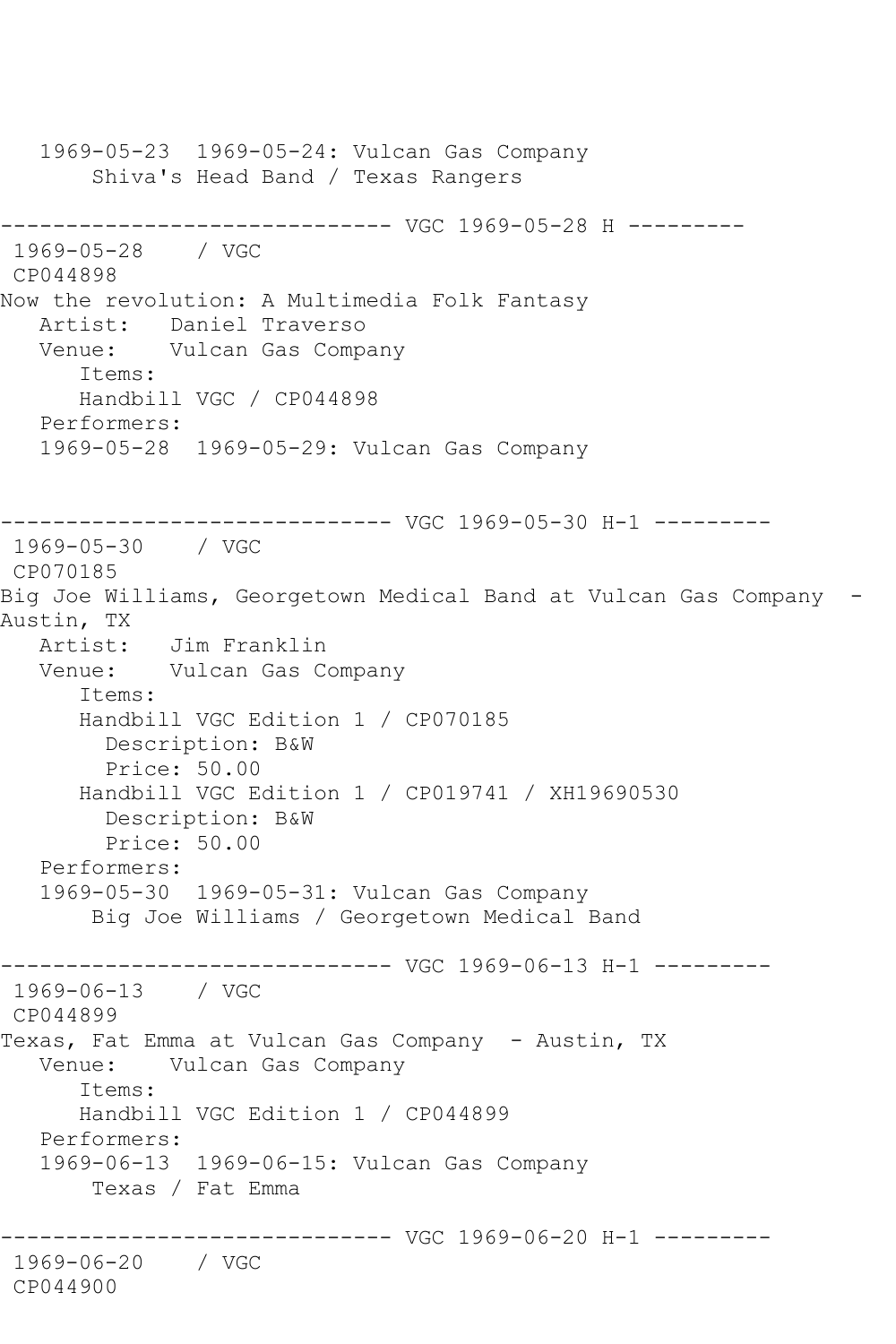Georgetown Medical Band, Ramon Ramon and the Four Daddyo's at Vulcan Gas Company - Austin, TX Venue: Vulcan Gas Company Items: Handbill VGC Edition 1 / CP044900 Var. A Description: Complete colored handbill, in several different shades Handbill VGC Edition 1 / Var. B Description: B&W Handbill VGC Edition 1 / Var. C Description: Colored outline, without B&W graphics Performers: 1969-06-20 1969-06-21: Vulcan Gas Company Georgetown Medical Band / Ramon Ramon and the Four Daddyo's / Shiva's Head Band ------------------------------ VGC 1969-07-04 P-1 --------- 1969-07-04 / VGC CP044901 Shiva's Head Band, Onion Creek at Vulcan Gas Company - Austin, TX Venue: Vulcan Gas Company Items: Original poster VGC Edition 1 / CP044901 Description: Red, White, and Blue (split fountain) Performers: 1969-07-04 1969-07-05: Vulcan Gas Company Shiva's Head Band / Onion Creek ------------------------------ VGC 1969-07-11 H --------- 1969-07-11 / VGC CP044902 Georgetown Medical Band at Vulcan Gas Company - Austin, TX Artist: Jim Harter<br>Venue: Vulcan Gas Vulcan Gas Company Items: Handbill VGC / CP044902 Performers: 1969-07-11 1969-07-12: Vulcan Gas Company Georgetown Medical Band ------------------------------ VGC 1969-07-18 H-1 --------- 1969-07-18 / VGC CP008979 / CP05702 New Noan Hey, Onion Creek at Vulcan Gas Company - Austin, TX Private Notes: Harter<br>Artist: Jim Harter Jim Harter Venue: Vulcan Gas Company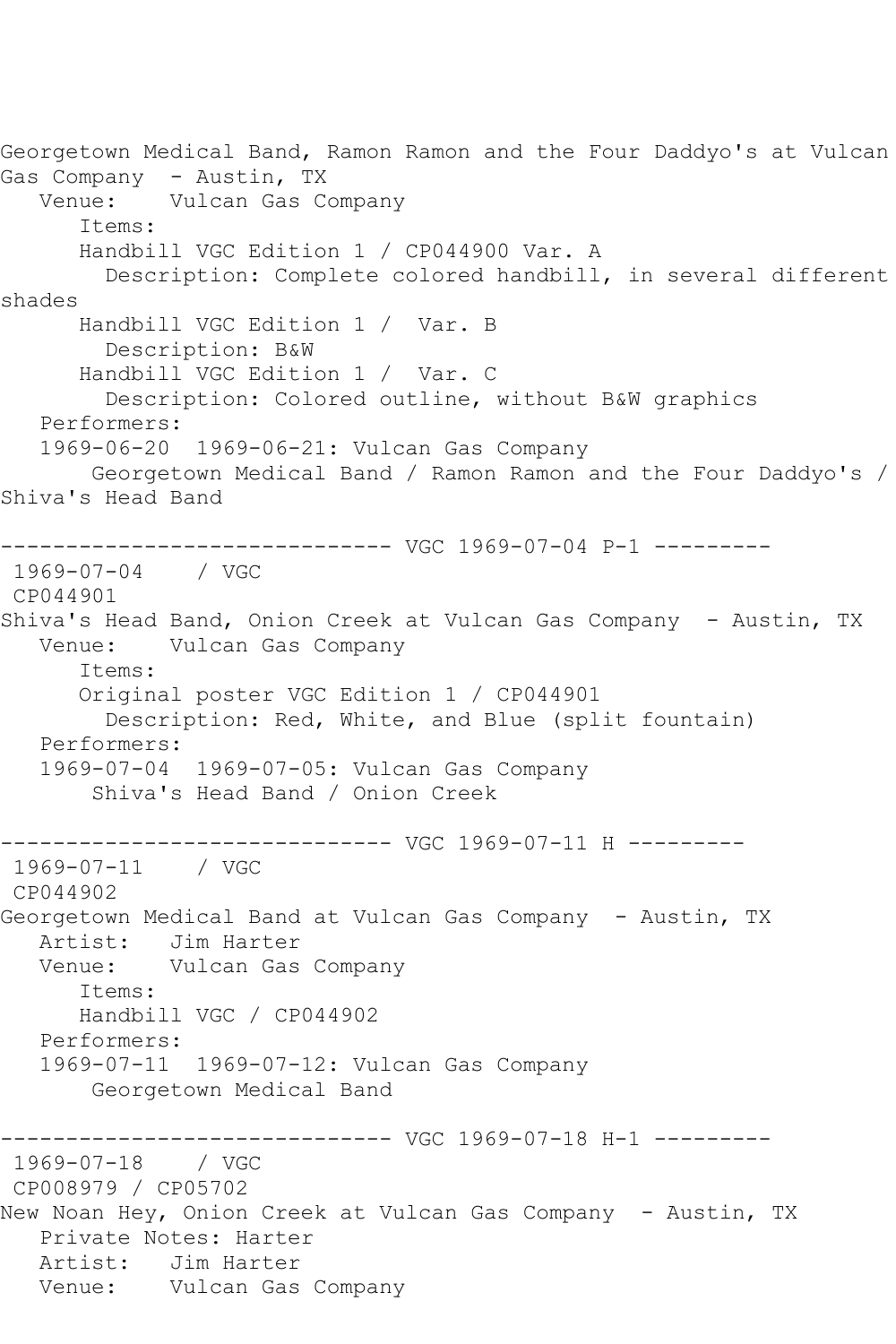Items: Handbill VGC / CP044903 Handbill VGC Edition 1 / CP008979 / CP05702 Performers: 1969-07-18 1969-07-19: Vulcan Gas Company New Noan Hey / Onion Creek / Shiva's Head Band ------------------------------ VGC 1969-07-25 P --------- 1969-07-25 / VGC CP044904 New Atlantis, Jomo at Vulcan Gas Company - Austin, TX Artist: Jim Franklin Venue: Vulcan Gas Company Items: Original poster VGC / CP044904 Performers: 1969-07-25 1969-07-26: Vulcan Gas Company New Atlantis / Jomo / Shiva's Head Band / Onion Creek ------------------------------ VGC 1969-08-08 P --------- 1969-08-08 / VGC CP044905 Texas Rangers, Water Brothers at Vulcan Gas Company - Austin, TX Artist: Jim Harter Venue: Vulcan Gas Company Items: Original poster VGC / CP044905 Handbill VGC Edition 1 / Performers: 1969-08-08 1969-08-09: Vulcan Gas Company Texas Rangers / Water Brothers ------------------------------ VGC-3.120 1969-08-12 H-1 --------- / VGC 3.120 CP002156 / 2147 Mother Earth, Shiva's Head Band at Vulcan Gas Company - Austin, TX Notes: This item appears in the Art of Rock book, plate no. 3.120 Artist: Jim Franklin Venue: Vulcan Gas Company Promoter: Book: Art of Rock Items: Original poster VGC-3.120 Edition 1 / AORPlate: 3.120 Handbill VGC-3.120 Edition 1 / CP002156 / 2147 Var. A AORPlate: 3.120 Handbill VGC-3.120 Edition 1 / Var. B Description: Double handbill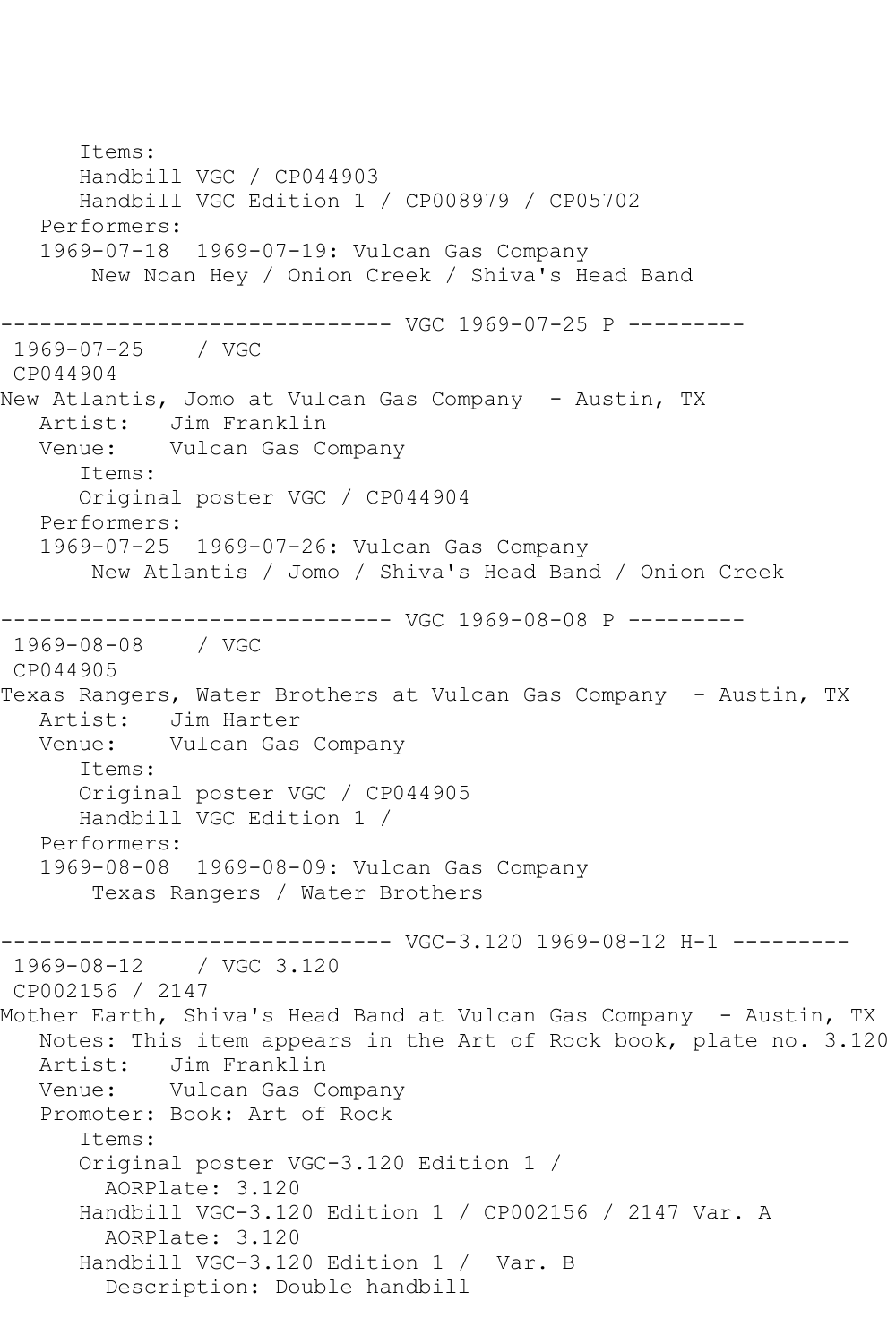AORPlate: 3.120 Handbill VGC-3.120 Edition 1 / Var. C Description: Double handbill, printing variations AORPlate: 3.120 Performers: 1969-08-12 1969-08-13: 1969-08-15 1969-08-16: Vulcan Gas Company Mother Earth / Shiva's Head Band ------------------------------ VGC 1969-08-22 P-1 --------- 1969-08-22 / VGC CP009424 / CS04169 United Gas, Jomo at Vulcan Gas Company - Austin, TX Artist: Jim Harter Venue: Vulcan Gas Company Items: Original poster VGC Edition 1 / CP009424 / CS04169 Original poster VGC Edition 1 / CP008971 / CP05694 Description: Page in booklet VGC Edition 1 / Performers: 1969-08-22 1969-08-23: Vulcan Gas Company United Gas / Jomo / Onion Creek ------------------------------ VGC 1969-09-04 H-1 --------- 1969-09-04-2 / VGC CP044907 Snot Box at Vulcan Gas Company - Austin, TX Notes: Included with Vulcan Gas, because is a Franklin piece as well as "Visit the Vulcan Gas Company When in Austin" Venue: Vulcan Gas Company Items: Handbill VGC Edition 1 / CP044907 Description: B&W Performers: 1969-09-04-28: Vulcan Gas Company Snot Box ------------------------------ 1969-09-08 P --------- 1969-09-08 / Mother Earth, Jomo, Shiva's Head Band Artist: Jim Franklin<br>Venue: Vulcan Gas Co Vulcan Gas Company Items: Original poster / Performers: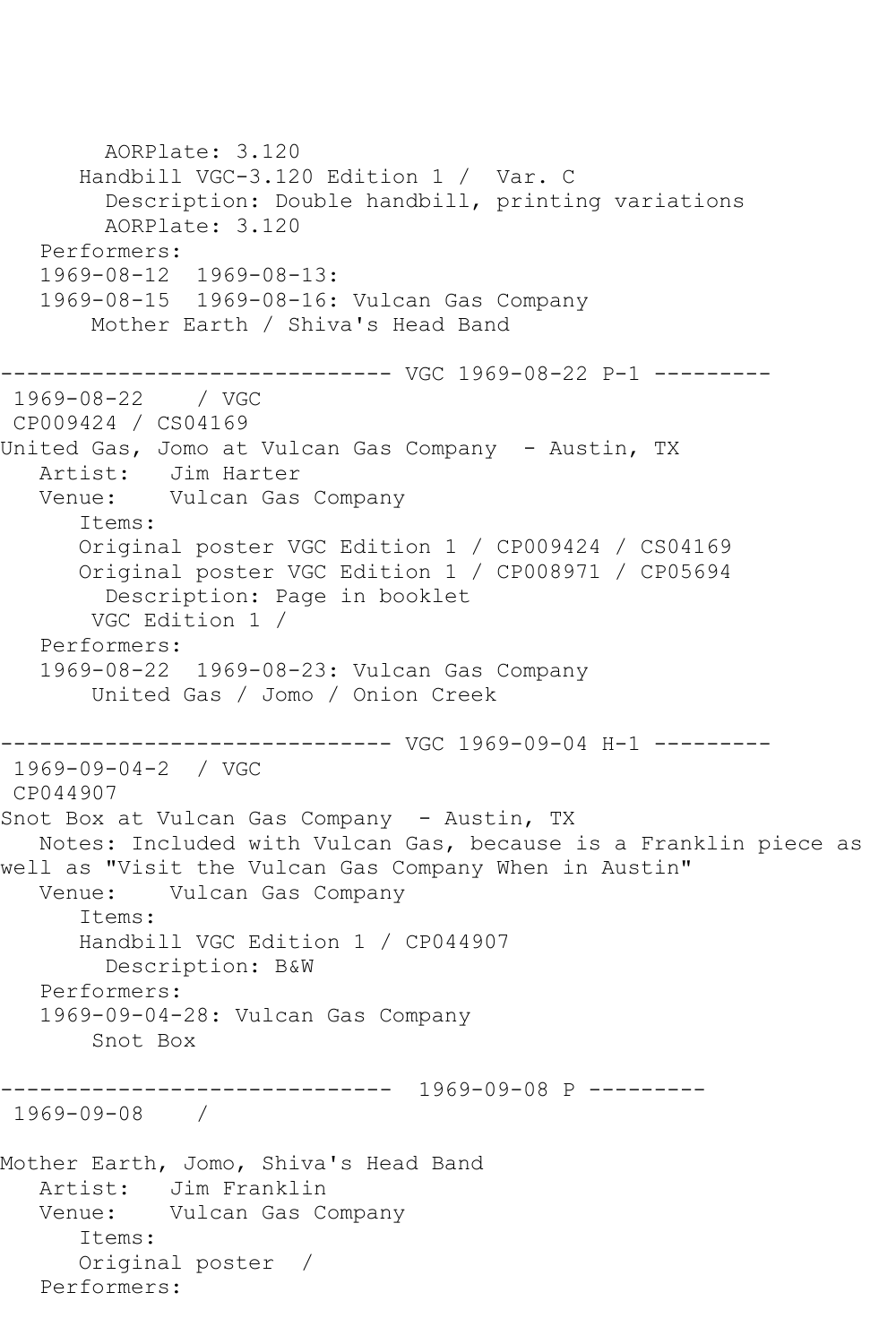1969-09-08 1969-09-09: Vulcan Gas Company

```
------------------------------ VGC 1969-09-12 H-1 ---------
1969-09-12 / VGC 
CP044908
Fantastic Comix at Vulcan Gas Company - Austin, TX
   Venue: Vulcan Gas Company
      Items:
      Handbill VGC Edition 1 / CP044908
   Performers:
   1969-09-12 1969-09-13: Vulcan Gas Company
       Fantastic Comix
------------------------------ VGC 1969-09-16 H-1 ---------
1969-09-16 / VGC 
CP001760 / 1783
Freddie King, Shepard's Bush at Vulcan Gas Company - Austin, TX
 Artist: Jim Harter
 Venue: Vulcan Gas Company
      Items:
      Handbill VGC Edition 1 / CP001760 / 1783
        Description: B&W
   Performers:
   1969-09-19 1969-09-20: Vulcan Gas Company
       Freddie King / Shepard's Bush / Onion Creek
   1969-09-16: New Atlantis
   1969-09-17: Water Brothers
------------------------------ 1969-09-21 P ---------
1969-09-21 / 
Ramon at Vulcan Gas Company - Austin, TX
   Artist: Jim Franklin
   Venue: Vulcan Gas Company
      Items:
      Original poster / 
   Performers:
   1969-09-21: Vulcan Gas Company
       Ramon Ramon and the Four Daddyo's / Ramon Ramon and the Four 
Daddyo's
------------------------------ VGC 1969-09-25 P ---------
1969-09-25 / VGC 
CP044910
Mother earth, Mance Lipscomb at Vulcan Gas Company - Austin, TX
   Artist: Jim Franklin
```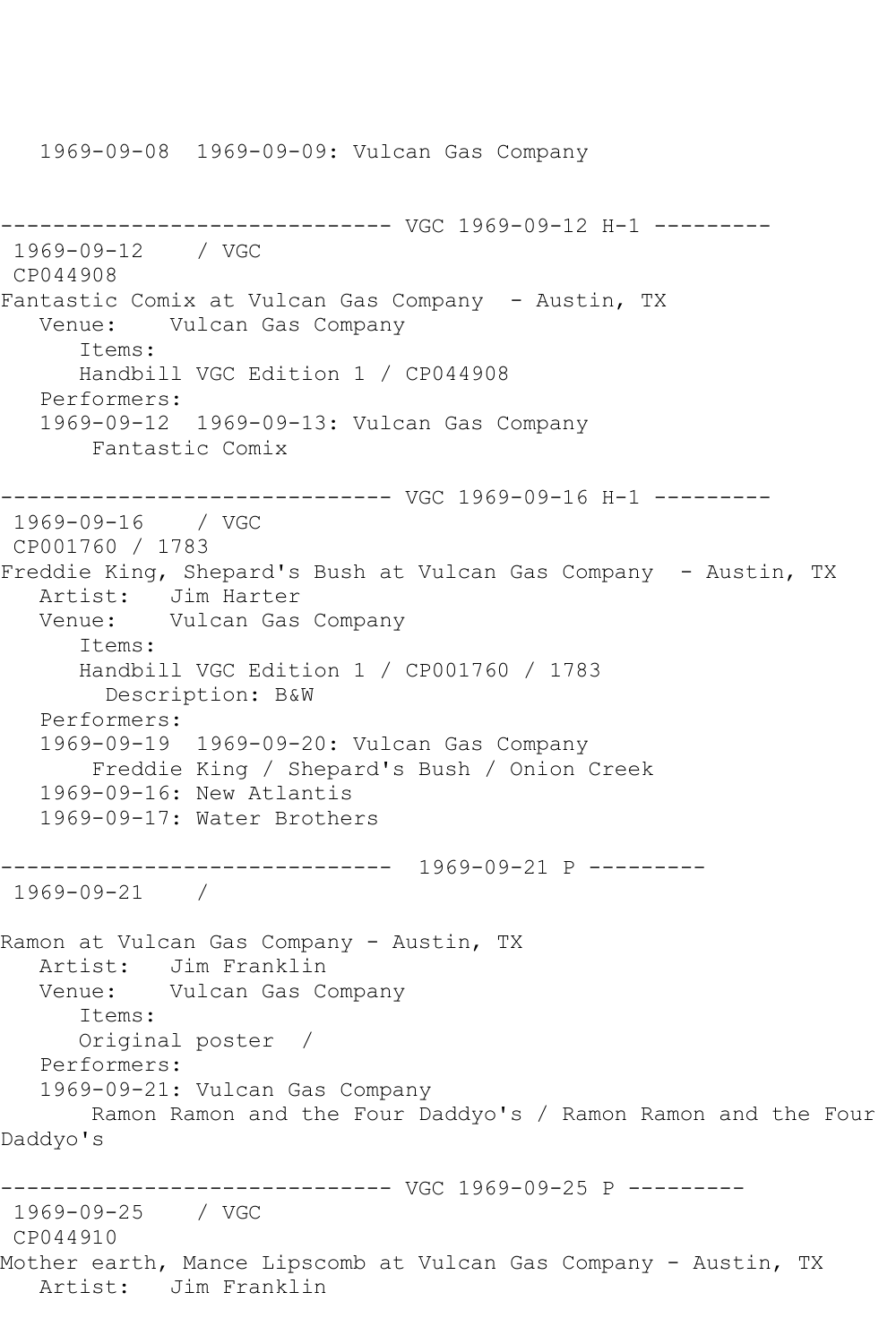Venue: Vulcan Gas Company Items: Original poster VGC / CP044910 Performers: 1969-09-25: Vulcan Gas Company Mother Earth / Mance Lipscomb / Jomo ------------------------------ VGC 1969-10-01 P-1 --------- 1969-10-01 / VGC CP022226 / XR018 Poco, New Atlantis at Vulcan Gas Company - Austin, TX Artist: Jim Harter Venue: Vulcan Gas Company Items: Original poster VGC Edition 1 / CP022226 / XR018 Handbill VGC Edition 1 / Performers: 1969-10-01 1969-10-08: Vulcan Gas Company Poco / New Atlantis / Water Brothers / Onion Creek / James Cotton Blues Band / Mance Lipscomb / Jomo ------------------------------ VGC 1969-10-07 H-1 --------- 1969-10-07 / VGC CP044911 James Cotton at Vulcan Gas Company - Austin, TX Venue: Vulcan Gas Company Items: Handbill VGC Edition 1 / CP044911 Description: Reverse is ad for "The Store of Changes" Performers: 1969-10-07 1969-10-08: Vulcan Gas Company James Cotton Blues Band ------------------------------ VGC 1969-10-10 P-1 --------- 1969-10-10 / VGC CP044912 Ramon at Vulcan Gas Company - Austin, TX Artist: Jim Franklin Venue: Vulcan Gas Company Items: Original poster VGC Edition 1 / CP044912 Handbill VGC Edition 1 / Performers: 1969-10-10 1969-10-11: Vulcan Gas Company Ramon Ramon and the Four Daddyo's / Ramon Ramon and the Four Daddyo's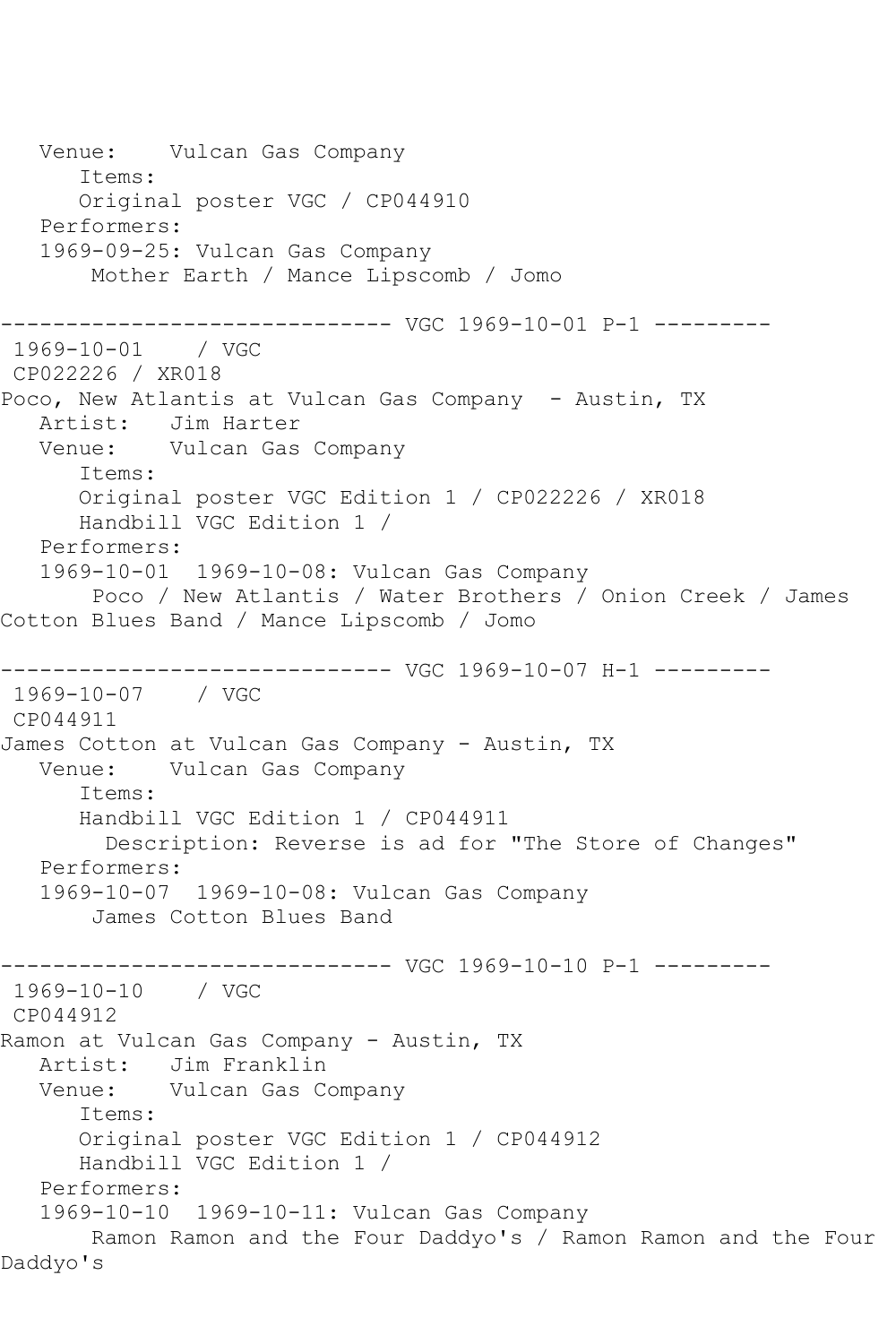------------------------------ VGC-3.126 1969-10-23 H-1 --------- 1969-10-23 / VGC 3.126 CP001759 / 1782 Velvet Underground, Ramon Ramon and the Four Daddyo's at Vulcan Gas Company - Austin, TX Notes: This item appears in the Art of Rock book, plate no. 3.126 Artist: Jim Franklin Venue: Vulcan Gas Company Promoter: Book: Art of Rock Items: Handbill VGC-3.126 Edition 1 / CP001759 / 1782 AORPlate: 3.126 Price: 2500.00 Performers: 1969-10-23 1969-10-25: Vulcan Gas Company Velvet Underground / Ramon Ramon and the Four Daddyo's / Water Brothers ------------------------------ 1969-10-31 P --------- 1969-10-31 / Sunnyland Special, Texas at Vulcan Gas Company - Austin, TX Artist: John Shelton Venue: Vulcan Gas Company Items: Original poster / Performers: 1969-10-31 1969-11-01: Vulcan Gas Company Sunnyland Special / Texas ------------------------------ VGC 1969-10-31 H --------- 1969-10-31 / VGC CP044913 Sunnyland Special, Texas at Vulcan Gas Company - Austin, TX Artist: John Shelton Venue: Vulcan Gas Company Items: Handbill VGC / CP044913 Performers: 1969-10-31 1969-11-01: Vulcan Gas Company Sunnyland Special / Texas ------------------------------ VGC 1969-11-21 H --------- 1969-11-21 / VGC CP044916 Children, Water Brothers at Vulcan Gas Company - Austin, TX Artist: Don Evans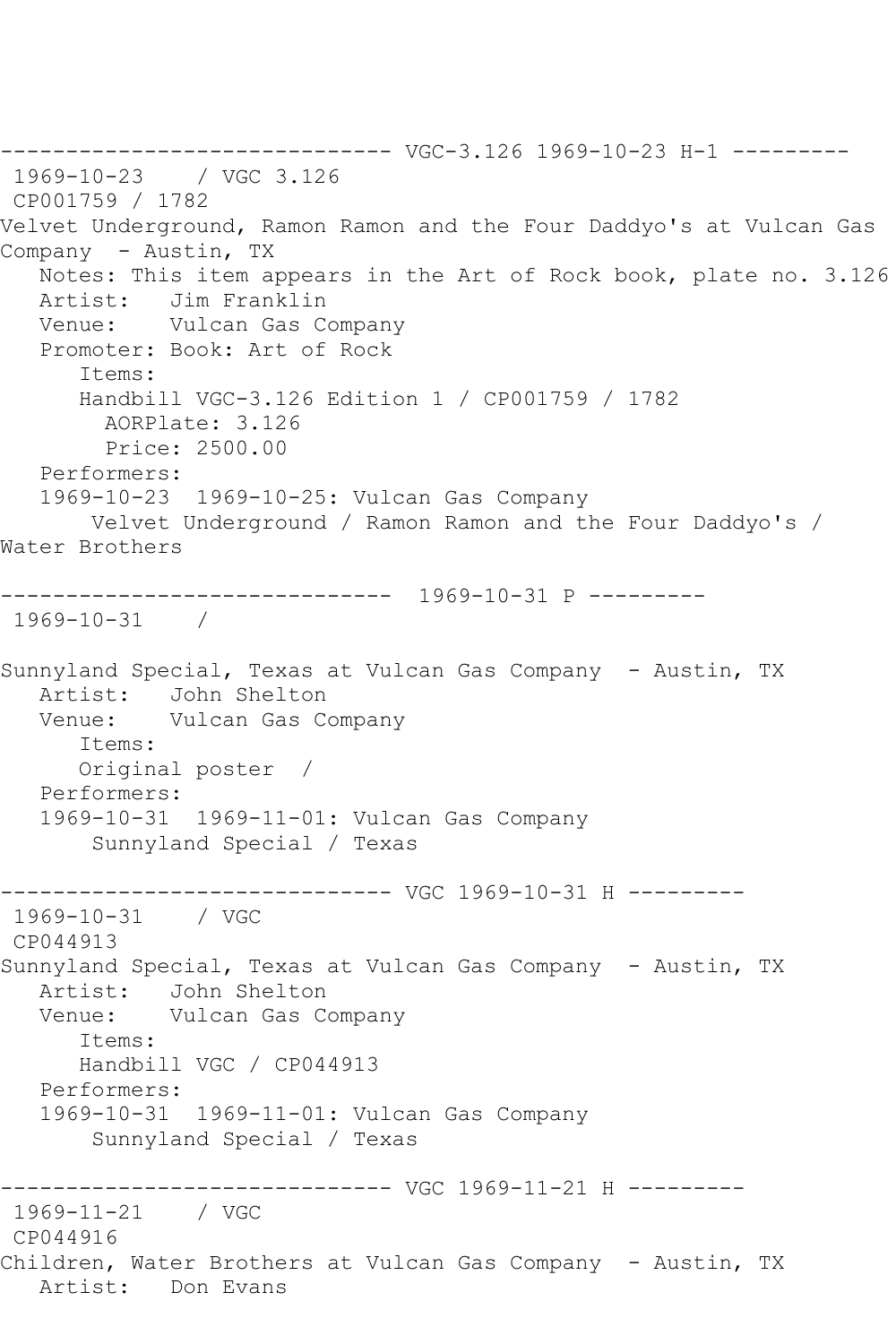Venue: Vulcan Gas Company Items: Handbill VGC / CP044916 Performers: 1969-11-21 1969-11-23: Vulcan Gas Company Children / Water Brothers ------------------------------ VGC 1969-11-28 ®-1 --------- 1969-11-28 / VGC Vulcan Gas Company - Austin, TX Artist: Blue Venue: Vulcan Gas Company Items: VGC Edition 1 / Performers: 1969-11-28: Vulcan Gas Company ------------------------------ VGC 1969-11-28 P --------- 1969-11-28 / VGC CP044917 New Atlantis at Vulcan Gas Company - Austin, TX Artist: Blue Venue: Vulcan Gas Company Items: Original poster VGC / CP044917 Performers: 1969-11-28: Vulcan Gas Company New Atlantis ------------------------------ VGC 1969-12-12 H-1 --------- 1969-12-12 / VGC CP044918 Shiva's Head Band, Onion Creek at Vulcan Gas Company - Austin, TX Event: Ekoostic Hookah Venue: Vulcan Gas Company Items: Handbill VGC Edition 1 / CP044918 Performers: 1969-12-12 1969-12-13: Vulcan Gas Company Shiva's Head Band / Onion Creek ------------------------------ VGC 1969-12-19 H-1 --------- 1969-12-19 / VGC CP044919 Shiva's Head Band at Vulcan Gas Company - Austin, TX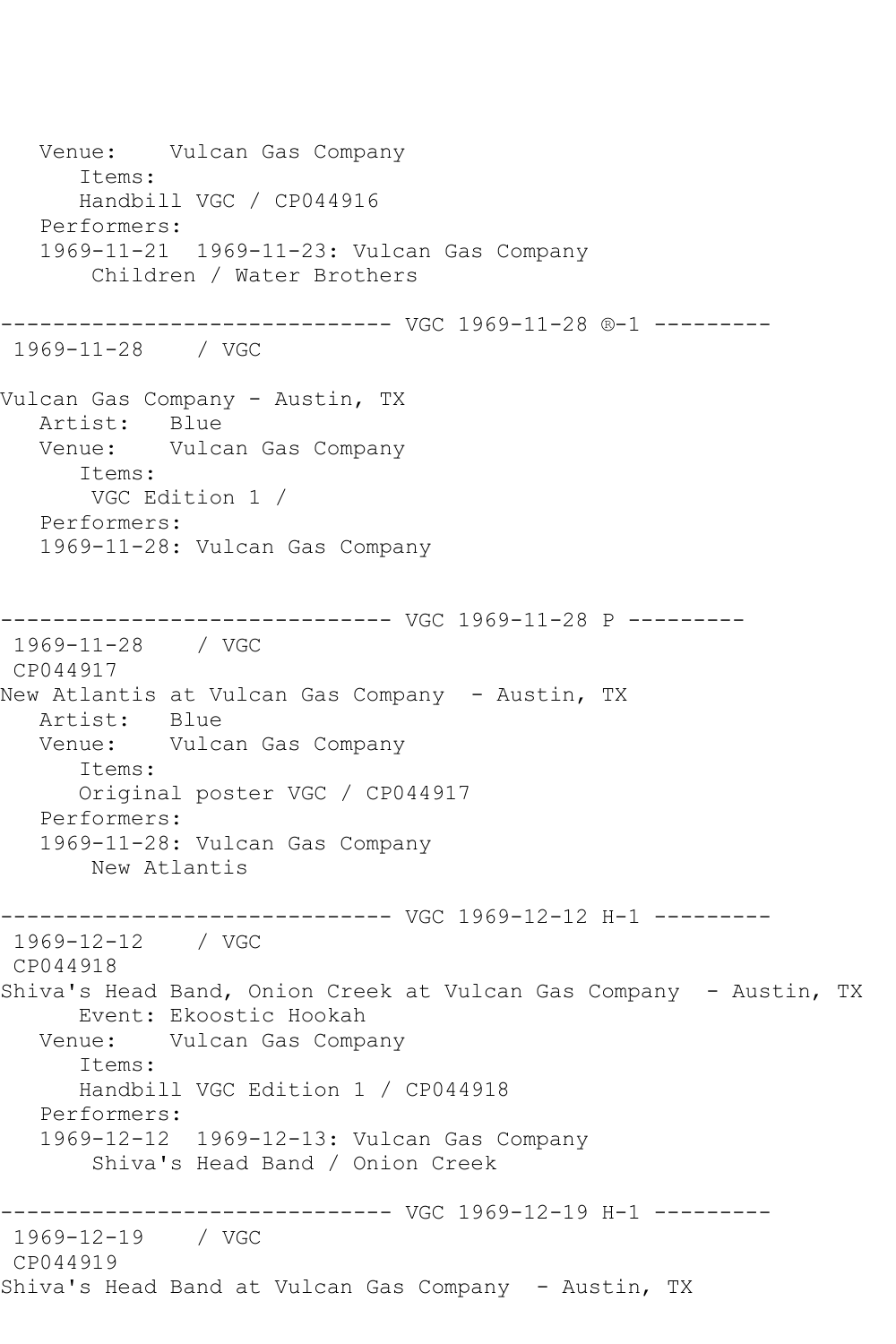Event: Heaven and Earth Venue: Vulcan Gas Company Items: Handbill VGC Edition 1 / CP044919 Performers: 1969-12-19 1969-12-20: Vulcan Gas Company Shiva's Head Band ------------------------------ VGC 1969-12-26 H-1 --------- 1969-12-26 / VGC CP044920 Hub City Movers at Vulcan Gas Company - Austin, TX Venue: Vulcan Gas Company Items: Handbill VGC Edition 1 / CP044920 Var. A Description: Two color variants Handbill VGC Edition 1 / Var. B Description: Two color variants Performers: 1969-12-26 1969-12-27: Vulcan Gas Company Hub City Movers ------------------------------ VGC 1970 ®-1 --------- / VGC Vulcan Gas Company - Austin, TX Artist: Jim Harter Venue: Vulcan Gas Company Items: VGC Edition 1 / Performers: 1970: Vulcan Gas Company ------------------------------ VGC 1970 H-1 --------- 1970 / VGC Membership Card with detachable stubb Notes: In order to be placed on the Vulcan gas Company's Mailing list, members were asked to detach the stub and leave it with pertinent informaiton at the club. Dues were \$1.00. Venue: Vulcan Gas Company Items: Handbill VGC Edition 1 / Performers: 1970: Vulcan Gas Company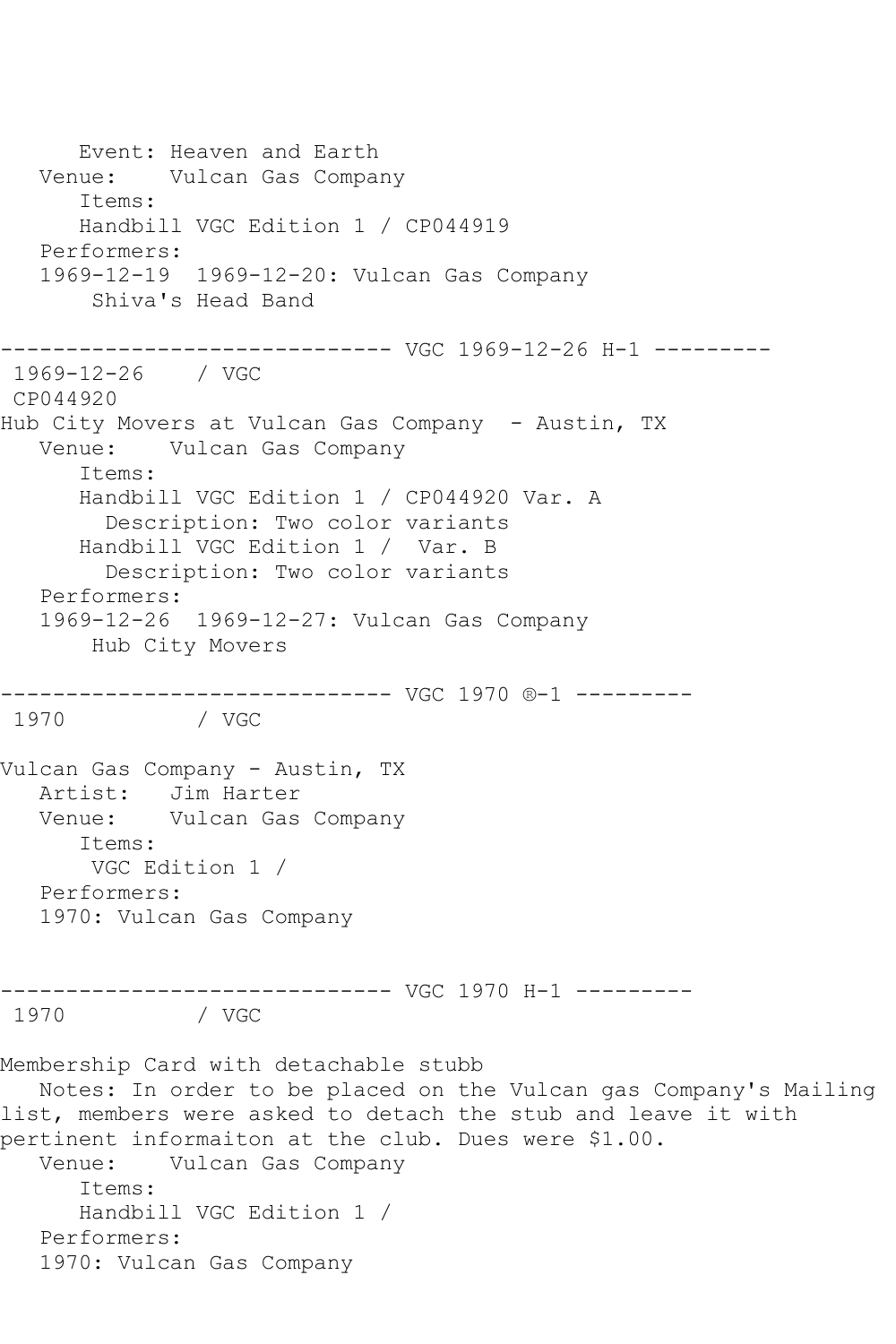------------------------------ VGC 1970 ? P --------- 1970 ? CP044921 Vulcan Gas Company - Austin, TX Artist: Jim Harter<br>Venue: Vulcan Gas Vulcan Gas Company Items: Original poster (Original artwork) VGC / CP044921 Performers: 1970 ?: Vulcan Gas Company ------------------------------ VGC 1970-02-06 P-1 --------- 1970-02-06 / VGC CP044923 Gas Comix at Vulcan Gas Company Notes: Comix Artist: John Shelton Venue: Vulcan Gas Company Items: Original poster VGC Edition 1 / CP044923 Performers: 1970-02-06 1970-02-28: Vulcan Gas Company Gas Comix ------------------------------ VGC 1970-02-09 ®-1 --------- 1970-02-09 / VGC Gas Comix #1, Vulcan Gass Company Venue: Vulcan Gas Company Items: VGC Edition 1 / Performers: 1970-02-09: Vulcan Gas Company ------------------------------ VGC 1970-03-06 H-1 --------- 1970-03-06 / VGC CP044924 Gas Comix at Vulcan Gas Company - Austin, TX Notes: Comix Artist: Jim Franklin Venue: Vulcan Gas Company Items: Handbill VGC Edition 1 / CP044924 Performers: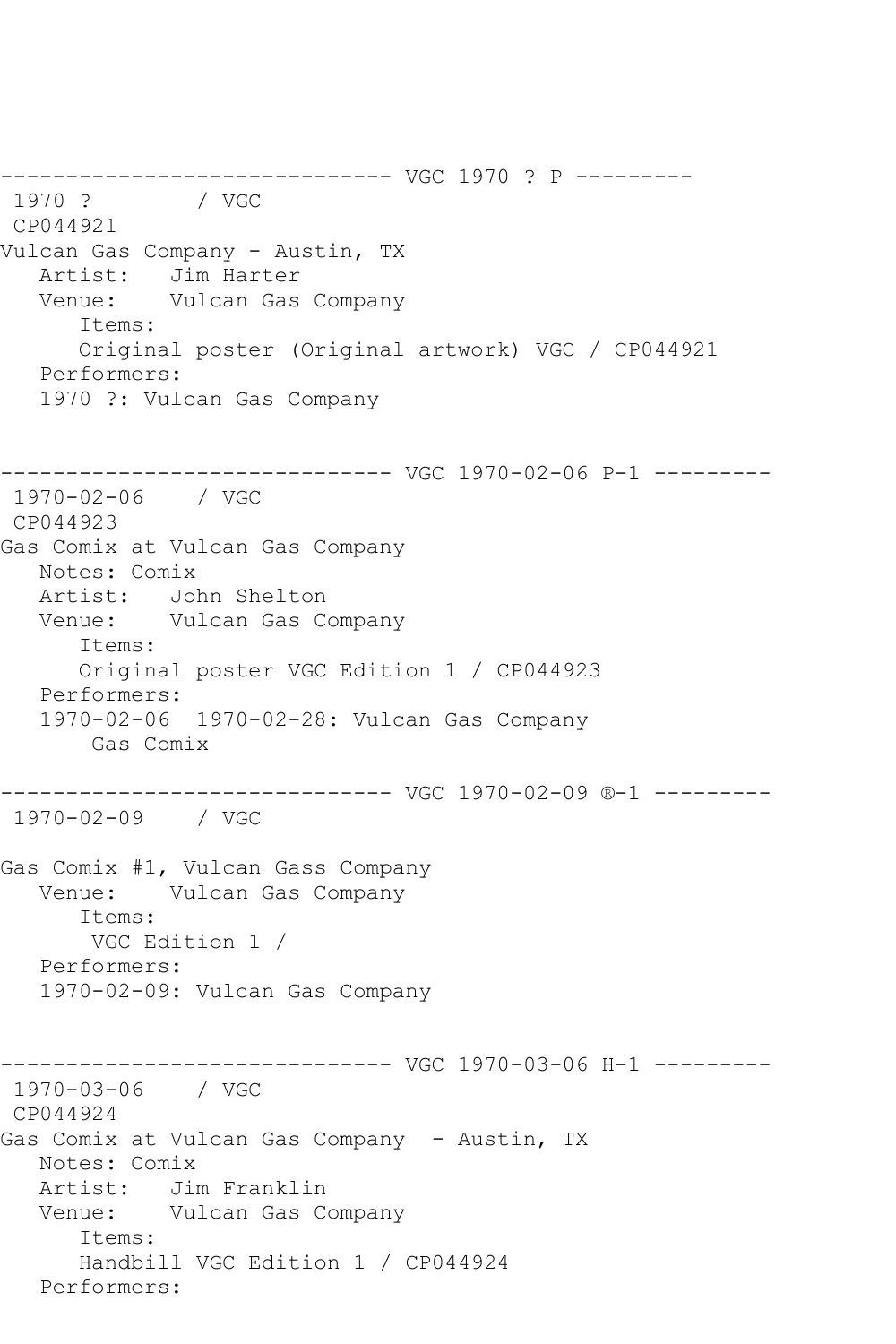1970-03-06 1970-03-28: Vulcan Gas Company Gas Comix ------------------------------ VGC 1970-03-10 P --------- 1970-03-10 / VGC CP044925 Johnny Winter, Hub City Movers at Vulcan Gas Company - Austin, TX Artist: John Shelton Venue: Vulcan Gas Company Items: Original poster VGC / CP044925 Ticket VGC Edition 1 / Var. A Description: Ticket for 3/10 show Ticket VGC Edition 1 / Var. B Description: Ticket for 3/11 show Performers: 1970-03-10 1970-03-11: Vulcan Gas Company Johnny Winter / Hub City Movers ------------------------------ VGC 1970-05-08 P-1 --------- 1970-05-08 / VGC CP022216 / XR008 Bubble Puppy, Hub City Movers at Vulcan Gas Company - Austin, TX Notes: Last Vulcan Gas poster Artist: Jim Franklin<br>Venue: Vulcan Gas C Vulcan Gas Company Items: Original poster VGC Edition 1 / CP022216 / XR008 Handbill VGC Edition 1 / Var. A Description: Almost as large as the poster Handbill VGC Edition 1 / Var. B Performers: 1970-05-08: Vulcan Gas Company Bubble Puppy / Hub City Movers 1970-05-09: Bubble Puppy / Hub City Movers / Night Hog ------------------------------ VGC 19zz-01-09 P-1 --------- 19zz-01-09? / VGC CP009682 / CS04427 Hub City Movers at Vulcan Gas Company - Austin, TX Venue: Vulcan Gas Company Items: Original poster VGC Edition 1 / CP009682 / CS04427 Performers: 19zz-01-09?: Vulcan Gas Company Hub City Movers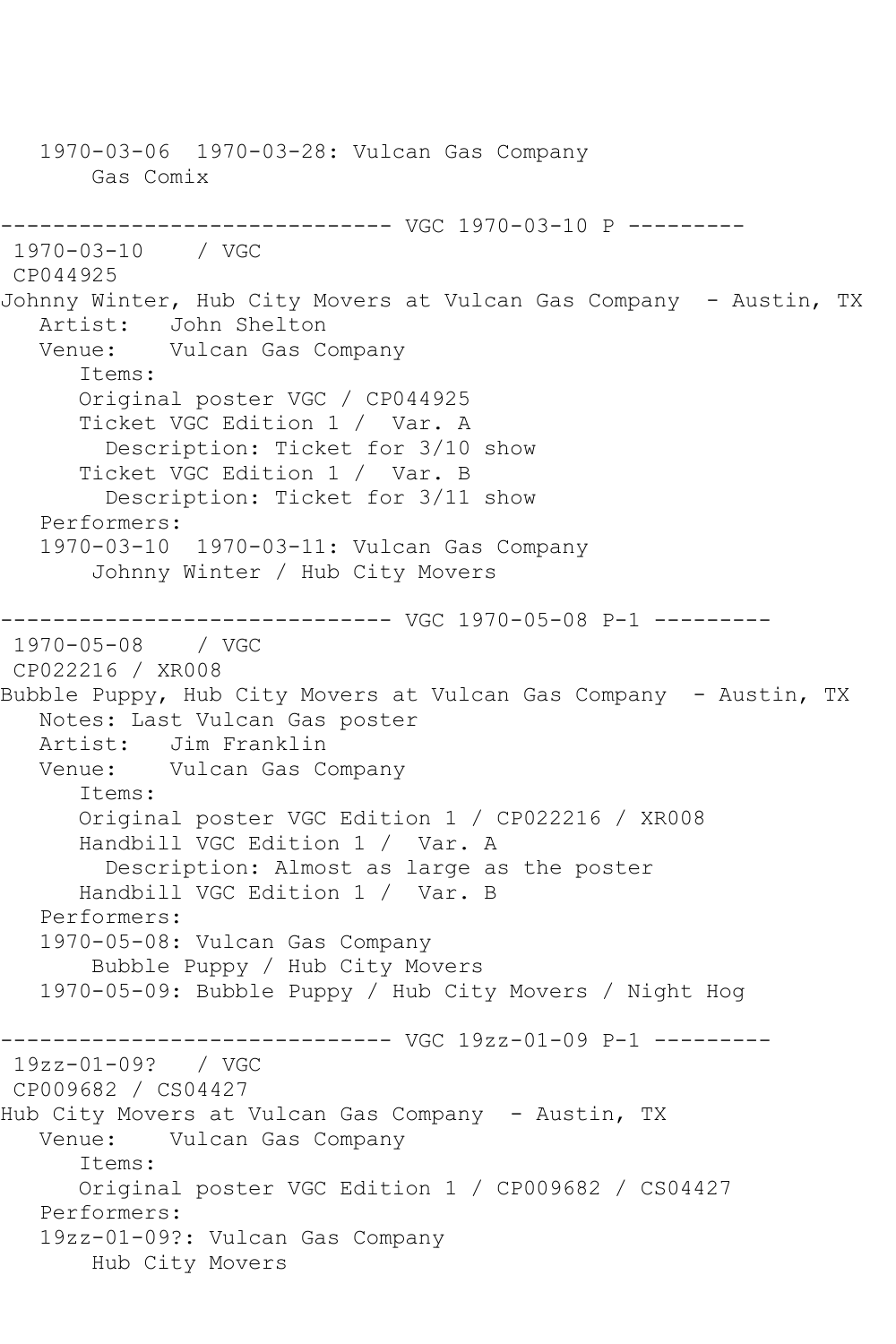------------------------------ XXXXX P --------- XXXXX / Shiva's Head Band, New Atlantis at Vulcan Gas Company - Austin, TX Artist: Jim Franklin Venue: Vulcan Gas Company Items: Original poster / Performers: XXXXX: Vulcan Gas Company Shiva's Head Band / New Atlantis / Winter ------------------------------ VGC xxxx P-1 ---------  $\overline{\text{XXX}}$ CP008971 / CP05694 Jim Harter design Private Notes: Harter Artist: Jim Harter Venue: Vulcan Gas Company Items: Original poster VGC Edition 1 / CP008971 / CP05694 Performers: xxxx: Vulcan Gas Company ------------------------------ VGC xxxx H-1 -------- xxxx / VGC Mance Lipscomb, Conqueroo at Vulcan Gas Company - Austin, TX Venue: Vulcan Gas Company Items: Handbill VGC Edition 1 / Performers: xxxx: Vulcan Gas Company Mance Lipscomb / Conqueroo ------------------------------ VGC xxxx H-1 -------- xxxx / VGC 13th Floor Elevators, Conqueroo at Vulcan Gas Company - Austin, TX Artist: J. Moore Venue: Vulcan Gas Company Items: Handbill VGC Edition 1 / Performers: xxxx: Vulcan Gas Company 13th Floor Elevators / Conqueroo / Jomo Disaster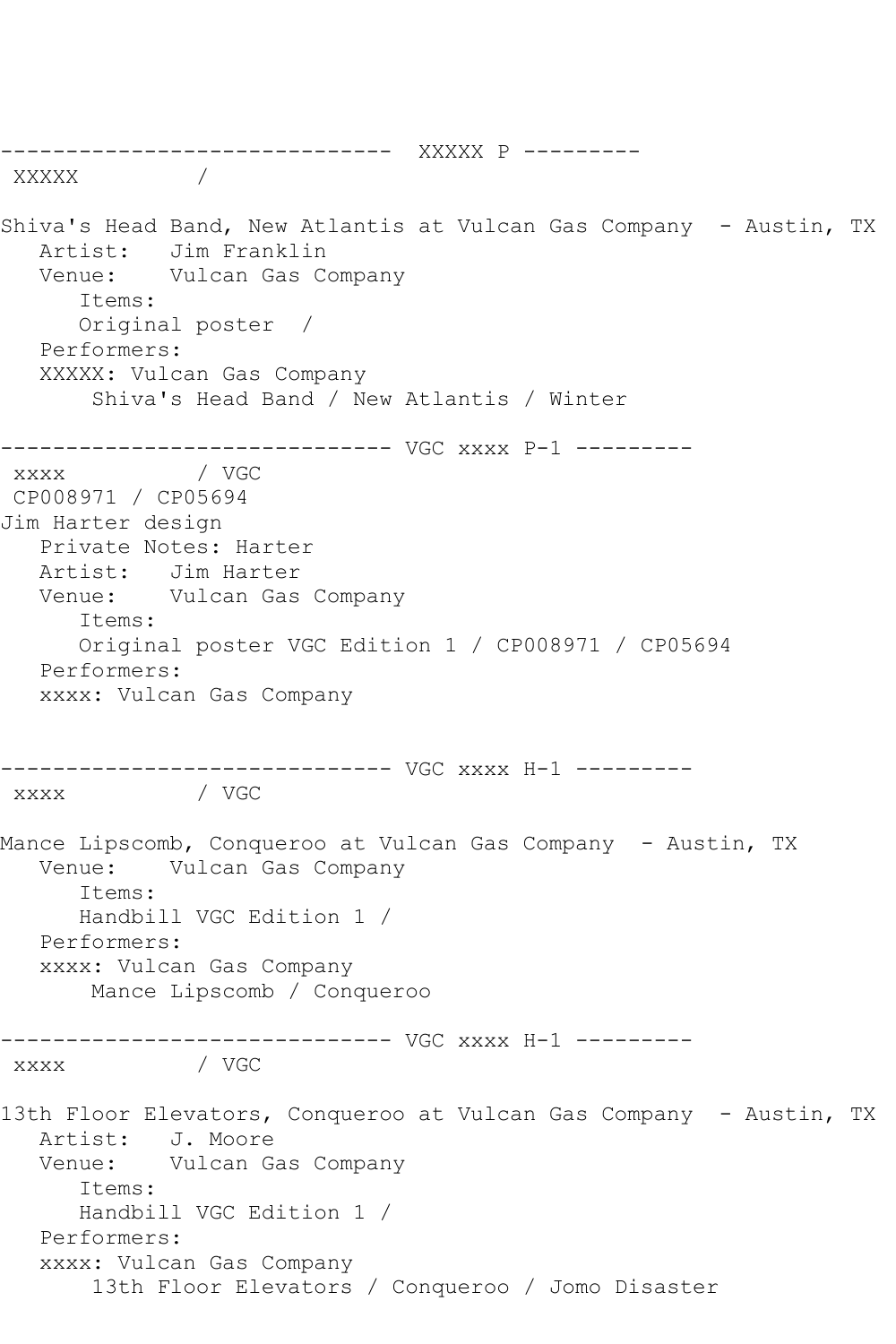------------------------------ xxxxx P -------- xxxxx / Shiva's Head Band, Grits at Vulcan Gas Company - Austin, TX Venue: Vulcan Gas Company Items: Original poster / Performers: xxxxx: Vulcan Gas Company Shiva's Head Band / Grits ------------------------------ xxxxx P -------- xxxxx / Fugs, Shiva's Head Band at Vulcan Gas Company - Austin, TX Artist: Jim Franklin Venue: Vulcan Gas Company Items: Original poster / Performers: xxxxx: Vulcan Gas Company Fugs / Shiva's Head Band ------------------------------ VGC xxxxx H-1 -------- xxxxx / VGC Shiva's Head Band, Lost and Foundat the Vulcan Gas Company Artist: Gilbert Shelton Venue: Vulcan Gas Company Items: Handbill VGC Edition 1 / Performers: xxxxx: Vulcan Gas Company ------------------------------ VGC xxxxx H-1 -------- xxxxx / VGC Sculpure with Doll at Vulcan Gas Company - Austin, TX Artist: Jim Franklin Venue: Vulcan Gas Company Items: Handbill VGC Edition 1 / Performers: xxxxx: Vulcan Gas Company Sculpure with Doll